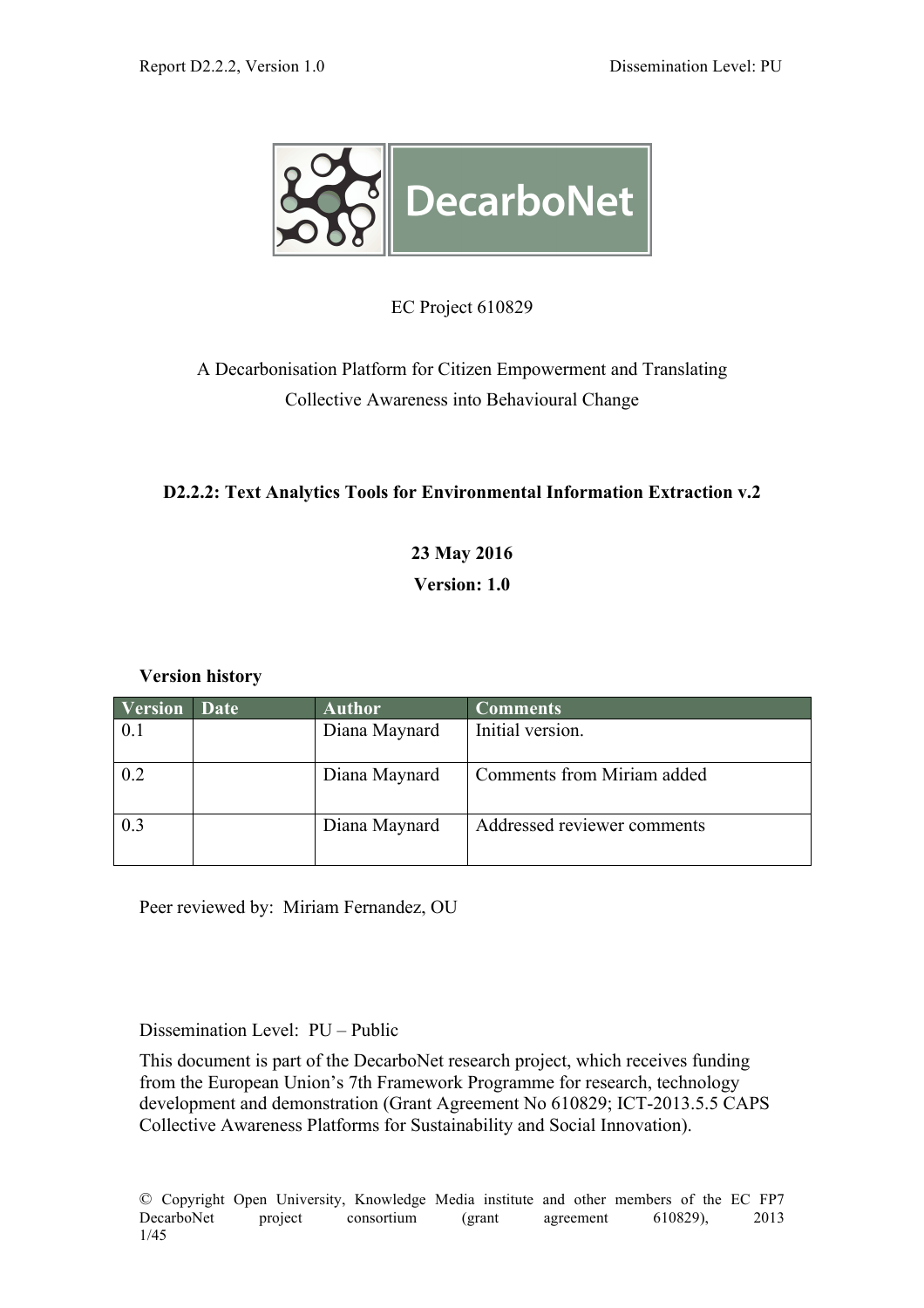#### **Executive Summary**

This deliverable provides a report to accompany the tools for environmental information extraction delivered. The tools are enabled as web services which perform entity disambiguation, recognition of environmental terms in English and German. Open source versions of the tools are also available.

The report explains how to use the web services, describes the applications and the underlying natural language processing tools used, and details some experiments carried out to evaluate the performance of these tools. The evaluation datasets have been made available publicly. It also explains how these tools have been used in case studies in WP4 for analysis of the Earth Hour campaigns and COP21, to help understand user engagement with these campaigns. Finally, it outlines some remaining improvements and issues to be investigated during the remainder of the project and beyond.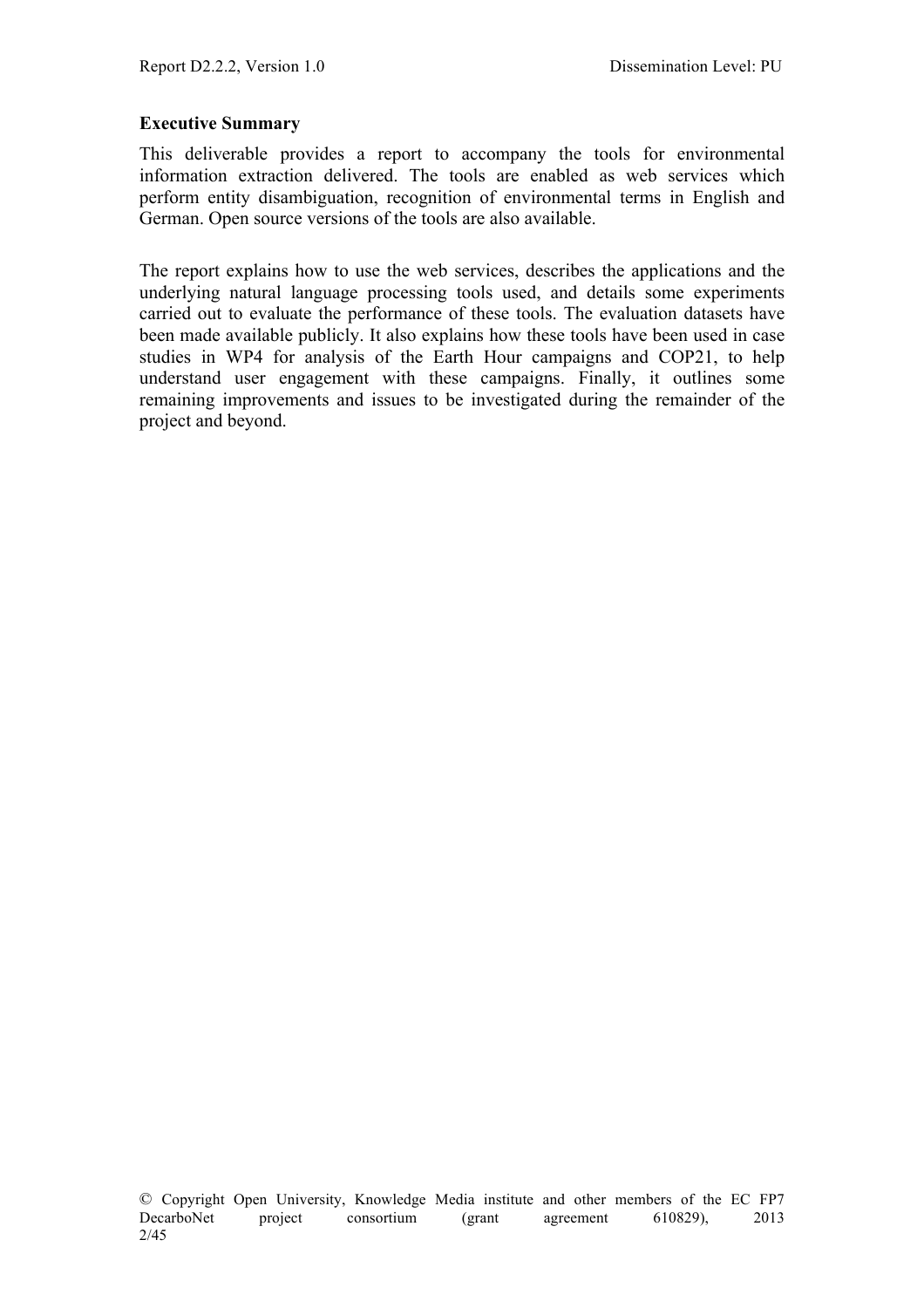| 1. |        |  |
|----|--------|--|
| 2. |        |  |
|    | 2.1.   |  |
|    | 2.1.1. |  |
|    | 2.1.2. |  |
|    | 2.1.3. |  |
|    | 2.1.4. |  |
|    | 2.1.5. |  |
|    |        |  |
|    | 2.2.1. |  |
|    | 2.2.2. |  |
|    | 2.3.   |  |
| 3. |        |  |
|    | 3.1.   |  |
|    | 3.1.1. |  |
|    | 3.1.2. |  |
|    | 3.1.3. |  |
|    | 3.1.4. |  |
|    | 3.2.   |  |
|    | 3.3.   |  |
|    |        |  |
|    | 4.1.   |  |
|    | 4.2.   |  |
|    | 4.3.   |  |
|    | 4.3.1. |  |
|    | 4.3.2. |  |
|    | 4.3.3. |  |
|    | 4.3.4. |  |
|    |        |  |
|    |        |  |
|    | 4.5.   |  |
| 5. |        |  |
|    | 5.1.   |  |
|    | 5.2.   |  |
|    | 5.3.   |  |
|    | 5.4.   |  |
| 6. |        |  |
|    |        |  |
|    |        |  |
|    |        |  |
|    |        |  |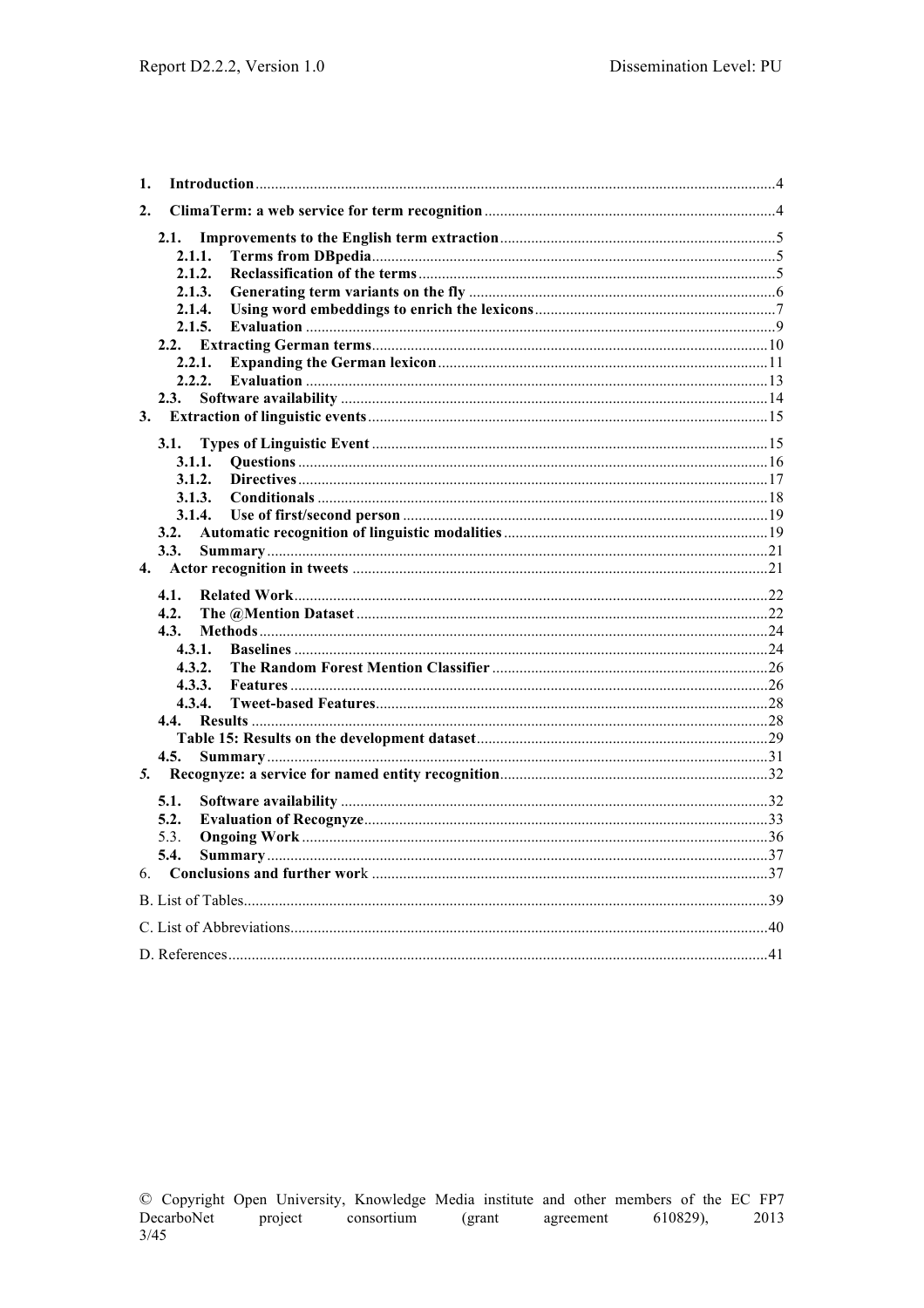#### **1. Introduction**

This deliverable describes the second version of the text analytics tools for extracting various kinds of information related to the environment and climate change. There are four main strands of work: improvements to and extension of the term recognition tools (ClimaTerm) described in D2.2.1, including a German version; improvements to and evaluation of the entity recognition tools (Recognyze) described in D2.2.1; new tools for the recognition of actors in tweets; and new tools for the recognition of linguistic events in tweets. The term recognition tools have been evaluated and the datasets made available publicly.

The work described here is closely related to work in WP4 where the tools have been used directly in the case studies about the Earth Hour and COP21 events, in two ways: (1) to provide linguistic criteria for the automatic identification of different stages of behaviour towards climate change based on the users' social media contributions; and (2) in experiments to automatically categorise users into behavioural stages using the analysis produced by the tools. The work is also closely related to WP1, which aims to better understand the nature of behavioural change and to align the theoretical with the practical. WP1 uses the insights from the case studies described in WP4 and the analytics tools described in this report to provide handles to gauge the levels of awareness, engagement, and willingness to change and influence people's behaviour with respect to climate change. A paper has been published resulting from this collaboration [Fernandez 2016].

#### **2. ClimaTerm: a web service for term recognition**

As described in D2.2.1, this web service aims to annotate documents with terms related to climate change. In the first version, we investigated various relevant ontologies available as Linked Open Data and chose the two which appeared to be the most relevant: GEMET and REEGLE. The web service takes as input a document or set of documents, and outputs those documents as XML files annotated with term and URI information. The underlying application is developed in  $GATE<sup>1</sup>$  and contains the following processing stages:

- linguistic pre-processing: tokenisation, sentence splitting, part-of-speech tagging, morphological analysis
- term extraction: matching against known terms, plus some recognition of morphological and synonym variants
- export as XML (inline annotation)

In the second version, we have improved the results of the term extraction for English, as described in Section 2.1, and added a tool for German term extraction, as described in Section 2.2. The web service for German is identical in design to that of the English one.

<sup>1</sup> http://gate.ac.uk

<sup>©</sup> Copyright Open University, Knowledge Media institute and other members of the EC FP7 DecarboNet project consortium (grant agreement 610829), 2013 4/45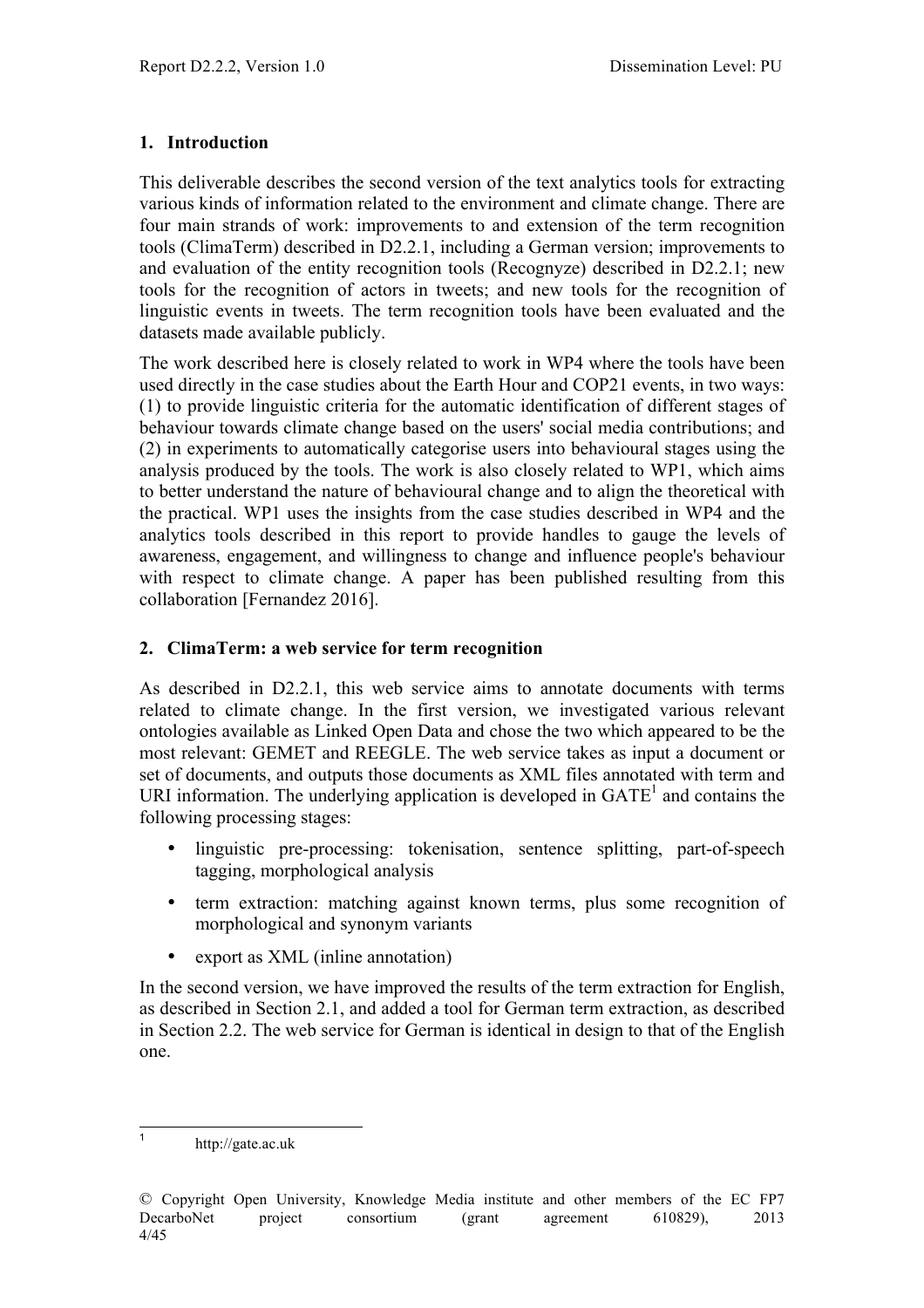#### **2.1. Improvements to the English term extraction**

Our initial application, described in the previous deliverable D2.2.1, achieved excellent precision but only moderate recall when compared with the gold standard set. In the second version of the tool, we have improved the term recognition in several ways:

- added selected terms from DBpedia to supplement the existing terms (Section  $2.1.1$ :
- removed many spurious terms that were deemed too general (Section 2.1.2);
- added some extra terms semi-automatically (Section 2.1.2);
- incorporated some optionality into the tool to enable switching on or off of different term sets (Section 2.1.2);
- added a component for generation of term variants on the fly (Section 2.1.3);
- investigated ways of extending the lexicons, such as using word embeddings (Section 2.1.4).

Finally, we have also re-evaluated the term generation, and show an improvement on previous evaluations (Section 2.1.5), though work is still ongoing to make further improvements.

# **2.1.1. Terms from DBpedia**

The set of existing terms was expanded by searching for relevant terms from DBpedia. Terms related to the concepts "environment" and "environmental issues" were collected automatically from DBpedia (all subclasses and instances of these concepts in the ontology), manually verified, and added to the gazetteers. The list corresponding to the "environment" concept contains 65 new entries, including terms such as: "anthropocene", "Earth Hour", "Environmental Performance Index", and "eco-industrial development". The list corresponding to the "environmental issues" concept contains 66 new entries, including terms such as: "soil contamination", "water scarcity", "hot stain"<sup>2</sup> and "land degradation". As with the other ontologies (GEMET and REEGLE), when relevant DBpedia terms are matched, they are annotated also with the URI.

# **2.1.2. Reclassification of the terms**

The set of existing terms was also improved by manual addition of some missing terms from our training data (described in D2.2.1), which where possible were linked to an existing URI, using the "prefLabel" feature to indicate that the existing term in the ontology is the preferred term and that this is an alternative variant (in the same way that existing term variants in the various ontologies are handled). For example, the term "fossil fuel" is linked to the Reegle term "fossil energy".

<sup>&</sup>lt;sup>2</sup> A "hot stain" is a region where safe drinking water has been depleted.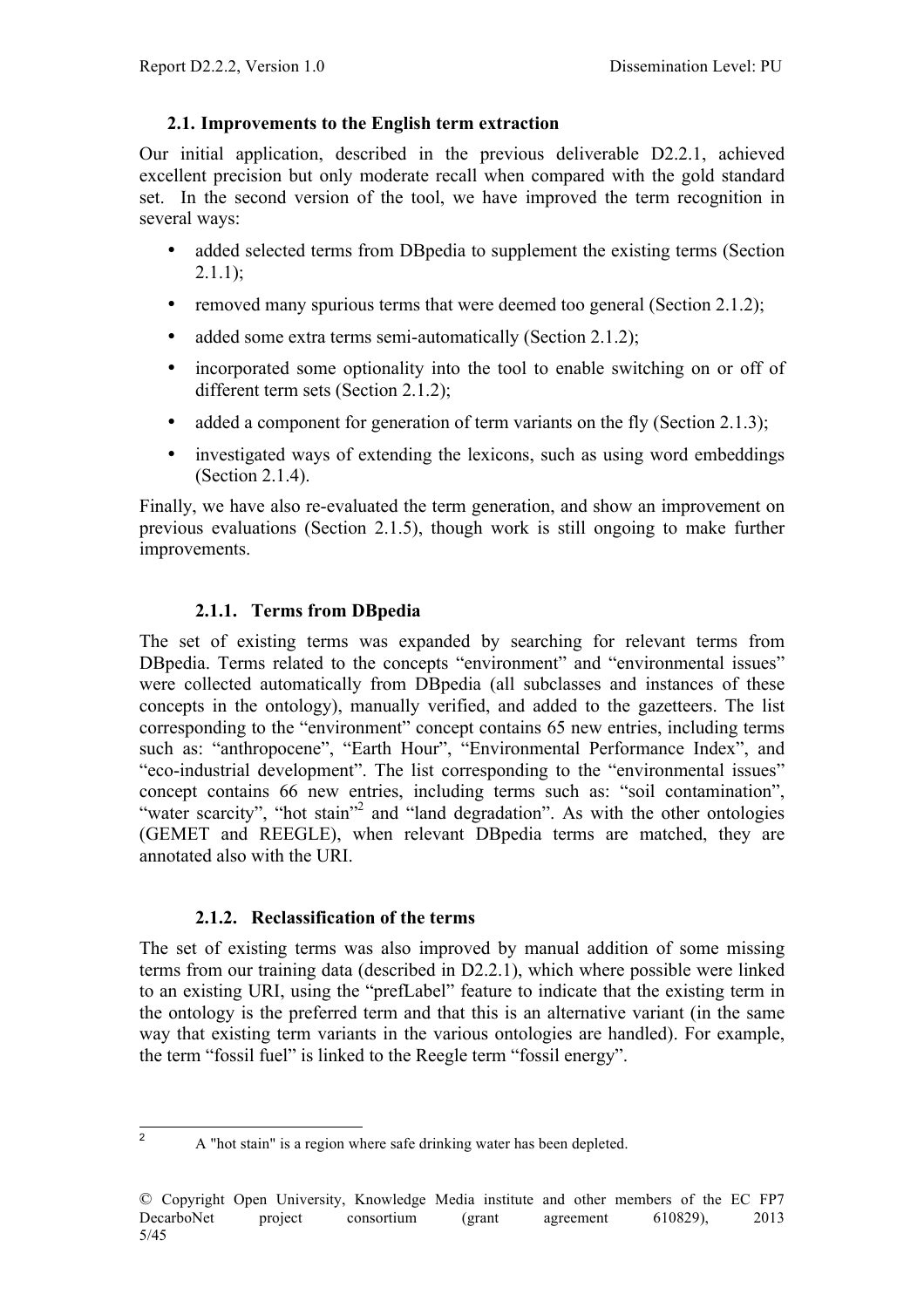Some clearly spurious terms were manually deleted. Finally, a manual analysis of terms from the two ontologies, Reegle and GEMET, revealed that most of the terms in GEMET were too general to be included, and were only relevant if occurring in a known climate change context. This means that while they are useful in the analysis of tweets about e.g. Earth Hour, they are not relevant to use as indicators that a tweet is about climate change.

This distinction is important because in WP4, the results of the term extraction are used precisely for this case. In our study of Earth Hour and COP21, we used the Twitter IDs of the participants of these events to generate a second collection of data, and to gather historical tweets from their timelines, providing information for up to several years for some users. Naturally, these users post about environmental issues, but they also post about their jobs, hobbies, personal experiences, and so on. To identify which of the tweets produced by the users relates to their environmental behaviour, we used the ClimaTerm tool. For Earth Hour 2015, out of over 56 million tweets, 750,538 were identified as being climate-related according to the tool. These filtered tweets were then used to automatically categorise users into different behavioural stages over time.

In order to preserve the distinction between terms from different ontologies and therefore different levels of usefulness, we add a feature to our annotations noting which ontology the term is related to, and we also have a (manually operated) switch in our application that enables only the terms we are confident about to be annotated in cases where the context is not specifically climate-related.

# **2.1.3. Generating term variants on the fly**

We also developed a module in GATE to extend the set of known terms, by matching variants found in the text which are related to a member of this set. This uses a set of JAPE pattern-matching rules to match not only terms present in the lexicons, but also other terms which are Noun Phrases (as identified by our POS tagger and Noun Phrase recogniser) and of which a part of the Noun Phrase matches a head or modifier word in a list. If we find the head of a known term from our lexicon (e.g. "flooding"), we check for additional modifiers in the text, e.g. "snowmelt", to give the term "snowmelt flooding". If we find a known modifier from our lexicon (e.g. "environmental"), we check the text for possible heads that it could modify (e.g. "environmental damage"). If either of these matches occur, we create a match on the whole term (head  $+$  modifier). This means that we do not have to pre-specify every possible term in the text in advance, as this matching can be done on the fly.

Each term matched gets allocated the same URI as the related term in the lexicon; this latter is also assigned as the value of "prefLabel" as with the other term variants. This enables the possibility of later grouping together variations of terms, which might be useful for some specific analysis (e.g. tweets about a particular aspect of climate change, or for helping to assess the engagement level of the user (see WP4). This grouping was used precisely in the case study about Earth Hour, where we collected tweets during the campaign and then provided analysis about how people were tweeting (e.g. more frequent terms used in the tweets). This analysis will be described in a forthcoming deliverable in WP4. Figure 1 shows an example of a matched term variant, where the term "smart meter" has been matched in the text and annotated with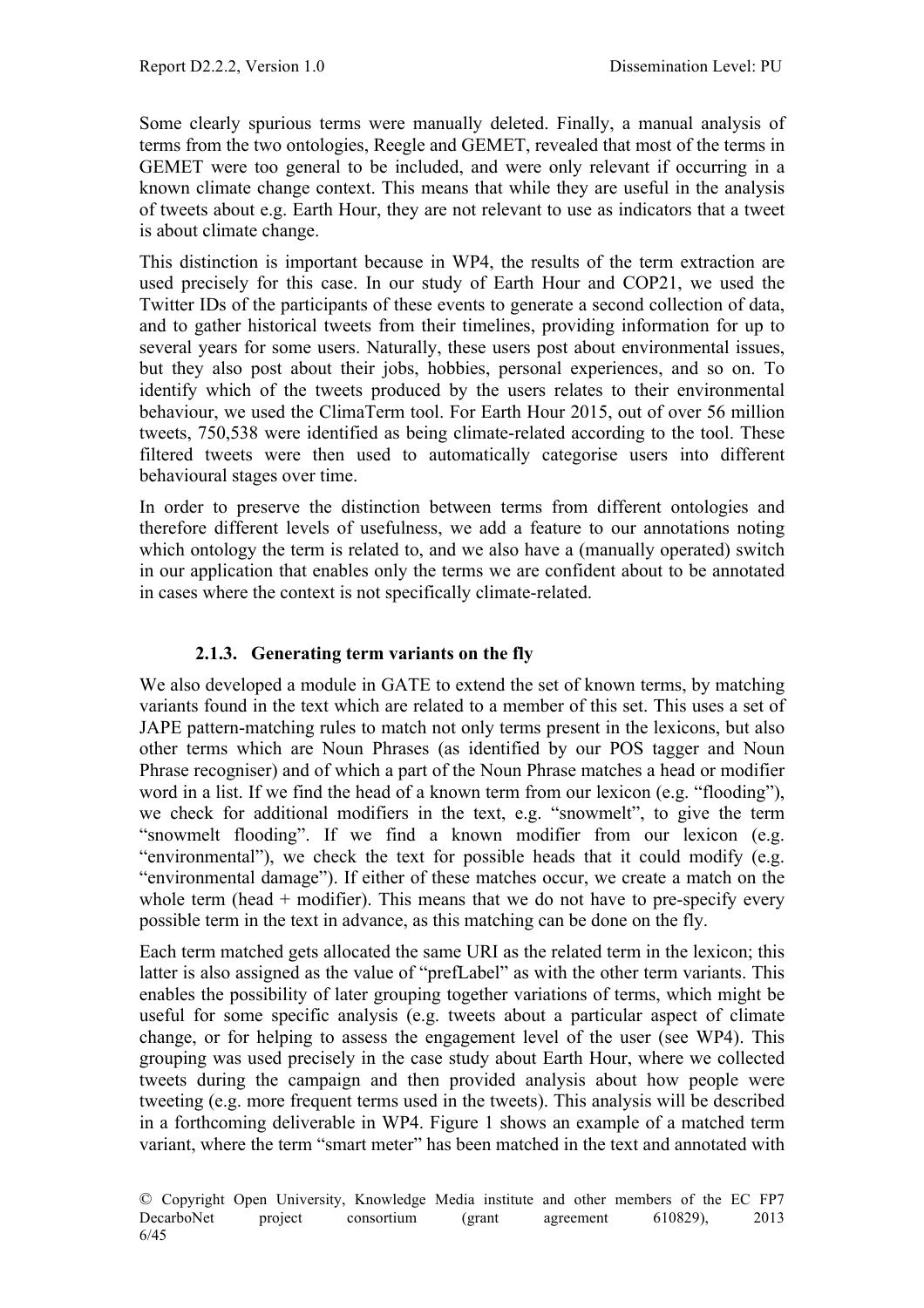the prefLabel (preferred Reegle term) "smart metering devices", along with the URI of the English term in Reegle.

```
<sup>2</sup> "@SierraWireless: Combining a smart meter with in-home display can lead to energy savings u
#M2M #IoT http://t.co/iwX7EgsC7u"
```

| - 1       |   |                                  |   | M |
|-----------|---|----------------------------------|---|---|
| Term      |   |                                  |   | ▼ |
| Instance  | v | http://reegle.info/glossary/1750 |   | × |
| label     | ▼ | smart meter                      |   |   |
| language  | ▼ | english                          |   | × |
| prefLabel | ÷ | smart metering devices           |   | × |
| source    | ▼ | manual                           | ▼ | × |
|           | ▼ |                                  |   |   |
|           |   |                                  |   |   |

Figure 1: Annotated English term variant

One caveat about this module is that while it improves the recall considerably, it does have a slight tendency to over-generate. For example, "other climate" gets wrongly recognised as a variant of "climate". Another cause of problems is when the incorrect part-of-speech has been identified, causing a verb such as "lead" to be identified as a noun and thus creating spurious terms. Some of these spurious terms can be prevented from matching by adding a larger stop list of words which should not be used as modifiers (such as "other"); however, it is difficult to make hard and fast rules about such things (for example, colours can sometimes be an integral part of a term and sometimes just a descriptive adjective). Some excellent new terms are found by these rules, however, such as "snowmelt flooding" as an extension of "flooding", and "mean annual rainfall" as an extension of "rainfall". The rules can be tweaked a little to alter the tradeoff between precision and recall; furthermore, if the module is found to overgenerate too dramatically, it can simply be switched off without affecting the rest of the term extraction process. Errors may also be propagated by incorrect syntactic analysis at the linguistic pre-processing stage, something which is a particular hazard when working with informal text such as tweets [Maynard 2014].

#### **2.1.4. Using word embeddings to enrich the lexicons**

We experimented with Word2Vec [Mikholov 2013] to see if we could extend the climate term lexicons with some new terms, based on distribution in a large corpus of environmental tweets. Word2Vec is a set of models providing word embeddings: basically an efficient implementation of the continuous bag-of-words and skip-gram architectures for computing vector representations of words. These models are shallow, two-layer neural networks, that are trained to reconstruct linguistic contexts of words, based on the idea of the *distributional hypothesis* [Harris 1954]. Essentially, the idea is that semantically or syntactically similar words have similar contexts, e.g. the same adjective might precede different terms. Once trained, the models can be used to map each word to a vector of typically several hundred elements, which

<sup>©</sup> Copyright Open University, Knowledge Media institute and other members of the EC FP7 DecarboNet project consortium (grant agreement 610829), 2013 7/45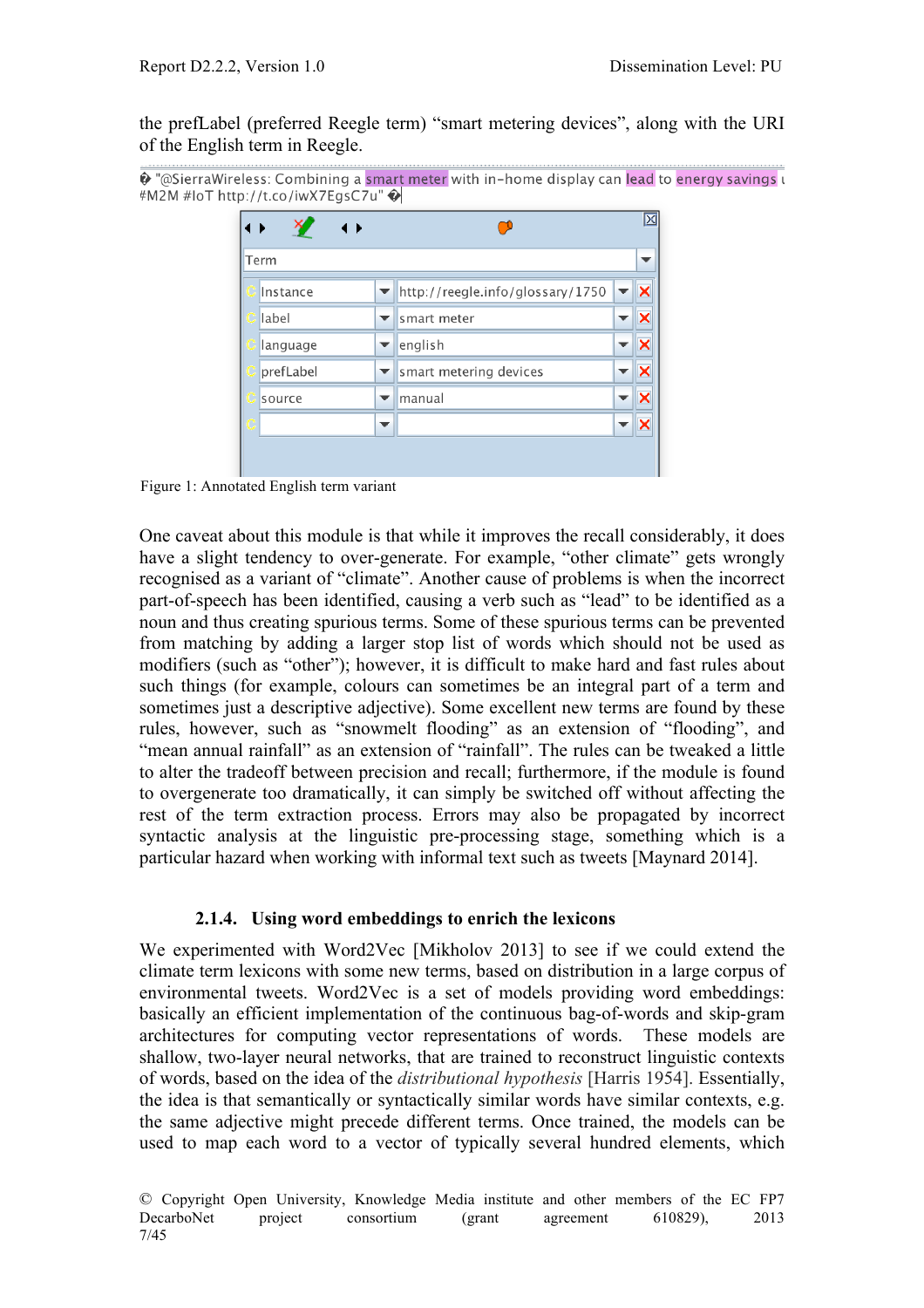represent that word's relationship with other words. For example, one can find the most similar words to a given term, or the most similar sentence to a given sentence.

We first ran a small experiment with word2vec using the Earth Hour 2014 corpus as a training set. This is a set of 10,420 tweets (about 876K words) which were collected during the Earth Hour 2014 campaign and which contain various keywords and hashtags such as #eh2014. After removing the terms which are not nouns, verbs or adjectives (many, towards, since etc.), we end up with a fairly relevant set of similar terms, shown in Table 1 along with their scores (the closer the score is to 1, the higher the similarity). However, many of these terms are already present in our ontologies, or are related somehow to climate change but not directly useful to incorporate into our lexicons (for example, "awareness" is useful when specifically related to a tweet about climate change, but is not useful on its own as a term).

| <b>Term</b>        | <b>Similarity</b>   |
|--------------------|---------------------|
| impact             | 0.9163834452629089  |
| future             | 0.876690149307251   |
| environment        | 0.8671588897705078) |
| sustainable        | 0.8671308159828186  |
| issues             | 0.8636510372161865  |
| energy consumption | 0.8542860746383667  |
| awareness          | 0.8514355421066284  |
| environmental      | 0.8428712487220764  |
| climate            | 0.8401201963424683  |
| change             | 0.834912896156311   |
| natural            | 0.8348809480667114  |
| action             | 0.8322836756706238  |
| reduce             | 0.8319122195243835  |
| conservation       | 0.831143856048584   |
| threat             | 0.8281859159469604  |
| living             | 0.8184852600097656  |

**Table 1: Top 15 most similar English terms to "climate change"**

© Copyright Open University, Knowledge Media institute and other members of the EC FP7 DecarboNet project consortium (grant agreement 610829), 2013 8/45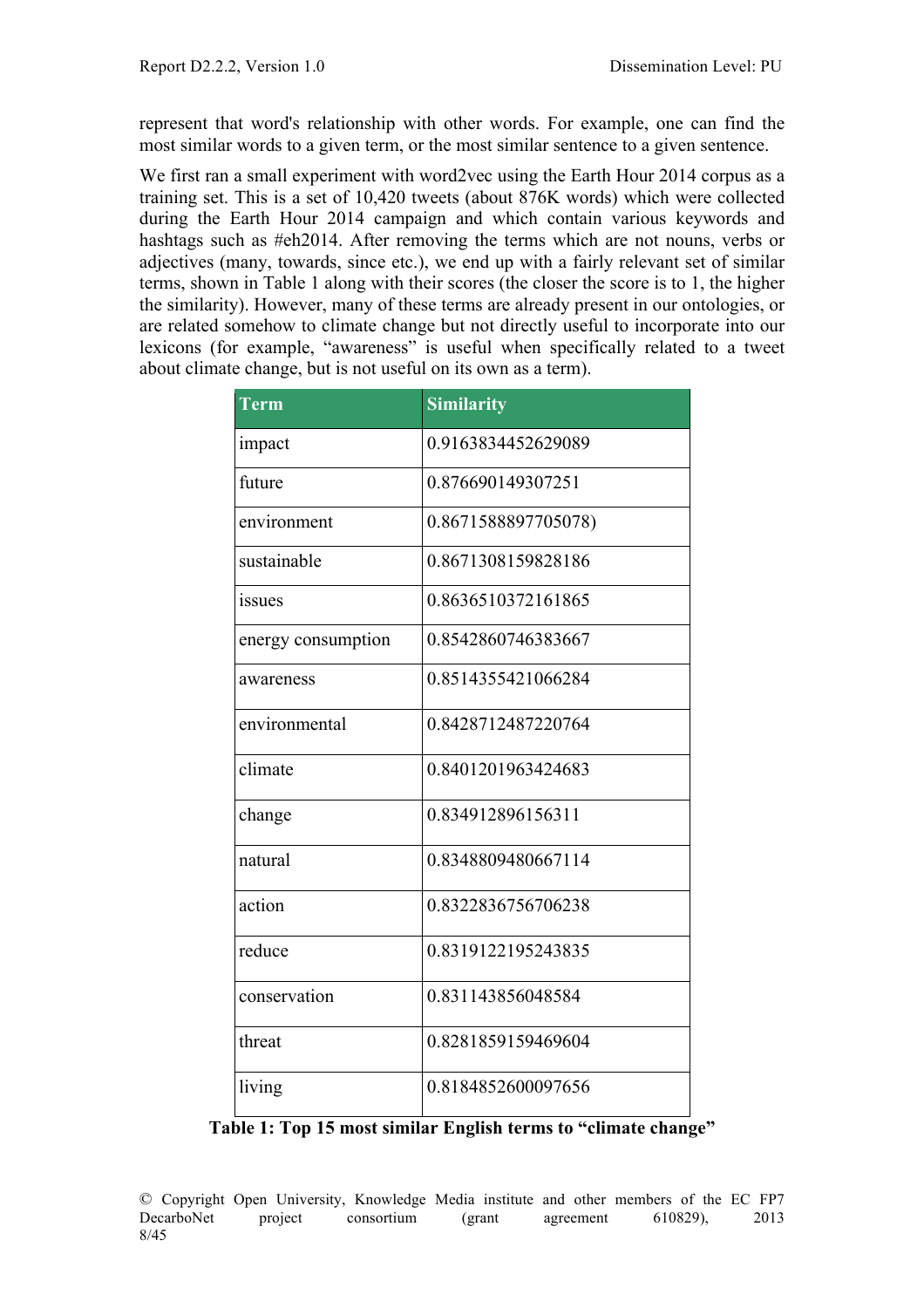We therefore retrained on a larger corpus containing tweets from Earth Hour 2014, Earth Hour 2015 and Earth Hour 2016, comprising approximately 210k tweets and about 6 million words. From this, we collected the top 100 most similar terms for a seed list of 20 highly relevant environmental terms, e.g. "environment", "climate", "conservation" etc. and then added any of these new terms that were noun phrases to our lists (because we do not want to include verbs, adjectives etc. as terms) if they did not already exist. These new terms were manually verified to ensure their relevance, giving us an extra 37 terms. However, these 37 extra terms also can also be used for the on-the-fly variant generation, if e.g. longer versions of them are found in the text being processed, so the number of new terms that can be found as a result is actually much greater.

#### **2.1.5. Evaluation**

In D2.2.1 we performed an evaluation of the term recognition on 3 different data sets which had been manually annotated: climate corpus, energy corpus and fracking corpus. These 3 gold standard datasets have been made available publicly. <sup>3</sup> We have re-evaluated the improved recognition, and show the results below in Tables 2-4. Numbers in bold indicate improved results: we can see that Recall and F1-measure are significantly improved on all corpora, and for the energy and fracking corpora, Precision is also improved. There are also some small improvements in the figures as a result of amending the gold standard corpus to include multiple annotators rather than single annotation, which means that some errors were corrected (for example, some nested terms were annotated, rather than just annotating the longer (containing) term in this case). We should note also that all three corpora do contain some duplicate or near-duplicate content due to retweets (sometimes the text in the tweet is slightly altered in the retweet, e.g. new hashtags are added). This accounts partly for the difference between the corpora, since some terms typically occur many times. The climate corpus is the least diverse of the three, while the fracking corpus is the most diverse, in terms of content. This is due to the terms which were used for initial collection (the fracking corpus contains tweets about fracking, drilling and the Arctic, while the energy corpus only contains tweets about energy, and the climate corpus only contains tweets that mention climate change explicitly). The F1 scores reflect this diversity: the more diverse the content, the less good the tools are at recognizing the terms.

| <b>Climate Corpus</b> |       |       | E1    |
|-----------------------|-------|-------|-------|
| ClimaTerm v1          | 85.87 | 53.05 | 65.58 |
| ClimaTerm v2          | 81.49 | 82.82 | 82.15 |

**Table 2: Comparison of ClimaTerm versions on the climate corpus**

| <b>Energy Corpus</b> | n     |       | 7P    |
|----------------------|-------|-------|-------|
| ClimaTerm v1         | 80.94 | 36.42 | 50.23 |

3 http://gate.ac.uk/projects/decarbonet

<sup>©</sup> Copyright Open University, Knowledge Media institute and other members of the EC FP7 DecarboNet project consortium (grant agreement 610829), 2013 9/45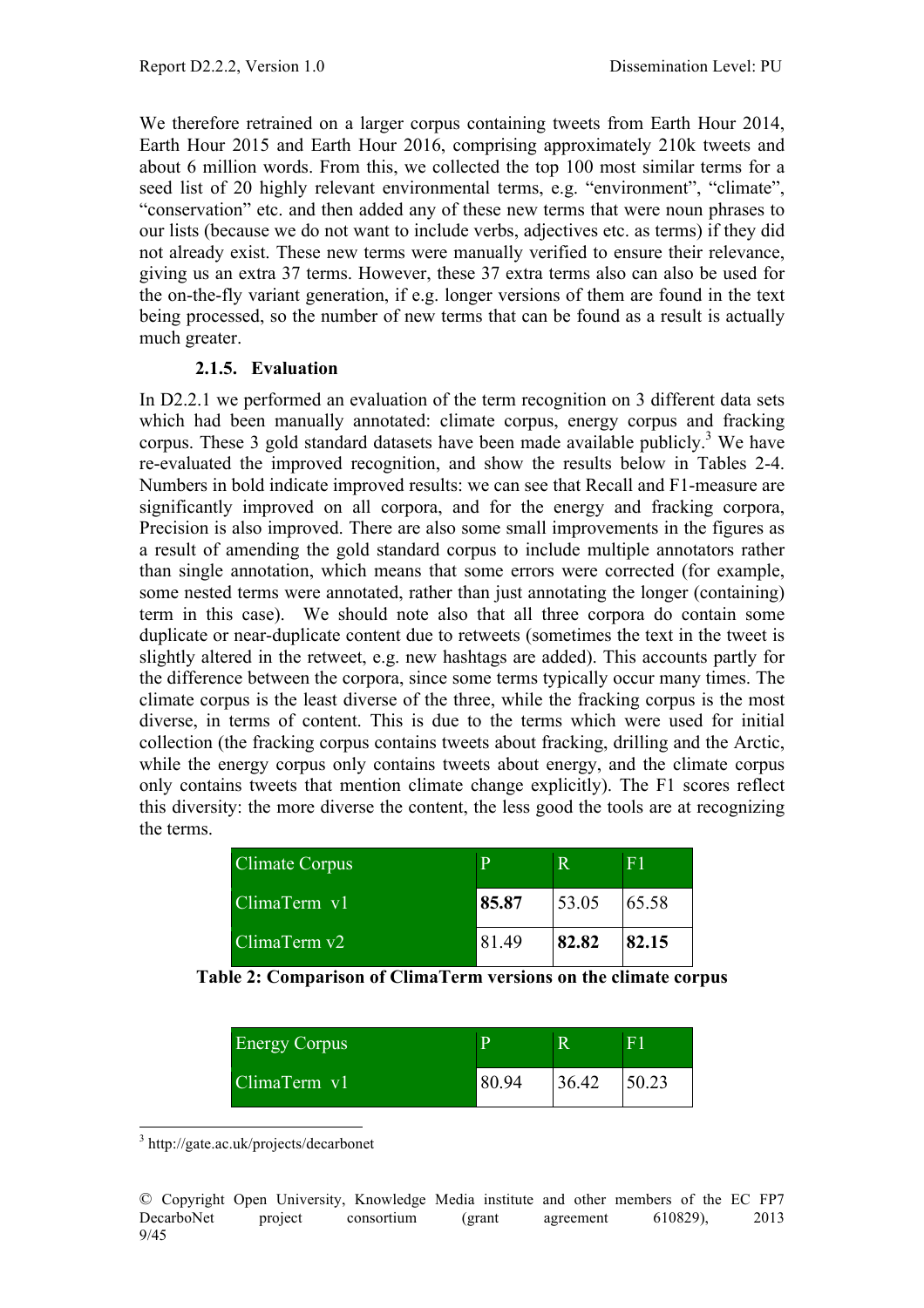| ClimaTerm v2 | 88.42 | 70.35 | 78.36 |  |
|--------------|-------|-------|-------|--|
|--------------|-------|-------|-------|--|

| Table 3: Comparison of ClimaTerm versions on the energy corpus |  |  |  |
|----------------------------------------------------------------|--|--|--|
|                                                                |  |  |  |

| <b>Fracking Corpus</b>           | D     |       |       |
|----------------------------------|-------|-------|-------|
| $ClimaTerm$ $V1$                 | 77.64 | 53.55 | 63.38 |
| ClimaTerm $\sqrt{2}$ (corrected) | 79.07 | 67.22 | 72.66 |

**Table 4: Comparison of ClimaTerm versions on the fracking corpus**

#### **2.2. Extracting German terms**

The German version of ClimaTerm matches terms in the text with those found in the Gernan versions of REEGLE and DBpedia (we could not access a German version of Gemet). As with the English version, a feature is added giving information about the URI from the ontology, where relevant. The URI is for the English version of the term, because German terms are encoded in the ontology as a variant (alternative linguistic representation) of the preferred English term. Figure 2 shows part of the relevant listing in REEGLE of the term "anthropogenic climate change" with the alternative labels in other languages (German, Spanish, Portuguese and French). The lexicons contain 1795 terms from Reegle, 707 term variants from Reegle, and 38 terms from Dbpedia.

#### anthropogenic climate change

Synonyms: AGW, anthropogenic global warming, man-made climate change

#### reegle definition:

Human activities are adding greenhouse gases, particularly carbon dioxide, methane and nitrous oxide, to the atmosphere, which are enhancing the natural greenhouse effect. While the natural greenhouse effect is keeping average temperature on earth at about +15°C, this enhanced greenhouse effect is leading to a dangerous degree of global warming. A fast rise in average temperature of Earth could result in rising sea levels, melted glaciers, floods, droughts and other hazardous scenarios. This is why mitigation and adaptation to anthropogenic climate change is so important.

#### **Wikipedia definition:**

Global warming is the rise in the average temperature of Earth's atmosphere and oceans since the late 19th century and its projected continuation. Since the early 20th century, Earth's mean Figure 2: Excerpt from REEGLE showing labels in different languages



The application for annotating German terms is based on a slightly simplified version of the English ClimaTerm tool. It uses the same universal tokeniser and sentence splitter as for the English version, but a German-specific POS tagger based on training models from Stanford CoreNLP<sup>4</sup>. The recognition grammars are also adapted slightly

4 http://stanfordnlp.github.io/CoreNLP/

<sup>©</sup> Copyright Open University, Knowledge Media institute and other members of the EC FP7 DecarboNet project consortium (grant agreement 610829), 2013 10/45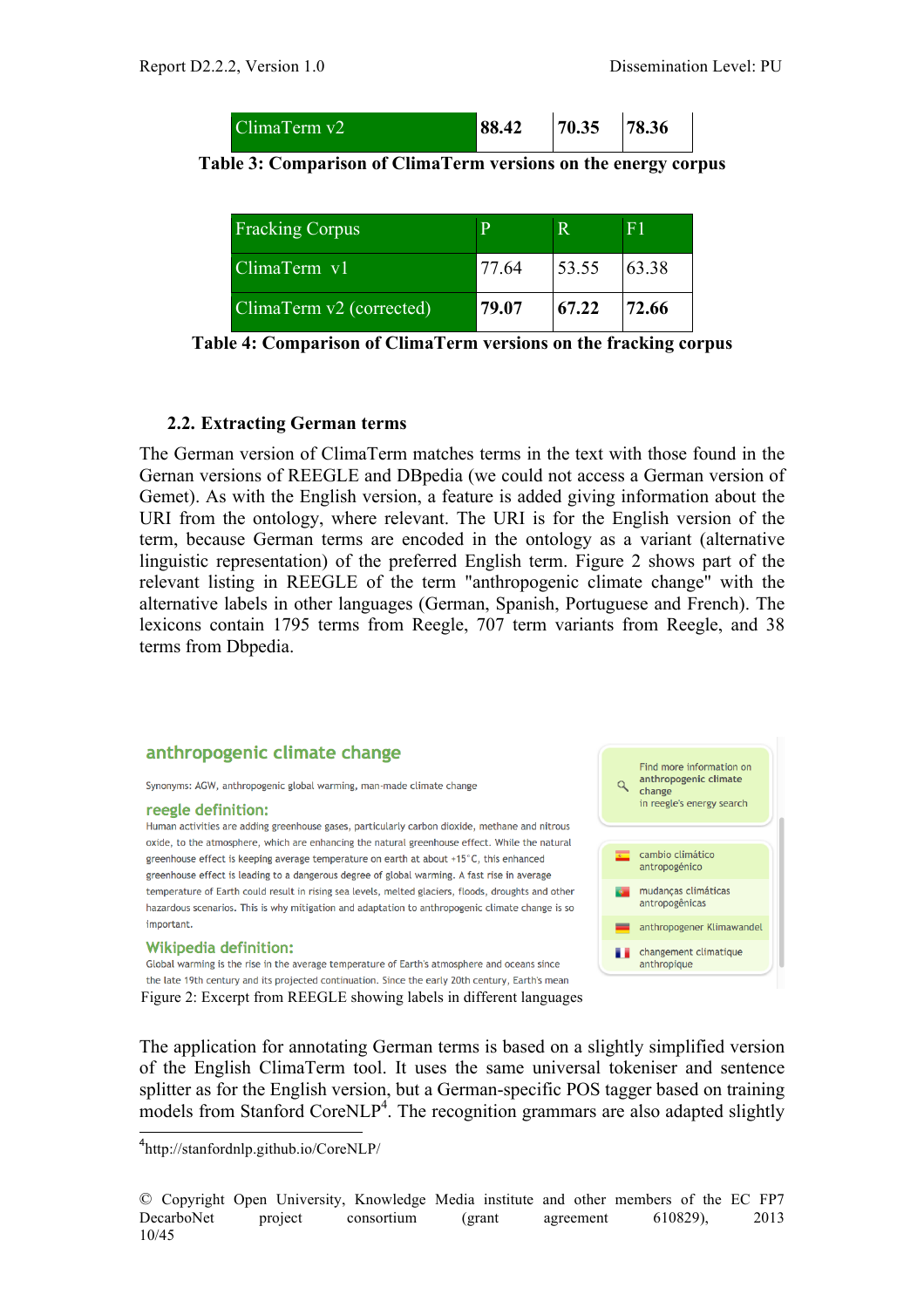from the English ones, due to the use of a different tagset for the German parts-ofspeech (TIGER as opposed to the Penn TreeBank<sup>5</sup>) and due to some differences in the way German terms may be formed. Some experiments were carried out with establishing the best form of gazetteer matching, as described below in Section 2.2.2 (case-sensitive or not, approximate string matching, and so on).

#### **2.2.1. Expanding the German lexicon**

Since the German versions of the ontologies are a bit sparse (for example, DBpedia has far fewer German terms than English ones for the same categories), we also translated the English terms from DBpedia, Gemet and the manually created lists to German and added these, keeping the URI for the English terms. On a test document from Wikipedia about climate change, the original number of terms found before expansion with translated lists was 42. This increased to 111 after list expansion.

| ngen unter Klima (Beg < ><br>pisches Regenwaldkli | $\leftrightarrow$           |                          |                                  |                          | ×  |
|---------------------------------------------------|-----------------------------|--------------------------|----------------------------------|--------------------------|----|
|                                                   | Term                        |                          |                                  |                          | ▼  |
|                                                   | Instance                    | ▼                        | http://reegle.info/glossary/1022 | $\overline{\phantom{a}}$ | ⋉  |
|                                                   | englishLabel                | ▼                        | climatology                      | $\overline{\phantom{0}}$ | ×  |
|                                                   | label                       | ▼                        | Klimatologie                     | $\overline{\phantom{a}}$ | ×  |
|                                                   | language                    | ▼                        | lgerman                          | $\overline{\phantom{a}}$ | Iх |
|                                                   | prefLabel                   | ▼                        | Klimaforschung                   | ÷                        | ×  |
|                                                   | rule                        | $\overline{\phantom{a}}$ | ReegleAlt                        | $\overline{\phantom{a}}$ | ×  |
| e, die für den durchsc<br>n einem Ort möglicher   | source                      | ▼                        | reegle                           | $\overline{\phantom{a}}$ | ıх |
| Klima wird dabei jedo                             |                             | $\overline{\phantom{a}}$ |                                  | $\overline{\phantom{0}}$ | ∣× |
| Meere, Atmosphäre) s<br>ungen, wobei vor alle     | Open Search & Annotate tool |                          |                                  |                          |    |

n, Entwicklung und Erscheinungsbild erforscht, bezeichnet man als Klimatologie.

Figure 3: Figure 3 shows the matched German term "Klimatologie" in the text, corresponding to the preferred German term "Klimaforschung" and the English term "climatology".

We also experimented with using word2vec for German, using a corpus of approximately 170,000 tweets about climate extracted from the MWCC $<sup>6</sup>$ . The top 15</sup> terms containing the word "Klima" (climate) are shown in Table 5. One outlier is the term "klima navi" which refers to a make of car -- this error is most likely due to the way in which the tweets were collected (no term disambiguation takes place), and thus these tweets about the Klima Navi are irrelevant. This is one of the hazards of data collection -- we cannot always ensure that only relevant tweets are collected

<sup>5</sup> http://www.ims.uni-stuttgart.de/forschung/ressourcen/lexika/TagSets/stts-table.html

<sup>6</sup> http://www.ecoresearch.net/climate/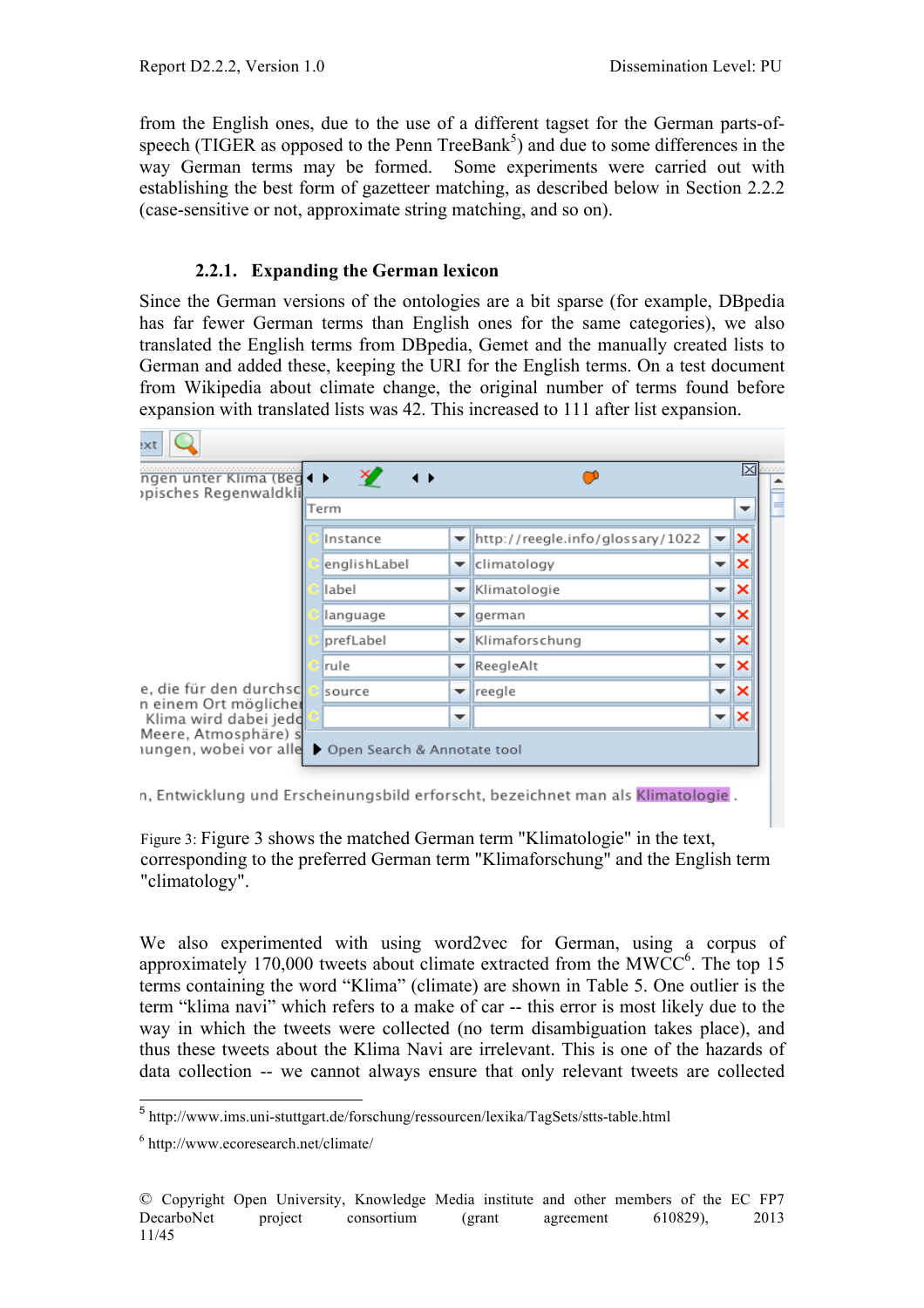when terms are ambiguous (in English we also accidentally collected tweets about the band "Arctic Monkeys" until we blocked this term from occurring).

| <b>German Term</b>            | <b>English Translation</b> |  |
|-------------------------------|----------------------------|--|
| klimakiller                   | climate killer             |  |
| klimaschwindel                | climate swindle            |  |
| klimafreundlich               | climate-friendly           |  |
| klima navi                    | [a make of car]            |  |
| klimakonferenz                | climate conference         |  |
| historisches klimaversprechen | historical climate promise |  |
| klimawandels                  | climate change             |  |
| klimaretter                   | climate saviour            |  |
| klimawandel stoppen           | stop climate change        |  |
| klimaziel                     | climate target             |  |
| klimaanlagen                  | air conditioning           |  |
| klimaanlage                   | air conditioning           |  |
| klima netz                    | climate network            |  |
| klimaschutz                   | climate protection         |  |
| automatik klima               | automatic climate          |  |

#### **Table 5: Top 15 German terms containing "Klima"**

Table 6 shows the top 15 terms most similar to the German term "Klimawandel" (climate change). As with the English terms, we can see that these terms are mostly very relevant to the topic, although some of them are only relevant when the context is defined (warming, changes, etc).

Using the trained model, we collected the top 100 most similar terms for a seed list of 20 highly relevant German environmental terms, and then added any new terms comprising noun phrases to our lists. These new terms were manually verified to ensure their relevance. The effect of adding these new terms is shown in Table 8.

| German term | <b>English translaton</b> |  |  |
|-------------|---------------------------|--|--|
| erwärmung   | warming                   |  |  |

© Copyright Open University, Knowledge Media institute and other members of the EC FP7 project consortium (grant agreement 610829), 2013 12/45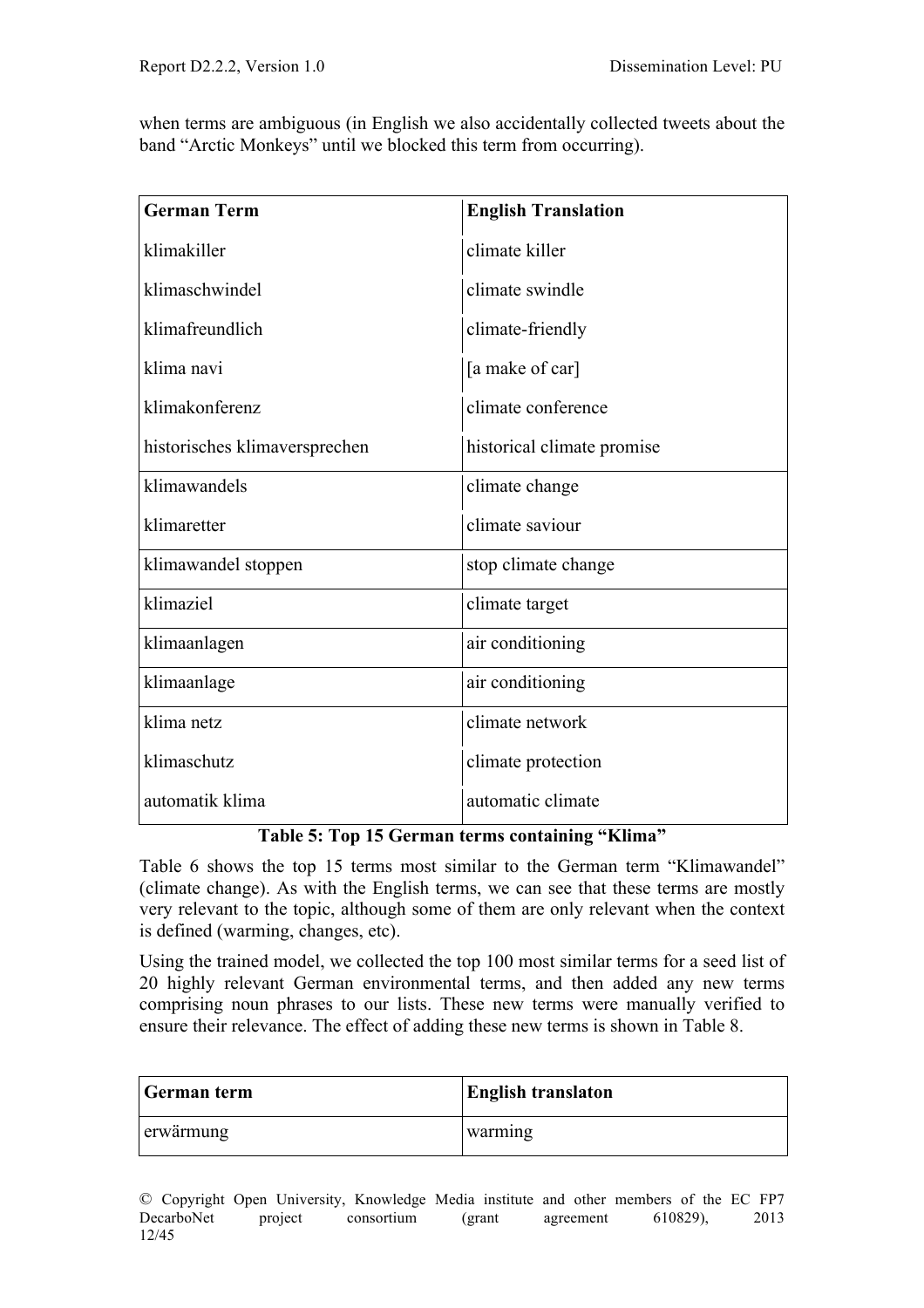| hitzewelle        | heatwave         |
|-------------------|------------------|
| gletscher         | glacier          |
| ipcc              | <b>IPCC</b>      |
| globale erwärmung | global warming   |
| menschheit        | mankind          |
| hitzewellen       | heatwaves        |
| klima             | climate          |
| antarktis         | Antartica        |
| global            | global           |
| flucht            | escape           |
| klimakatastrophe  | climate disaster |
| cop21             | cop21            |
| cop20             | cop20            |
| änderungen        | changes          |

| Table 6: Top 15 most similar words to Klimawandel (climate change) |
|--------------------------------------------------------------------|
|--------------------------------------------------------------------|

# **2.2.2. Evaluation**

Our initial evaluation consisted of taking a set of 500 climate-related tweets extracted from the MWCC and which were in German, and running the German version of ClimaTerm over them. They were then evaluated manually for accuracy. Out of 155 terms, 140 were correct (in the context of climate-related tweets), i.e. scoring a Precision of 90.32%. The errors were typically due to some abbreviations in the translated lexical entries, and to some terms which were not deemed relevant (e.g. "bus", "risk management"), even though they were present in REEGLE or Gemet. The lexicons have been manually post-edited to remove such terms.

We carried out a second, more precise, evaluation on a set of 200 tweets randomly extracted from a larger set of tweets about climate change acquired from the MWCC, mentioned above. These 200 tweets were manually annotated by an environmental expert who was also a native German speaker. A CrowdFlower annotation task was set up using the Crowdsourcing plugin for GATE [Bontcheva 2014], where the task was to annotate any mention of a term in each tweet. The results from the automated German system were compared with the gold standard annotations, and are shown in Table 7. ClimaTerm v1 shows the results for the basic German system; while ClimaTerm v2 shows the results after the addition of the results from Word2Vec. As expected, we can see that the Precision of the basic system (v1) is good but Recall is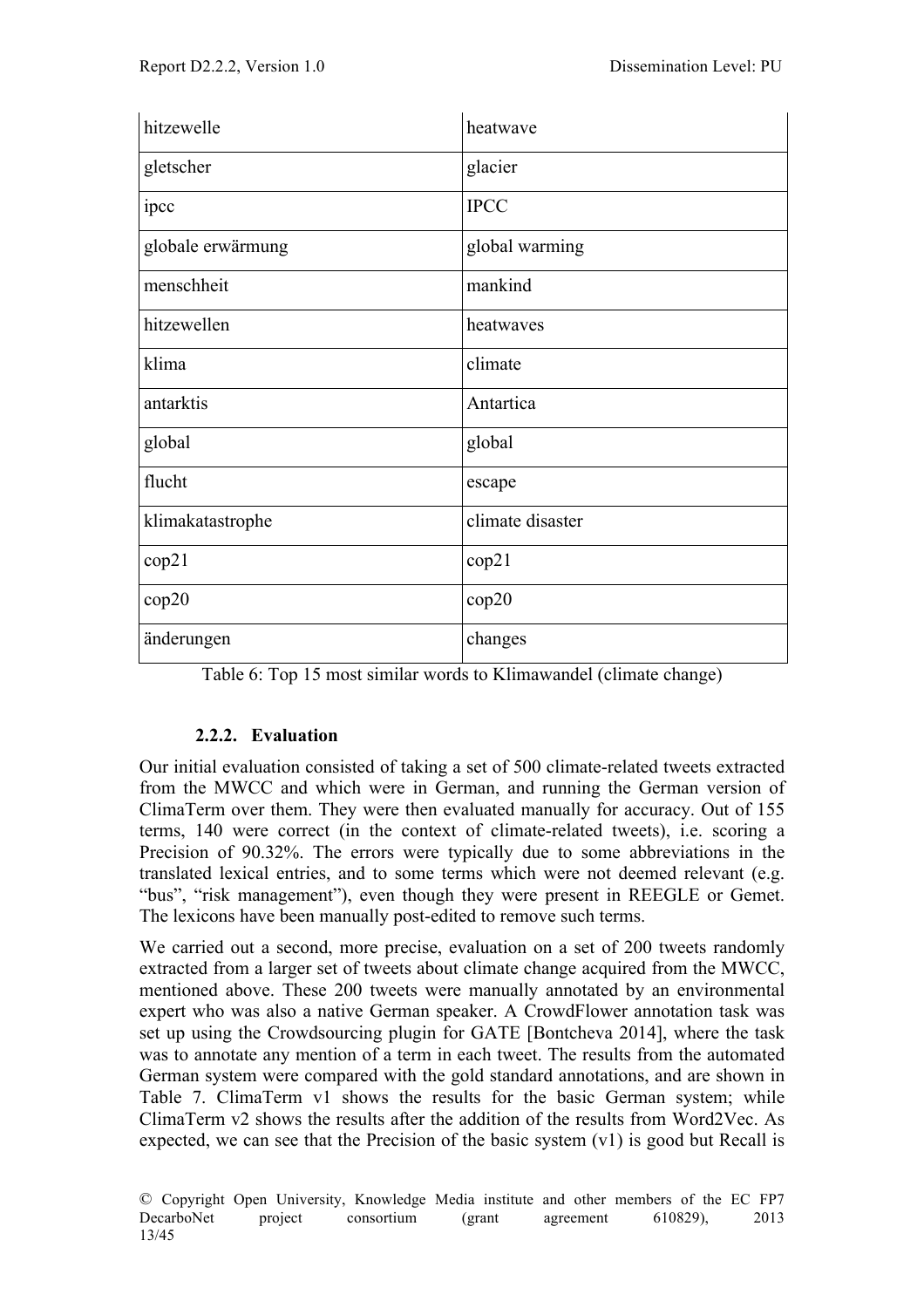rather lacking. In the improved version, Precision drops slightly but this is more than compensated for by the huge increase in Recall, as shown by the improvement in Fmeasure.

| <b>Climate Tweets</b> | $\mathbf p$ |       | F 1   |
|-----------------------|-------------|-------|-------|
| ClimaTerm v1          | 82.76       | 32.43 | 46.60 |
| ClimaTerm v2          | 77.17       | 77.17 | 77.17 |

**Table 7: Evaluation of German ClimaTerm versions 1 and 2**

We also experimented with various different forms of gazetteer matching, such as one based on the Levenshtein edit distance [Levenshtein 1966], in order to deal with possible spelling and grammatical variants. However, this was largely unsuccessful, due to the fact that it over-generated too many unconnected terms with similar spellings.

Making the term lists case-insensitive brought some improvements over case-sensitive lists. However, retaining only terms for which our environmental expert was highly confident about, damaged Recall considerably. The effects of the different variations can be seen in Table 8: the best results came from adding Word2Vec terms and the variants (using a German version of the on-the-fly methodology described for English), and making the gazetteers case-insensitive.

| <b>Climate Tweets</b>                                     | $\overline{P}$ | $\overline{\mathbf{R}}$ | F <sub>1</sub> |
|-----------------------------------------------------------|----------------|-------------------------|----------------|
| Case sensitive                                            | 80.83          | 35.41                   | 48.99          |
| Case-insensitive                                          | 74.34          | 40.94                   | 52.80          |
| Levenshtein                                               | 61.54          | 28.99                   | 39.41          |
| Case-insensitive+Word2Vec                                 | 73.08          | 41.30                   | 52.78          |
| Case-insensitive+Word $\overline{2Vec}$ (high confidence) | 73.30          | 39.86                   | 51.63          |
| $Case-insensitive+Word2Vec+variants$                      | 77.17          | 77.17                   | 77.17          |

**Table 8: Effect of different gazetteers on evaluation**

# **2.3. Software availability**

As with version 1, demos of the term extraction applications (one for English and one for German) are available at http://services.gate.ac.uk/decarbonet/.

In addition, a new web service has been made available via the GATE Cloud platform (https://cloud.gate.ac.uk). This service provides both a simple REST API which accepts an HTTPS POST request containing a document and returns standoff annotations with term and URI information in JSON or XML format, and a batch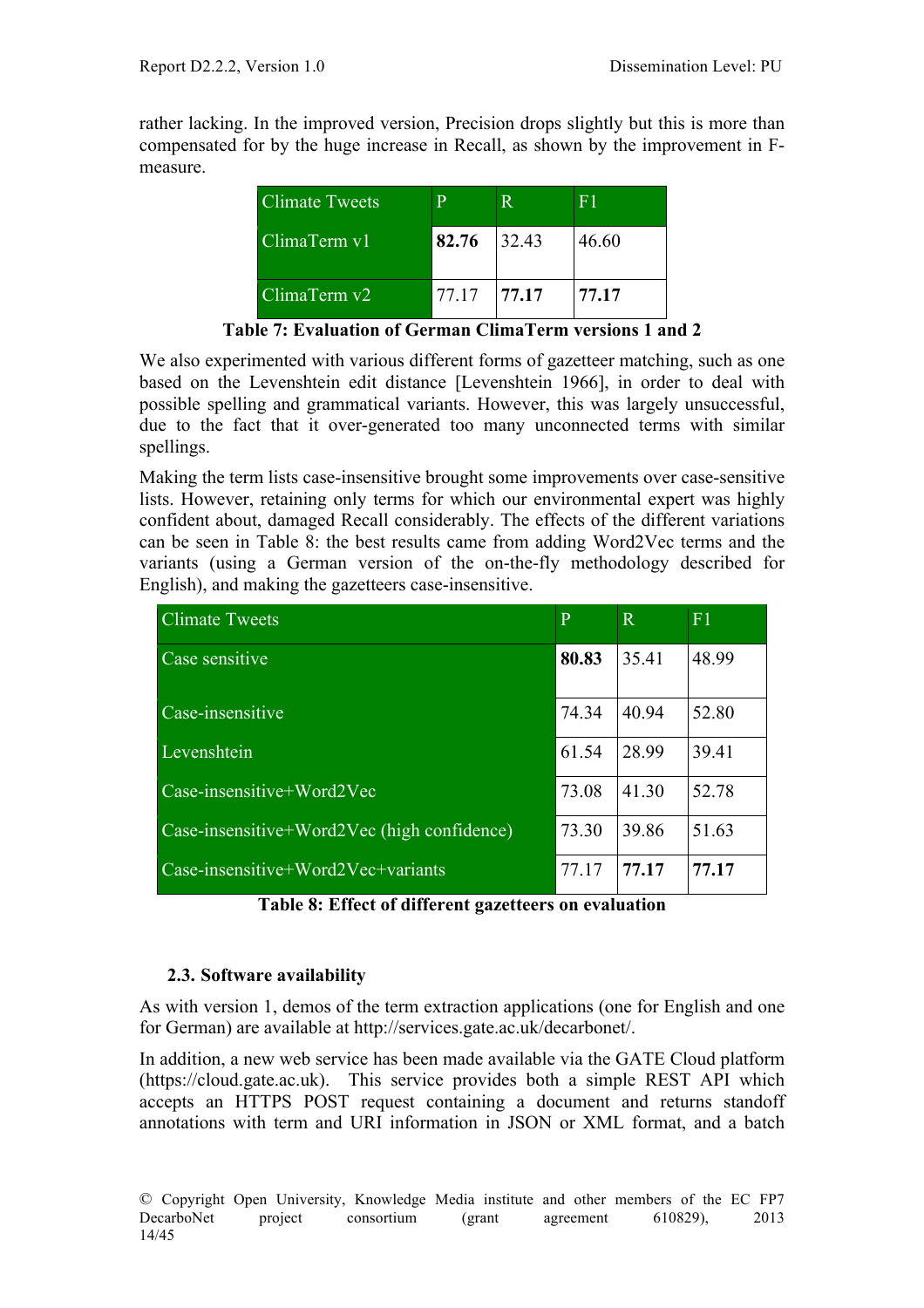processing system that can run the same applications over large batches of data including collections of tweets in the standard Twitter streaming format.

The web service also includes the extraction of linguistic events described in Section 3, and the opinions and emotions described in D2.3.1. An updated version will be made available towards the end of the project reflecting the improvements to the opinion mining, which will be part of D2.3.2

# **3. Extraction of linguistic events**

This task involves the extraction of linguistic events. As mentioned in the Introduction, this work is required particularly in WP4 for the case studies about the Earth Hour and COP21 events: (1) to provide linguistic criteria for the automatic identification of different stages of behaviour towards climate change based on the users' social media contributions; and (2) in experiments to automatically categorise users into behavioural stages using the analysis produced by the tools. D4.2.1 explains in more detail how various linguistic modalities can be correlated with the behaviour cycle stages. For example, deliberative questions (e.g. "*should we turn off the lights?*") are strongly associated with stage 1 (Desirable), while conditionals (e.g. "*If you turn off the lights, you will save energy*") are often linked with stage 2 (Enable Context), and imperatives and jussives (e.g. "*Turn off your lights!*") with stage 3 (Can do).

To this end, we have developed a tool which annotates text with features describing climate-related terms, sentiment, and linguistic events (modalities). The first version of this tool was described in D4.2.1. Here, we describe the extraction of linguistic modalities, which has extended the preliminary work described there. Because the tools do not easily lend themselves to be run as a web service, especially over a large dataset of csv files (the format in which the documents are extracted from the Media Watch for Climate Change (MWCC) tools), we adapted our GCP (Gate Cloud Processor) standalone processing tools in order to enable this functionality. This meant that for WP4, project partners are able to run the analysis tools from the command line over their datasets. The term recognition and sentiment analysis components are also included in this tool. More information about this is given also in D<sub>4.2.1</sub>.

# **3.1. Types of Linguistic Event**

As described in D4.2.1, a preliminary manual analysis over a number of tweets was carried out in order to define which linguistic types might be useful to identify, and which, either individually or in correlation with other features (sentiment, emotion, presence of URLs etc) might enable correlation of tweets with the behaviour cycle stages of their authors. Furthermore, knowing whether the author of a tweet is a person or organisation is particularly useful here. We developed a separate tool to disambiguate twitter username mentions, since it is not clear whether a twitter handle refers to a person, organisation, location or even something else. This work is described in Section 4.

The kinds of linguistic events we aim to recognise can be broken down into 4 main types: questions, conditionals, directives and other (general) sentences. We identified these types based on the manual analysis of tweets and on what we believed we could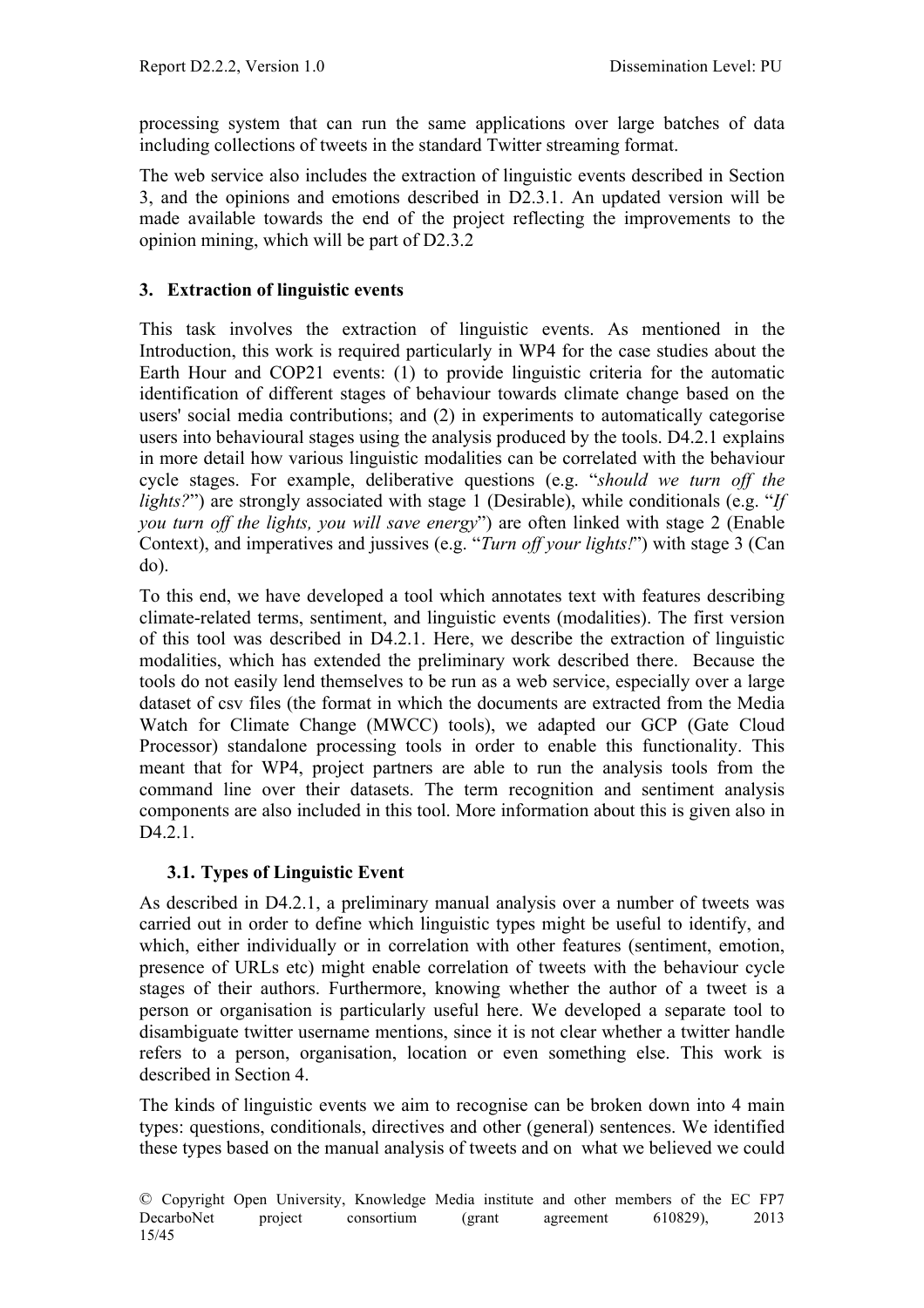identify automatically with a good degree of competence. Each type can have several features associated with it: for example, imperatives (orders) can be positive or negative; questions can be direct or indirect; and the presence of first or second person pronouns can also be critical (compare "*I should turn off the lights*" with "*You should turn off the lights*"). These all follow standard linguistic theories. Table 4 shows the different kinds of events and features we recognise, with some examples. Note that for some events, the features are not mutually exclusive; for example, a wh-question can be either direct or indirect. Similarly, "*should we turn off the lights?*" can be categorised both as a directive question and as a deliberative directive.

We can clearly see how some of these linguistic modalities correlate with the behaviour model. Table 9 gives some examples of these correlations. The work on attributing correlations is carried out in WP4, so we do not report in detail on it here.

| <b>Behavioural Stage</b> | <b>Linguistic Patterns</b>                                       |
|--------------------------|------------------------------------------------------------------|
| Desirability             | Questions (how can I? / what should I?)                          |
| Enabling context         | Conditional sentences (if you do [] then $[]$                    |
| Can do                   | Orders and suggestions ( <i>I/we/you should/must</i> )           |
| <b>Buzz</b>              | $1st$ person + present tense ( <i>I am doing</i> / we are doing) |
| Invitation               | vocative (Friends, guys - Join me / tell us / with me)           |

#### **Table 9: Examples of correlation between Behavioural Stage and Linguistic Patterns**

# **3.1.1. Questions**

There are two ways of asking most questions: either **directly** or **indirectly**. In general, an indirect question is considered more polite. Compare for example "*Could you turn the lights off?*" with "*I wonder if you could turn the lights off?*". Indirect questions also have a higher chance of being rhetorical, e.g. "*I wonder if it is better to turn the lights off.*"

A **directive** question, according to our categorisation, is one which phrases a directive (see Section 3.1.2) in the form of a question. Whereas a directive would be an instruction to do something, e.g. "*You should turn off the lights*", a directive question turns this order into a query about obligation: "*Should you turn off the lights?*"

An **invitation** is a more polite form of directive, where the hearer is invited to do something, e.g. "*Will you turn off the lights?*"

A **wh-question** is an information-seeking question, to which the answer should not be yes or no (unless the responder is being deliberately obtuse). It comprises one of the following question words: *who, what, why, when, how, where, which, whom, whose.*

A **general** question is simply a catch-all category for any other type of question which is not a directive or wh-question.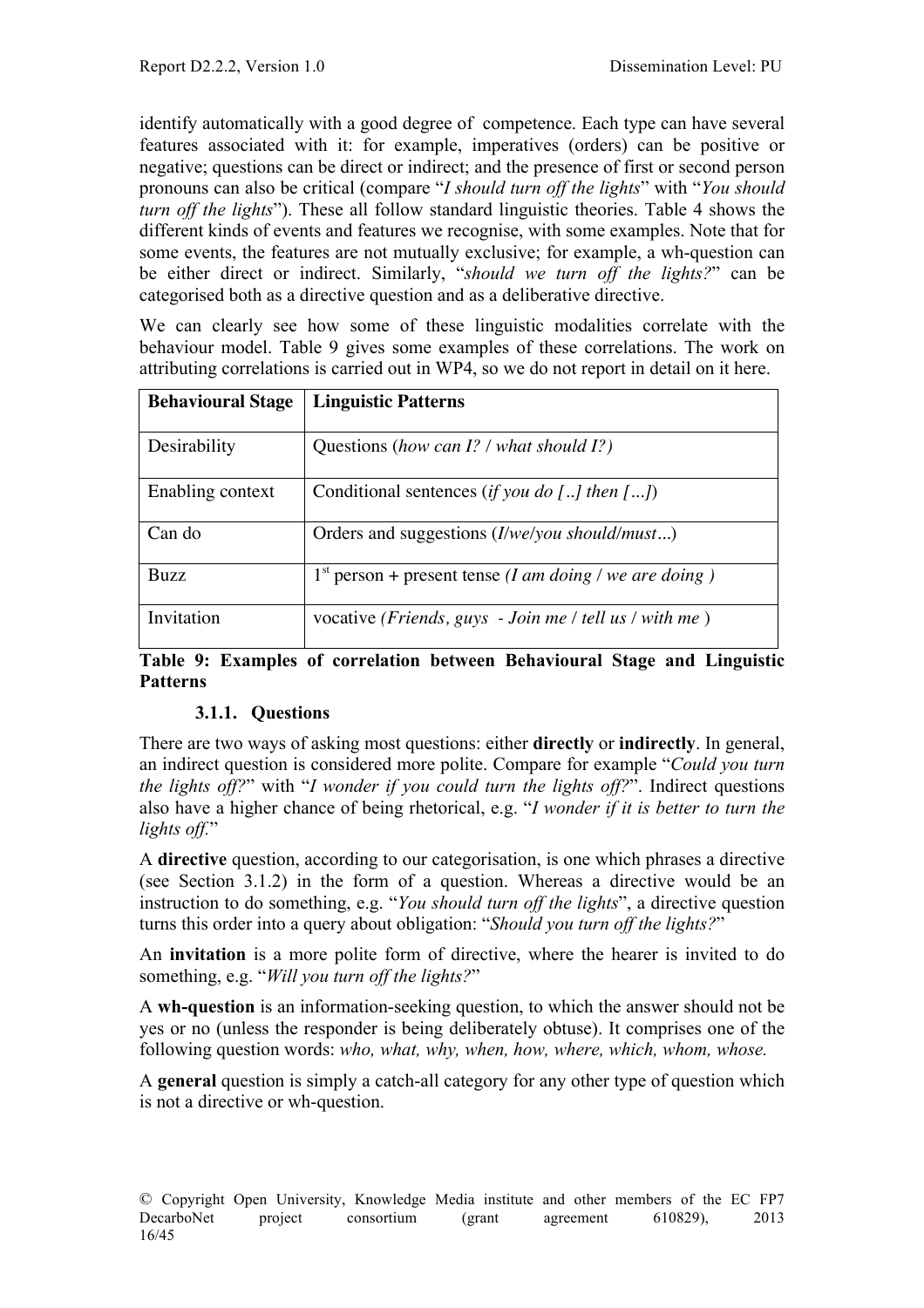| <b>Type</b>  | <b>Features</b>       | <b>Example</b>                                                   |
|--------------|-----------------------|------------------------------------------------------------------|
| Question     | direct                | Shall we turn off the lights?                                    |
|              | indirect              | I wonder if you will turn off the lights.                        |
|              | directive             | Should we turn off the lights?                                   |
|              | wh-question           | Why should we turn off the lights?                               |
|              | invitation            | Will you turn off the lights?                                    |
|              | general               | Is it best to turn off the lights?                               |
| Directive    | obligative            | You must turn off the lights.                                    |
|              | negative obligative   | You must not turn off the lights.                                |
|              | imperative            | Turn off the lights!                                             |
|              | prohibitive           | Do not turn off the lights!                                      |
|              | (negative imperative) |                                                                  |
|              | jussive               | Go me!                                                           |
|              | deliberative          | Should we turn off the lights?                                   |
|              | indirect deliberative | I wonder if we should turn off the lights.                       |
| Conditionals | type $0$              | If you turn off the light, you save<br>energy.                   |
|              | type 1                | If you turn off the light, you will save<br>energy               |
|              | type 2                | If you turned off the lights, you would<br>save energy           |
|              | type 3                | If you had turned off the lights, you<br>would have saved energy |

|  |  | <b>Table 10: Categories of Linguistic Event</b> |  |
|--|--|-------------------------------------------------|--|
|--|--|-------------------------------------------------|--|

# **3.1.2. Directives**

A directive sentence is basically some kind of order or instruction. They were described by Searle [Searle, 1975] as one of five basic speech acts (along with assertives, commissives, expressives, and declaratives). According to Searle, directives are speech acts that require the hearer to take a particular action, such a requests, commands, and advice.

© Copyright Open University, Knowledge Media institute and other members of the EC FP7 consortium (grant agreement 610829), 17/45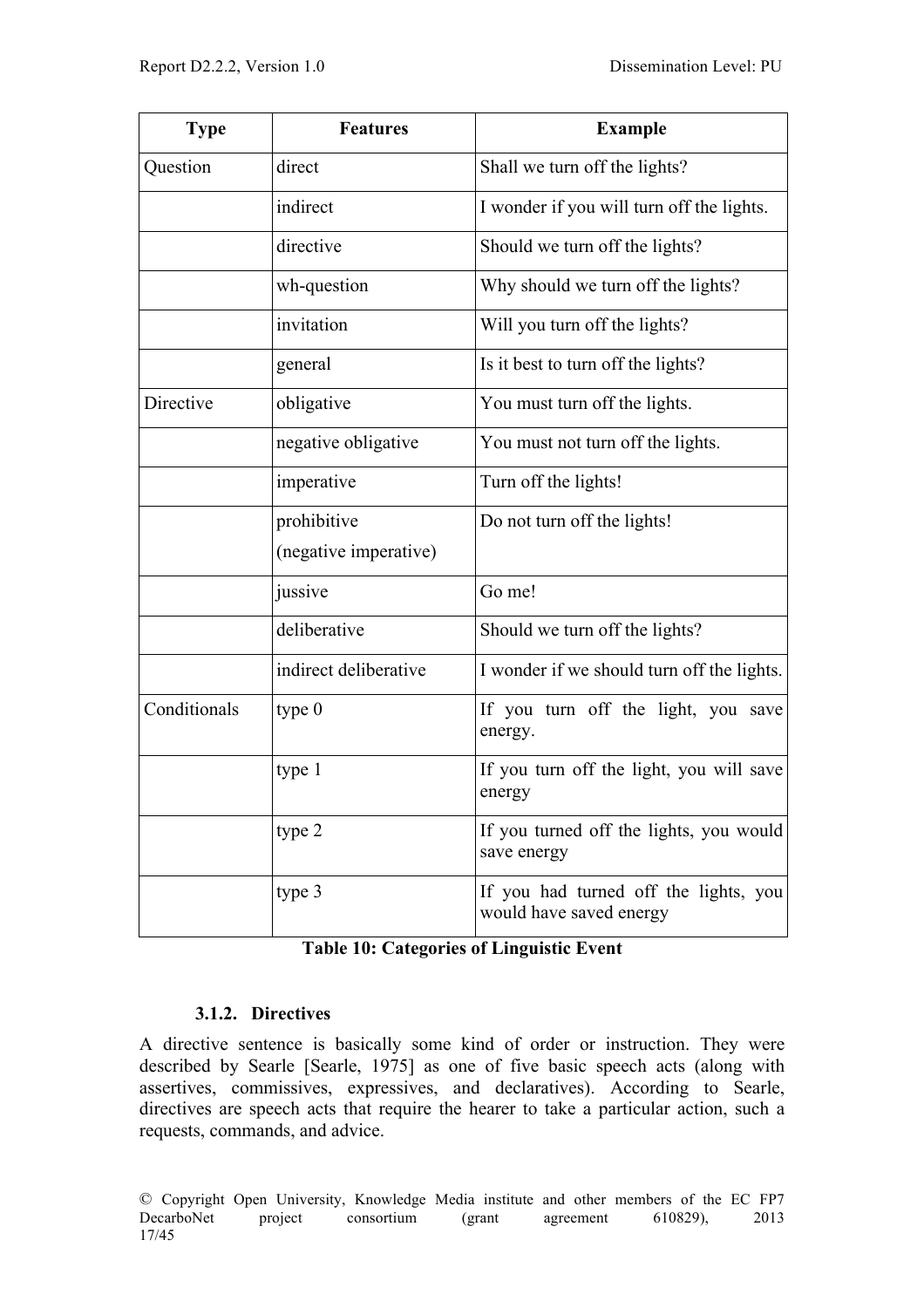An **obligative** signifies necessity (in the mind of the speaker) and typically involves modal verbs such as *should* and *must*, e.g. "*You must turn off the lights*." A **negative obligative** is the same thing negated, e.g. "*You must not turn off the lights*." Note the particular case of obligative expressions such as "have to" and "ought to", which in English cannot be negated semantically by adding a negative (something which frequently trips up non-native English speakers). For example, while "*You have to turn off the lights*" and "*You must turn off the lights*" are synonymous, "*You do not have to turn off the lights*" is not synonymous with "*You must not turn off the lights*".

An **imperative** sentence comprises a verb in the imperative mood, and in English is typically signalled by a command with an implicit rather than explicit second-person subject (you), such as "*Turn off the lights*". A **prohibitive** sentence is simply a negated imperative, e.g. "*Do not turn off the lights*". A j**ussive** sentence, which is quite a rare construction, is one where the imperative has an implicit first-person subject (I/we), such as "*Go me!*".

Direct and indirect **deliberatives** have already been described above, as directive questions. Direct deliberatives are direct questions, e.g. "*Should I turn off the lights?*", while indirect deliberatives are indirect questions, e.g. "*I wonder if we should turn off the lights*". We include them here for the sake of completeness, and because they can be labelled both as kinds of directive and as kinds of question.

# **3.1.3. Conditionals**

Conditional sentences involve real or hypothetical situations and their consequences, and incorporate verbs in the conditional mood. Complete conditional sentences contain a conditional clause and the consequence, such as "if...then" constructions.

There are 4 types of conditional construction, incorporating different verb tenses. The verb tense combination depends on whether the speaker thinks the result is real, probable, or unreal (only exists in the imagination). Table 11 shows the situations denoted by each type, and the verb tense combinations for the condition (if-clause) and result (main clause) of each. Any of the types can also involve negated verbs in either or both clauses. The square brackets in the examples help to show the timing of when the condition should take place. Note that in some European languages, the condition in a type 1 construction is denoted by a future tense (if you *will* turn off the lights), since the condition should take place in the future.

| Type | Situation    | Condition Result |         | Example                                                       |
|------|--------------|------------------|---------|---------------------------------------------------------------|
| 0    | present real | present          | present | If you turn off the lights, you<br>save energy.               |
|      | future real  | present          | future  | If you turn off the lights<br>[tonight], you will save energy |

© Copyright Open University, Knowledge Media institute and other members of the EC FP7 DecarboNet project consortium (grant agreement 610829), 2013 18/45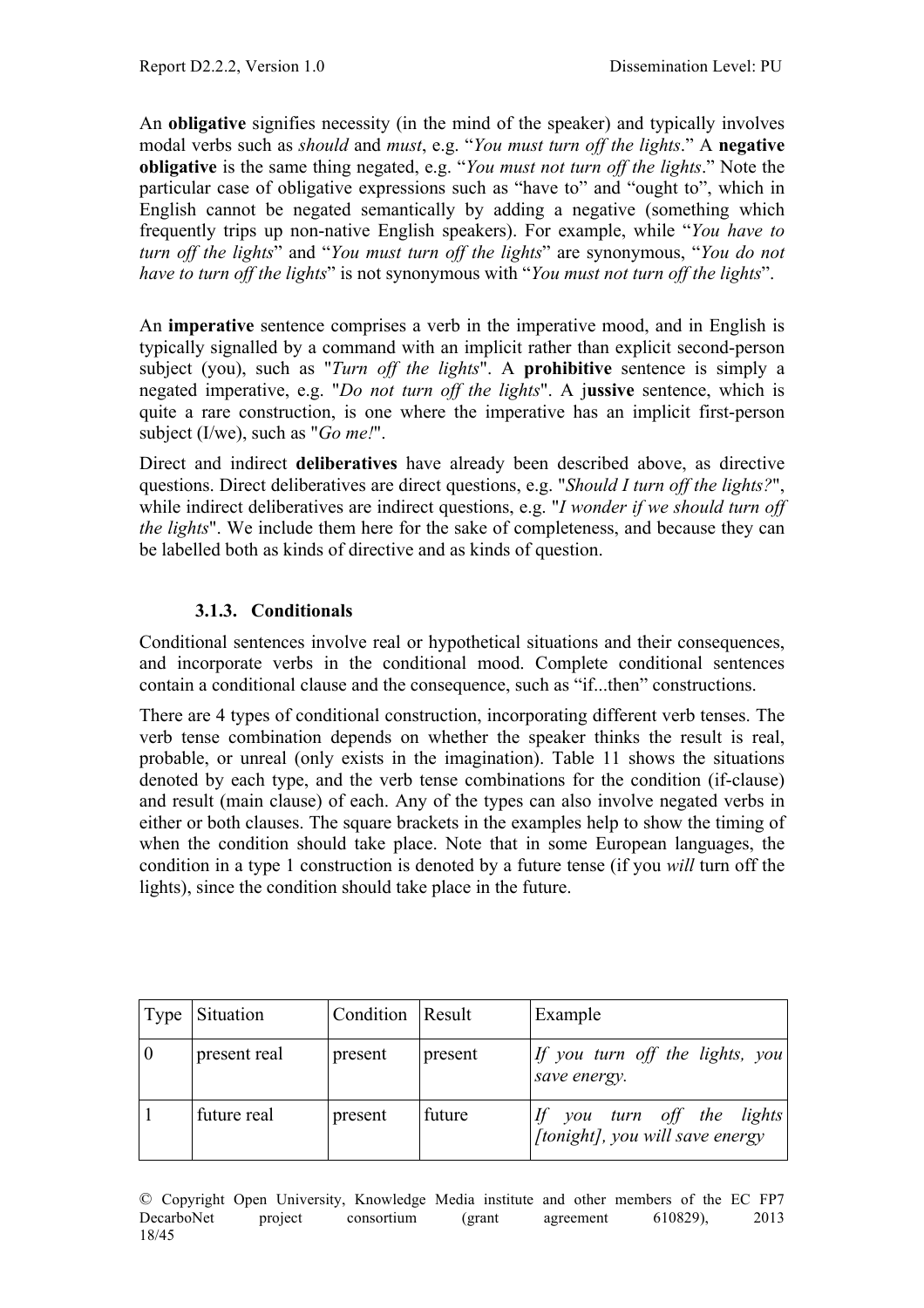| $\sqrt{2}$ | present or future simple<br>imaginary | past            | present<br>conditional | If you turned off the lights<br>[tonight], you would save energy] |
|------------|---------------------------------------|-----------------|------------------------|-------------------------------------------------------------------|
|            | past imaginary                        | past<br>perfect | perfect<br>conditional | If you had turned off the lights<br>saved energy                  |

**Table 11: Types of conditional sentence**

#### **3.1.4. Use of first/second person**

Finally, we also categorise tweets according to whether they use the first or second person, which may also bear correlation with different stages of engagement (for example, encouraging others or talking about oneself). Users who post social media updates mostly relating to themselves are known as me-formers, while users who post updates which are mostly information-sharing or directed at other people are known as informers. In one study [Naaman 2010], 80% of regular Twitter users were found to be me-formers, talking about themselves and often sharing emotions. Informers who share information, on the other hand, typically have larger social networks and are more interactive with their followers -- this has important implications for engagement and behavioural studies (see WP4).

#### **3.2. Automatic recognition of linguistic modalities**

The linguistic modalities described above are all recognised and annotated (with appropriate features) automatically using GATE tools. Linguistic pre-processing tools are first run on the documents, and then a knowledge-based approach is used to categorise them.

Linguistic pre-processing consists of the standard pipeline of tokenisation, sentence splitting, and POS-tagging, plus verb phrase chunking. Verb phrase chunkers delimit verbs, which may consist of a single word such as "*bought*" or a more complex group comprising modals, infinitives and so on (for example "*might have bought*". They may even include negative elements such as "*might not have bought"* or "*didn't buy*".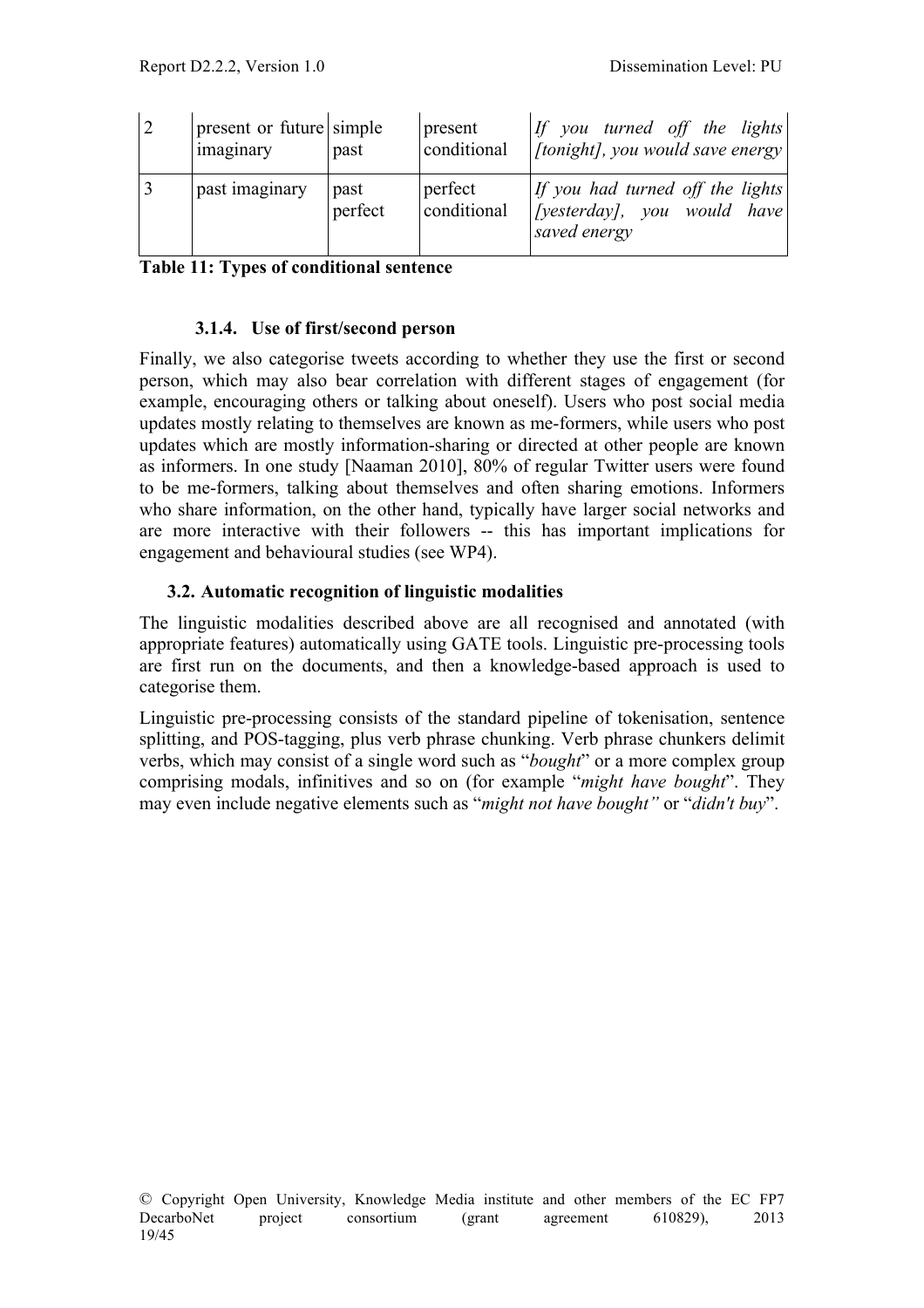

Figure 4: Annotation of Noun Phrase and Verb Phrase chunks in GATE

In this task, we use the GATE Verb Phrase chunker which is written in JAPE, GATE's rule-writing language, and is based on grammar rules for English [Cobuild 1999] [Azar 1989]. It contains rules for the identification of non-recursive verb groups, covering finite ("*is investigating"*), non-finite ("*to investigate*"), participles ("*investigated*"), and special verb constructs ("*is going to investigate"*). All the forms may include adverbials and negatives. One advantage of this tool is that it explicitly marks negation in verbs ("*don't")*. The verb chunker is critical for this task, which requires the identification of modal verbs ("*can*", "*could*", "*might*"), negative forms of verbs ("*can't*", "*shouldn't*"), verb tenses (future, past, conditional etc) and moods (active, passive, subjunctive etc). The rules make use of POS tags as well as some specific strings (e.g. words such as "*might*" are used to identify modals). An example of a sentence divided into noun phrase (denoted by NounChunk and with green highlighting) and verb phrase chunks (denoted by VG and with blue highlightling) is shown in Figure 4. The blue box shows also the features generated by the verb phrase chunker: negation, tense, type and voice (plus the rule used to generate the annotation, simply for debugging purposes).

The various linguistic events (conditionals, questions and directives) are then annotated using a set of hand-crafted grammar rules based on the POS tags, verb chunks, and presence of certain groups of words (e.g. verbs of commanding). For example, a rule to find an indirect deliberative (e.g. "*I don't know if I should turn off the light")* involves finding two clauses in a sentence, where the second one must be an "if" clause in a conditional, followed by a verb of commanding ("*should*" and then another action ("*turn off the light*"). These rules are deliberately quite underspecified for maximum recall: in this case we do not care what the first clause contains, as long as it does not already match a different rule in our set. If necessary, the rules can later be made more specific if we find they overgenerate.

In general, the rules perform well, especially conditionals and questions. However, the rules are generally only as good as the linguistic pre-processing components on which they rely, and these can fail at times, especially on tweets which do not contain perfect grammar or spelling. In particular, imperatives are not always correctly recognised by our tools, due to some inaccuracies of the Verb Phrase Chunker caused by ambiguity. Future work will look at a fuller evaluation and on tightening up the accuracy.

<sup>©</sup> Copyright Open University, Knowledge Media institute and other members of the EC FP7 DecarboNet project consortium (grant agreement 610829), 2013 20/45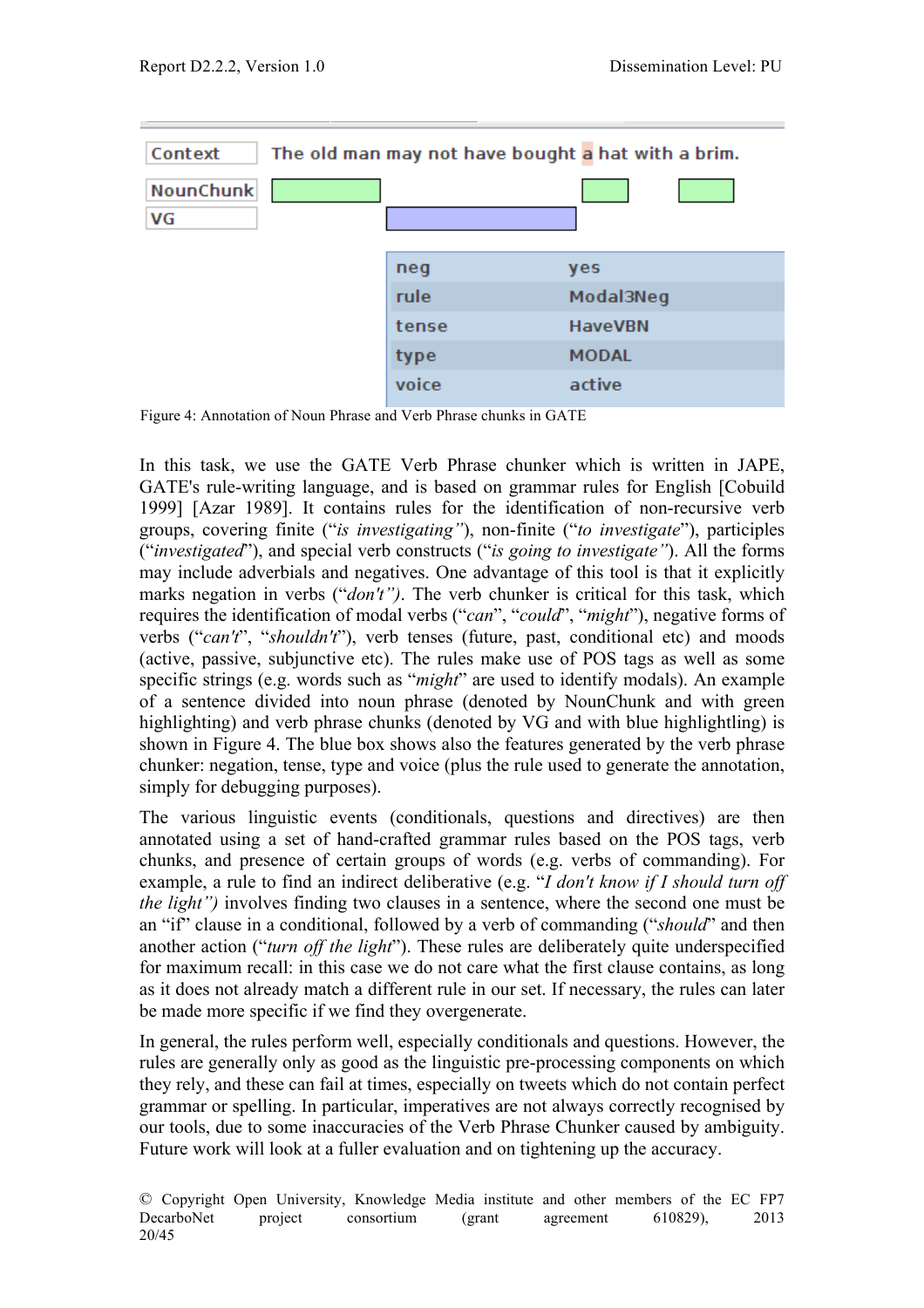#### **3.3. Summary**

In summary, the task of linguistic event recognition has focused on the identification of various linguistic types relevant for tasks such as mapping users to their level of engagement according to the various theories proposed in the project. The tools we have developed provide linguistic criteria which help to identify the different stages of behaviour towards climate change, as used in WP4 for the case studies about the Earth Hour and COP21 events. They have also been used in experiments to automatically categorise users into behavioural stages. A number of linguistic types have been identified, and results of the experimental work in WP4 using these are promising.

#### **4. Actor recognition in tweets**

The subtask of actor recognition in tweets comprises the identification and characterisation of people tweeting, i.e. twitter usernames. We call this twitter username mention classification / disambiguation. The task is important because there could be big differences between tweets from personal accounts and tweets emanating from organisations, in particular with respect to things like the identification of engagement (we would expect organisations such as WWF already to be very engaged with environmental topics, for example).

Named Entity Recognition and Classification (NERC) is the task of identifying and classifying occurrences of entities (e.g. places, people, locations) in text. NERC in tweets differs from other domains and genres in that references to entities occur not just within the tweet text (e.g. "I went to Paris with  $@myBestFinal"$ ), but also in the form of user name mentions. Since such mentions are preceded by an  $\omega$  symbol, they are trivial to identify. Previous NERC work has made the simplifying assumption, however, that they are also trivial to classify, as they always refer to persons [Ritter 2011, Plank 2014]. While this was true in the early days of Twitter, there are now many user accounts of organisations (@CNN), locations (@OXO\_Tower), and products (@iPhone), which motivated this research in automatic @mention classification.

An additional challenge comes from the lack of suitable datasets. Current humanannotated Twitter NERC corpora either do not classify @mentions [Ritter 2011], anonymise them [Cano Basave 2013], or are small-sized and noisy [Finin 2010].

To address these issues, we have developed both an annotated corpus and a tool for @mention identification. The corpus introduces a sizeable, publicly available<sup>7</sup> new dataset of crowd-classified username mentions in tweets, while the tool presents a learning-based approach that automatically classifies @mentions into one of three types (person, location, or organisation).

While the task of username mention classification is similar to the standard NERC task, @mentions differ from other occurrences of named entities in tweets, because they are monosemous, i.e. a given mention always links to the same user profile. These user profiles provide an additional rich context (complementary to tweet texts), which can help with @mention classification. To the best of our knowledge, however,

7 https://gate.ac.uk/projects/decarbonet/

<sup>©</sup> Copyright Open University, Knowledge Media institute and other members of the EC FP7 DecarboNet project consortium (grant agreement 610829), 2013 21/45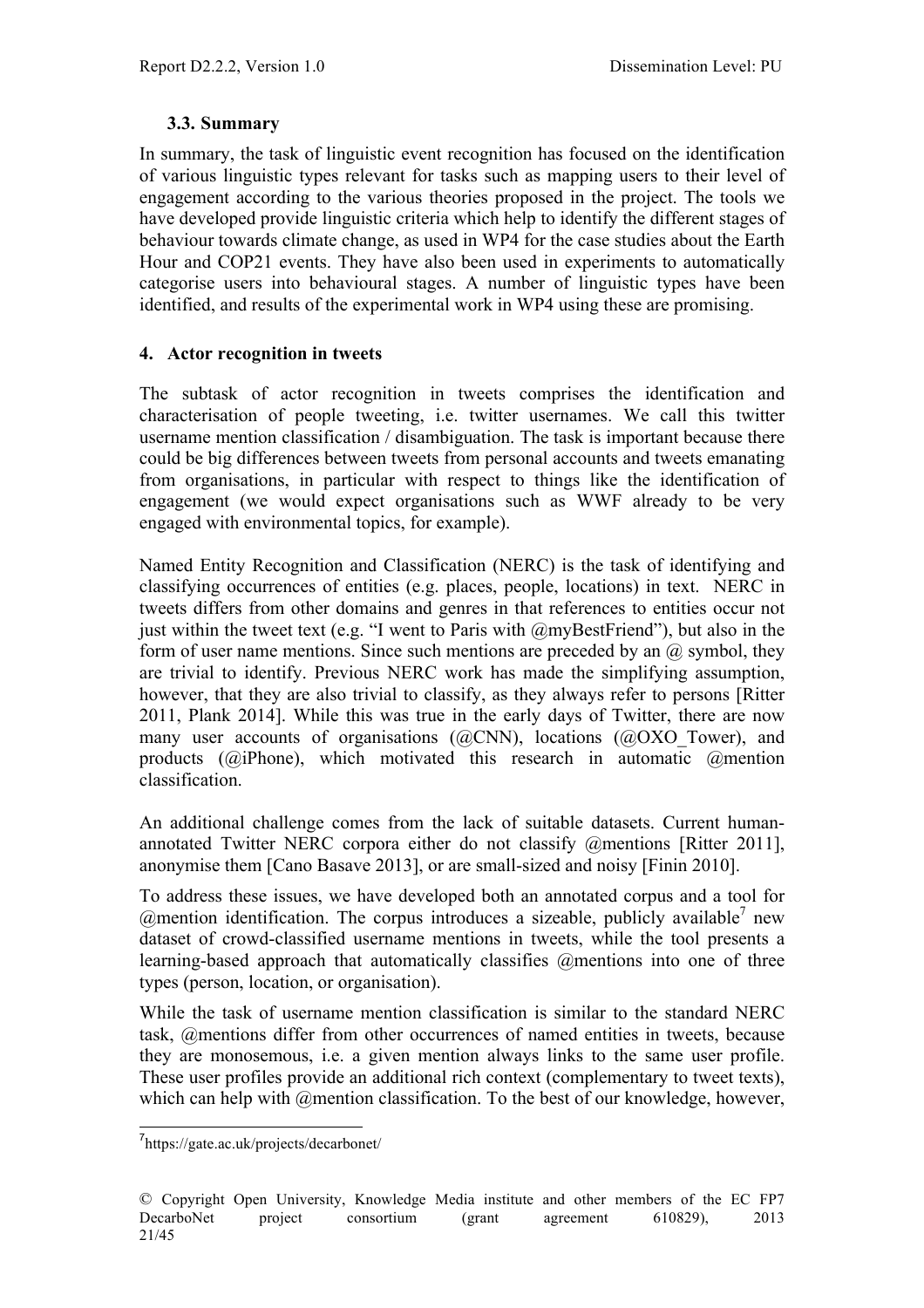existing Twitter NERC methods have ignored this information, despite it being present in the JSON of each tweet.

Our experiments also demonstrate that state-of-the-art NERC methods do not perform well on *@mention classification*, since *@mentions* do not contain white spaces delimiting token boundaries, and tend to be used socially to tag and direct messages in a way which often does not conform to conventional syntactic and grammatical patterns.

We have therefore developed a dedicated Random Forest [Breiman 2001] @mention classification approach, which utilises a wide range of user profile features. It outperforms significantly a number of state-of-the-art Twitter and general purpose NERC systems on the @mention classification task. Our experimental results also show that although the context surrounding the  $\omega$  mention helps with its type classification, user profile information is even more essential.

# **4.1. Related Work**

Ritter et al. [Ritter 2011] take a pipeline approach performing first tokenisation and POS tagging before using topic models to find named entities. Liu [Liu 2011] propose a gradient-descent graph-based method for doing joint text normalisation and recognition. [Plank 2014] investigate how distant supervision improves Twitter NER performance. In particular, they project reliable NER tags from web pages onto tweets that contain links to those pages, in order to create additional training data. Brown clusters and word vectors have also been shown to improve Twitter NER performance [Cherry 2015]. Our experiments also use a Twitter-adapted version of the state-of-theart Stanford CRF-based NERC system [Finkel 2005], which we trained on our new @mention classification dataset. All these approaches, however, have failed to address @mention classification in a principled way.

With respect to training and evaluation datasets, existing Twitter NERC corpora are not well suited for @mention classification. The widely used Ritter corpus [Ritter 2011] considers @mentions trivial to annotate, since they are always denoted as people. Likewise, the UMBC NE annotated tweets [Finin 2010] contain very few annotated username mentions, all of which are marked as person. The same is true of the expert reannotated version of this dataset [Fromreide 2014]. Other Twitter NERC datasets have anonymised all @mentions by replacing them with @USER.

#### **4.2. The @Mention Dataset**

Our aim was to classify the mentioned usernames from a collection of 3000 tweets as belonging to either person, location, organisation or other. Though users could be classified without a tweet or mention, classifying @mentions within naturally occurring tweet texts, rather than user profiles in isolation, ensures that our work stays broadly compatible with the Twitter NERC task and associated data sets. After removing spam and retweets, we were left with 2,274 complete tweets in our data. We expanded our corpus by also including the authors of these posts, for each of whom we retrieved one mention via the Twitter search API. This process added a further 659 tweets, though we could not retrieve a suitable tweet for many of the authors.

In total, 3,141 usernames and their associated tweets were collected and put forward for classification via crowdsourcing. The task guidelines and interface design were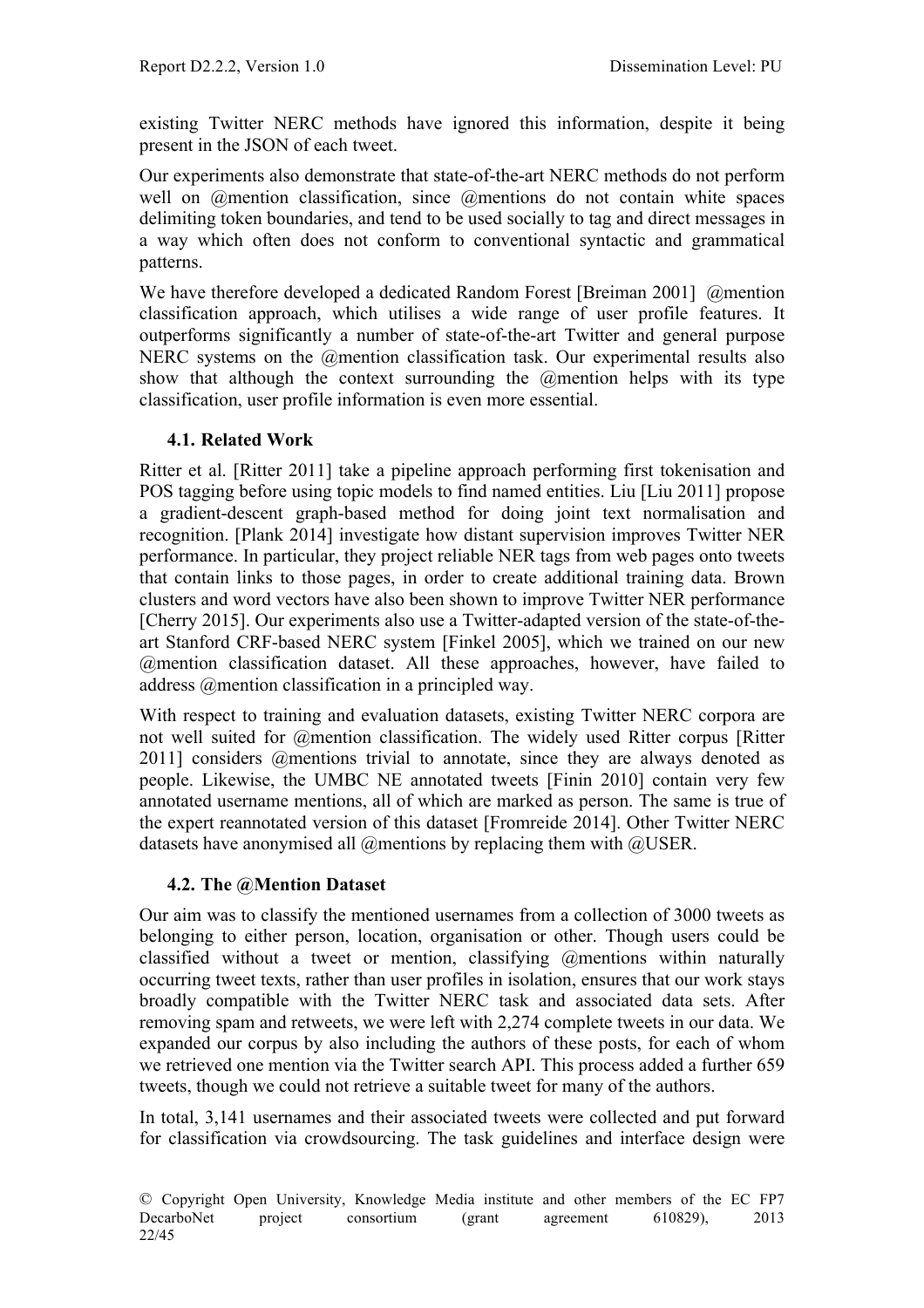piloted first, to ensure clarity and ease of use, and that guidelines reflected difficult cases through examples. The crowdworkers were shown detailed user profile information, including the Twitter username, full name, profile text and profile picture. The classification classes were 'Person', 'Location', 'Organisation', 'Other or spam' and 'Unknown'.

The 3,141 usernames were classified by 3 crowdworkers each, with a Kappa score of 0.5138. The judgements were collected from reliable crowdworkers from native English speaking countries, recruited via the CrowdFlower crowdsourcing platform<sup>8</sup>. After majority vote adjudication, there were 190 usernames on which the respective 3 crowdworkers disagreed with one another.

These 190 @mentions were then re-annotated independently by three researchers each and again adjudicated based on majority. After this second iteration, there were still 41 usernames with no agreement, so they were excluded from the gold standard. All usernames annotated as unknown were also excluded from the final dataset. The dropped users were accounts with very limited profile data, profiles which were not in English, and spam accounts.

| <b>Class</b>   | Frequency | <b>Proportion</b> |
|----------------|-----------|-------------------|
| Person         | 2180      | 70.32%            |
| Organisation   | 704       | 22.71%            |
| <b>Unknown</b> | 123       | 3.97%             |
| <b>Other</b>   | 73        | 2.35%             |
| Location       | 20        | 0.65%             |

**Table 12: Frequency of entity types in the initial crowdsourced data**

The distribution of entity types in the resulting dataset is shown in Table 12. Unfortunately, there were only 20 Twitter accounts classified as locations. To balance the dataset, additional location accounts were added by crawling the FourSquare social network<sup>9</sup> for venues which have Twitter accounts, and assuming they were all locations. A total of 796 additional location usernames were added to the corpus automatically, as well as 796 corresponding tweets which mention these (one tweet per location username).

Table 13 shows the entity class statistics in the final dataset, after splitting the corpus into fixed training, development and testing portions.

| Data set        | Organisation | Location | Person |
|-----------------|--------------|----------|--------|
| <b>Training</b> |              | 608      | .382   |
| Development     | .55          | 02       | 444    |
| <b>Testing</b>  | l 45         | 06       | 461    |

**Table 13: Frequency of entity types in the final gold standard data.**

In order to gain additional insight into the dataset, the distributions of follower and friend counts for the authors were computed (see Figure 5). Both of these counts are

<sup>8&</sup>lt;br>http://www.crowdflower.com/

<sup>&</sup>lt;sup>9</sup>https://foursquare.com/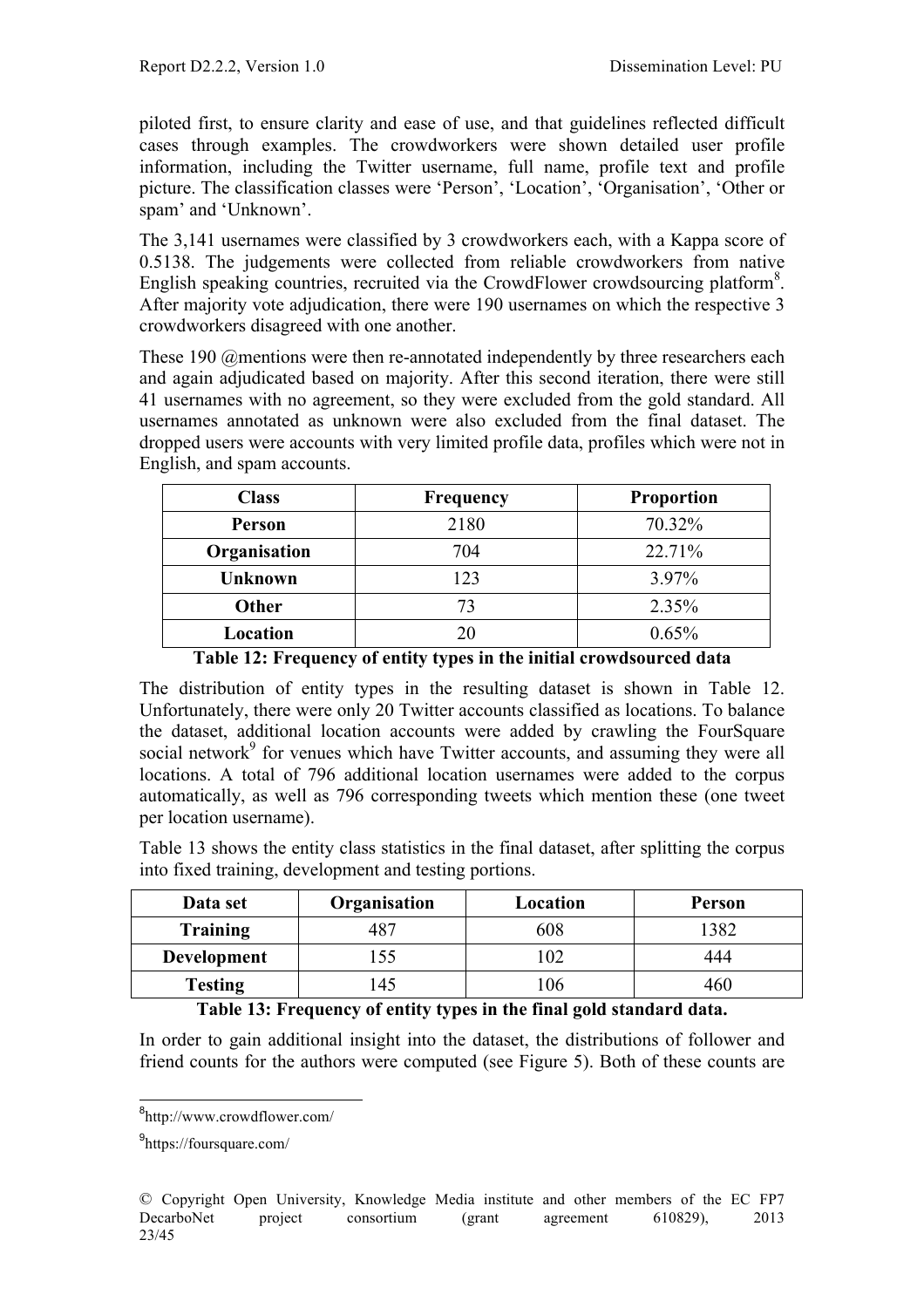normally distributed when log scaled, with a large range included in the data. The mean count of followers for the person class was very high (1,363,904), but also had a very high standard deviation ( $\sigma^2$  = 7165803), compared to organisations, which had a lower mean but also lower variance in number of followers (938,370,  $\sigma^2$  = 2931483). Although there are some celebrity Twitter users in our data, many of the very popular accounts belonged to organisations, such as news outlets.



Figure 5: Distribution of followers and followees of authors in the development set

We also investigated the kinds of Twitter users included in the dataset, based on the most frequent terms in the user descriptions, excluding stopwords other than pronouns. As can be seen in Table 13, user profiles belonging to people tend to mention occupations, such as writers, company directors and media employees. Some of the frequent terms also suggest non-professional Twitter users, such as 'love', 'life' and 'fan'. The most frequent terms from locations indicate hospitality venues ('beer', 'restaurant', 'bar', 'food') and music venues ('music', 'live'). The terms for organisations are indicative of media ('breaking', 'comment', 'features', 'bbc', 'news'), but also contain often the word 'official'.

#### **4.3. Methods**

This section describes the features, baselines, and machine learning methods used in the user mention classification experiments. The software, gazetteers and models required to reproduce this work are available through GitHub<sup>10</sup>.

#### **4.3.1. Baselines**

The first baseline is *majority class*, which classifies every @mention as a person, following assumptions made in prior Twitter NERC research [Ritter 2011].

The second set of baselines comprises Naive Bayes classifiers: one (NB profile) uses as features the unigrams of the user's profile text and the second one (NB context) uses a 3-token context window surrounding the @mention in the tweet text. We also tested the Naive Bayes classifier with the full set of features used by the Random Forest classifier (see Section 4.3.2).

<sup>10</sup>https://github.com/GateNLP

<sup>©</sup> Copyright Open University, Knowledge Media institute and other members of the EC FP7 DecarboNet project consortium (grant agreement 610829), 2013 24/45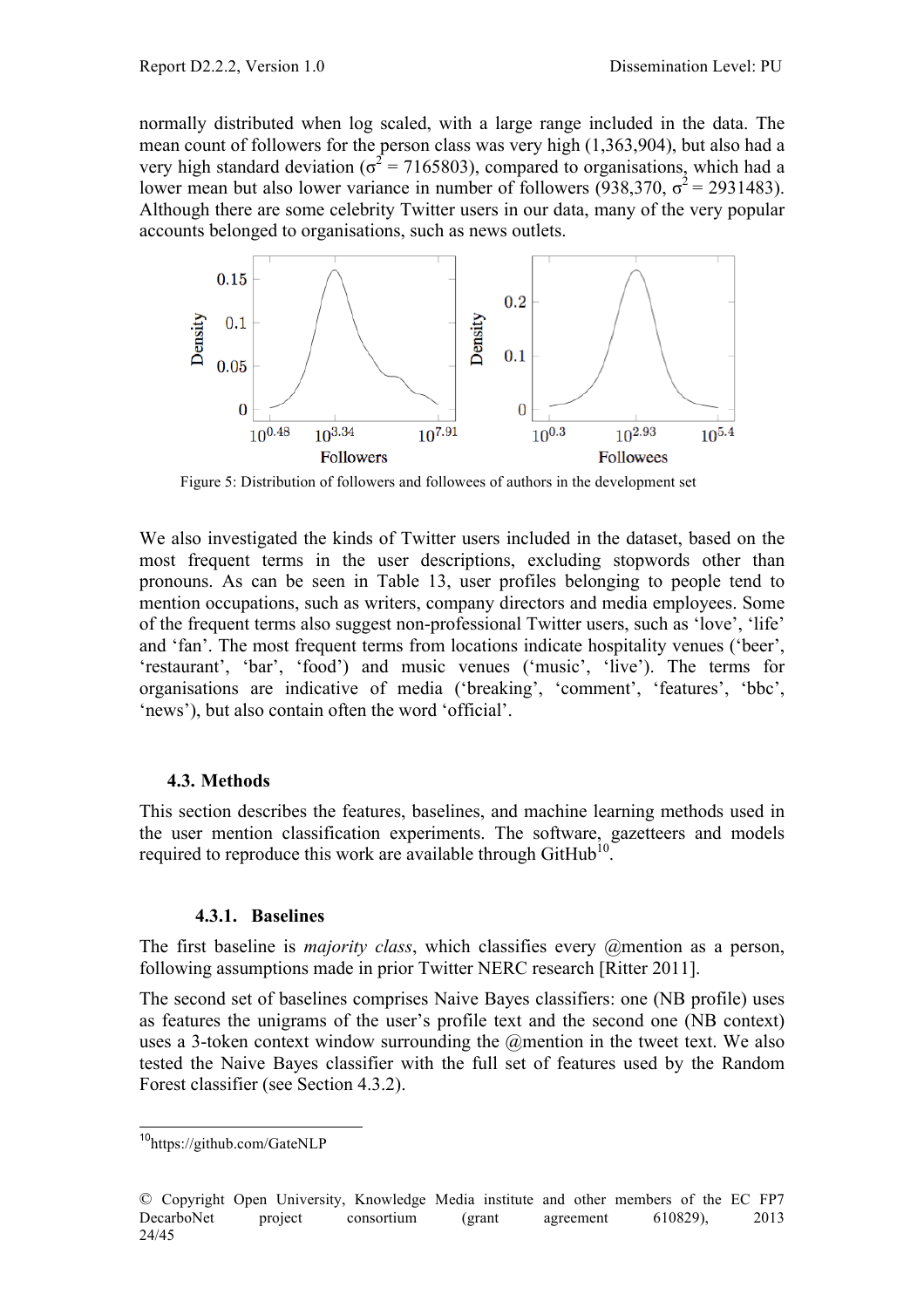| Person     | Location   | Organisation |
|------------|------------|--------------|
| author     | we         | news         |
| journalist | food       | twitter      |
| love       | restaurant | official     |
| all        | beer       | independent  |
| editor     | bar        | features     |
| fan        | great      | support      |
| life       | located    | we           |
| media      | wine       | follow       |
| social     | de         | appeal       |
| writer     | el         | comment      |
| own        | en         | christmas    |
| views      | offer      | all          |
| live       | live       | account      |
| now        | music      | bbc          |
| world      | downtown   | uk           |
| out        | venue      | more         |
| member     | american   | world        |
| about      | place      | every        |
| director   | delicious  | breaking     |
| also       | menu       | tweets       |

| Table 14: Most frequent description terms by class. |  |  |
|-----------------------------------------------------|--|--|
|-----------------------------------------------------|--|--|

The third baseline was Ritter et al's Twitter NERC system. It was trained and evaluated on a dataset which deliberately excluded mentions, but in this paper we apply it to @mention classification, using the tweet text as a context. The system uses more entity types than the person, location and organisation classes used here, so we applied the mapping introduced by [Derczynski 2015]. The publicly available, pretrained Twitter NERC models were used $11$ .

The final baseline is the general purpose Stanford CRF-based NER system [Finkel 2005], which is not specifically designed for Twitter NERC, but is easily retrainable to such datasets. Therefore, for fair comparison we trained a model on the training part of our corpus, instead of using the general purpose news-trained NERC model.

The latter two state-of-the-art approaches were chosen because they are publicly available; have been shown to perform well on tweets [Derczynski 2015], and could easily be applied to @mention classification. Other Twitter NER systems, such as TwitIE [Bontcheva 2013], were excluded as they could not be adapted easily to this classification task. We did use TwitIE, however, for feature generation (see Section 4.3.3).

<sup>11</sup> https://github.com/aritter/twitter\_nlp

<sup>©</sup> Copyright Open University, Knowledge Media institute and other members of the EC FP7 DecarboNet project consortium (grant agreement 610829), 2013 25/45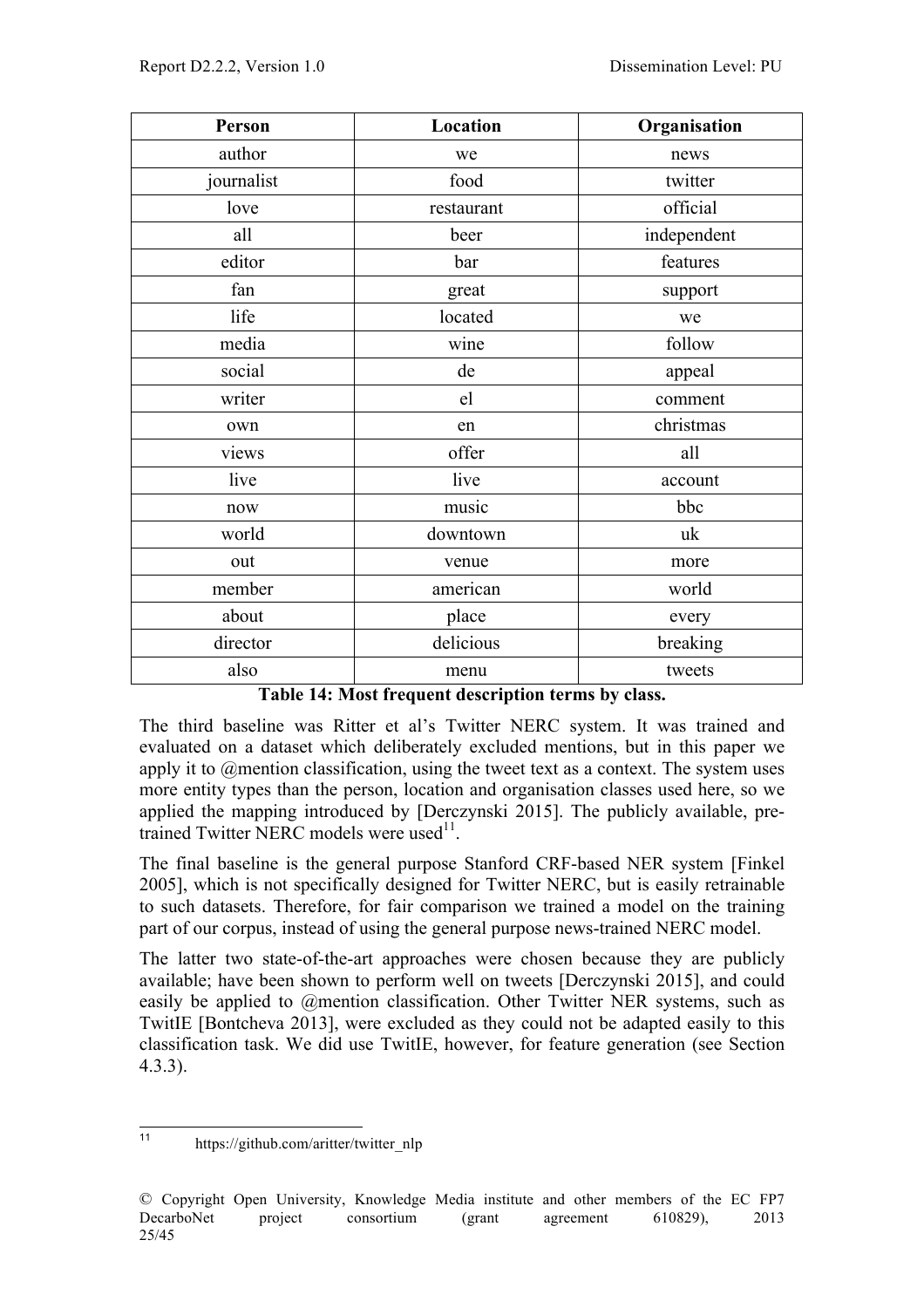# **4.3.2. The Random Forest Mention Classifier**

In addition to the Naive Bayes classifiers described above, we trained a Random Forest (RF) classifier [Breiman 2001] using contextual features derived from the tweet text and metadata and text-based features, derived from the Twitter user profiles. RFs are well suited to the @mention classification task, since some of the features are not independent, and also vary in type (binary, nominal and real values). An additional motivation is that the number of training examples is relatively small, so we need a classifier that can learn over a complex decision space with limited overfitting.

#### **4.3.3. Features**

The following features were introduced based on the user profile information and incorporated as part of the Random Forest learning algorithm.

#### **Account Metadata Features**

The following numeric and binary features are based on user account metadata:

- Twitter verified account (true/false) (verified);
- average number of posts per day since account creation (posts-per-day);
- total number of posts (total-posts):
- number of followers of this account (followers);
- number of followees (i.e. accounts followed by the given user, followees).

These metadata features attempt to capture the popularity and activity level of the given user. The inclusion of both follower and followee counts was motivated by prior work, which observed that a high follower count coupled with a low followee count indicates that the account is using Twitter as a broadcast medium, rather than for social purposes; in other words this is more indicative of organisations and locations. Such accounts also tend to produce a high number of posts-per-day.

#### **Display Name Features**

**Edit Distance with Username**: The Levenshtein edit distance [Levenshtein 1966] between the user's display name (e.g. Donald J. Trump) and their username (e.g. @realDonaldTrump) is used as a numeric feature (name-edit-distance). It reflects the observation that organisations and locations tend to choose similar usernames and full names, with more variation for people.

**Entity Type Features**: The display name (e.g. Donald J. Trump) is analysed with the TwitIE NERC system and three numeric features are generated, indicating whether the display name is categorised as a person, location, or organisation respectively (e.g. twitie-org-fullname).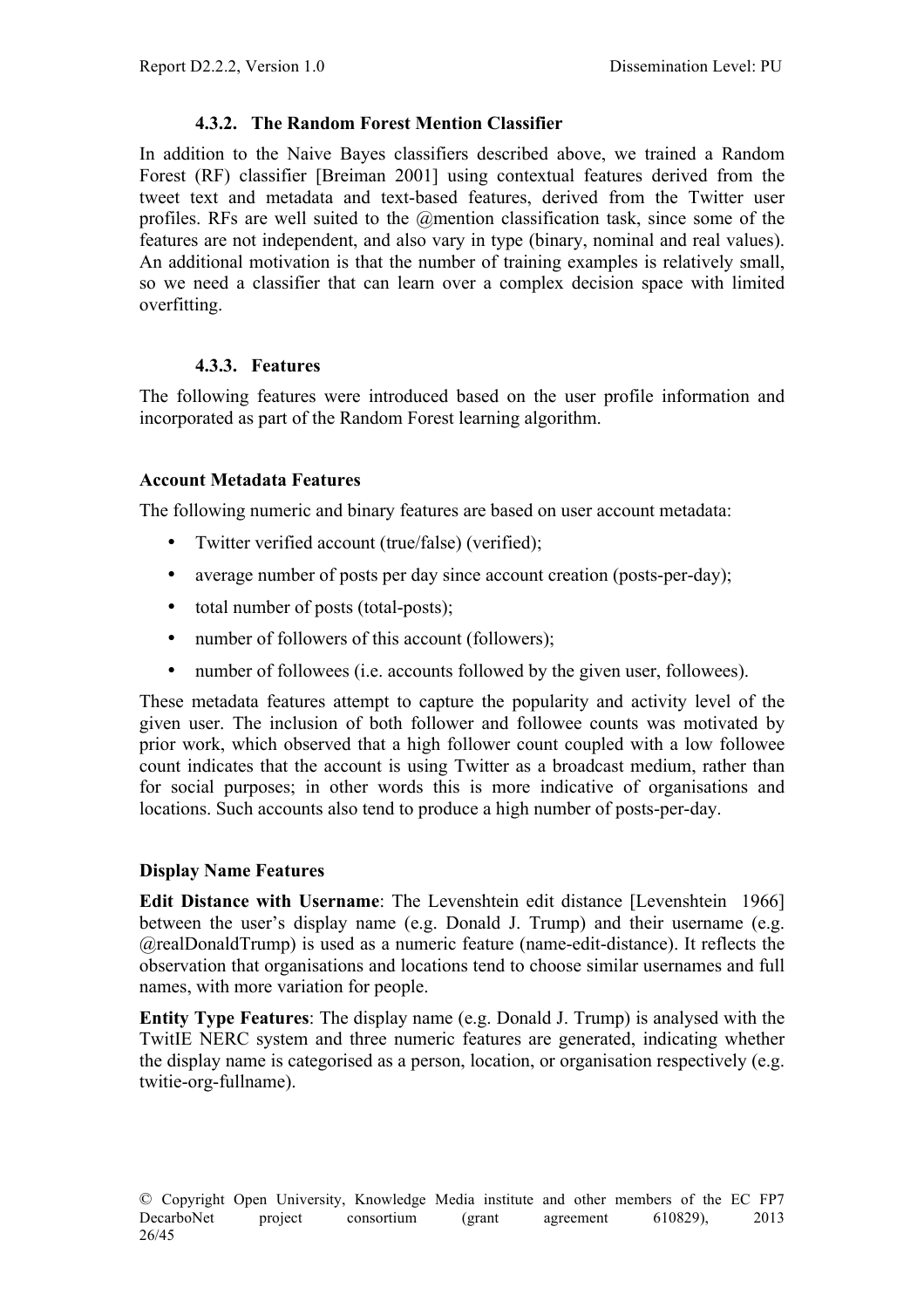#### **Features based on User Profile Text**

The user profile text is used as the basis for generating numerous features, as detailed next.

**Dictionary-based Profile Text Features**: As seen in Table 13, occupations and job titles are some of the most indicative words in user profile texts of people and can thus serve as a high precision indicator for the person class. We use a list of job titles and occupations, which we merged from the WordNet-based ones in the TwitIE NERC system and those in the Wikipedia list of occupations<sup>12</sup>.

Similarly, singular and plural first person pronouns, and unigrams and bigrams from disclaimer texts (e.g. personal, my own, views, representative, employer, official) feature prominently. For organisations, important indicators are words such as club, society, school. We also looked up names of organisations, persons, and locations against the extensive lists of the TwitIE rule-based entity recogniser. Two count sets of these features are produced – one from the text of the user description (lookup-perdesc) and the other from the profile full name (ie lookup-per-fullname).

Lastly, since user accounts belonging to organisations and locations tweet in an official capacity, they tend to use more syntactically and grammatically formal language, unlike personal users who often use abbreviations, informal terms, and misspelled words. Since parsing tweets is error prone and slow, we used the count and proportion of out-of-vocabulary words<sup>13</sup> within the user profile text as a proxy, giving the features oov-count and oov-ratio.

**DBpedia-based Candidate Class Features**: DBpedia [Bizer 2009] is a large, opendomain database of entities and terms (all uniquely identified via URIs), which was created automatically from the infoboxes and other structured Wikipedia data. Since many celebrities, notable people, organisations, and locations tend to have both Wikipedia pages and Twitter accounts, we use a high-precision, low recall DBpedia lookup, to identify a potential matching URI for the given Twitter username.

In more detail, the user's self-declared full name from their Twitter profile is looked up against the string properties of DBpedia URIs (namely, dbpedia:name, rdf:label, and foaf:name) and all candidate URIs are collected for subsequent disambiguation. In addition, we also match the user's website URL in their Twitter profile (if available), against the website URLs present in DBpedia (i.e. against the values of dbpedia:url, dbpedia:website, and foaf:homepage properties).

If at the end of this matching process there is a single matched URI, that entity and its  $t$ vpe $14$  are selected. Where multiple results are found, the DB pedia abstracts are retrieved and the token overlap with the user's Twitter profile text is used to determine which is the best matching candidate DBpedia URI.

Once a matching DBpedia candidate is identified, its class (the value of its rdf:type property) is mapped to either location, person, organisation, or other, based on the

<sup>&</sup>lt;sup>12</sup>https://en.wikipedia.org/wiki/Category:Lists\_of\_occupations

<sup>13</sup>Measured against the JASpell dictionary: http://jaspell.sourceforge.net/

 $14$ In DB pedia each entity with an URI is an instance of a class and three of the top level ones are direct equivalents to the person, location, and organisation types we use for @mention classification.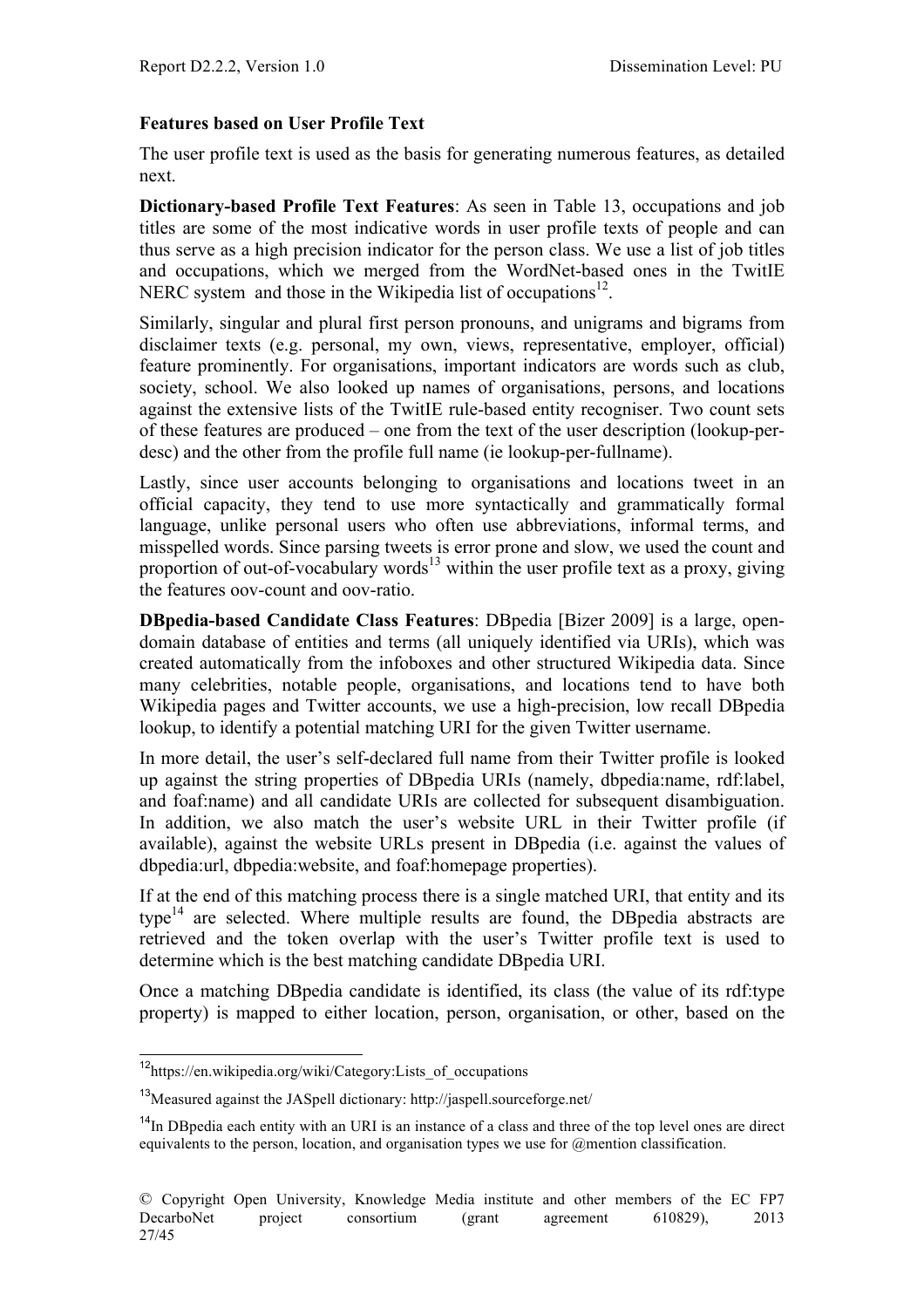DBpedia class ontology. If no matching DBpedia candidate is found (particularly common for personal accounts), then the target type is considered null. We use this DBpedia candidate class information as features (e.g. dbpedia-per).

**WordNet distance scores**: The Lin semantic similarity score [Lin 1998] is calculated between each term in the user profile and the WordNet senses "organization#n#1", "location#n#1", and "person#n#1". For each user, the maximum, mean and sum over all terms in the description, compared to the target set is calculated. Information content was calculated for this metric using our own training data. Comparing the terms in the description and name semantically with the appropriate root terms using WordNet allows for matching of terms that are not in the gazetteer.

**Entity Type Features**: Similar to the display name, the text of the user profile is analysed with the TwitIE NERC system, and three numeric features are generated, one each for the number of persons, locations, and organisations mentioned within the profile text (e.g. twitie-org-desc).

# **4.3.4. Tweet-based Features**

The text of the tweet within which the @mention appears is used to derive a number of **contextual features**. The most traditional ones are the unigrams of the three preceding and following tokens, which are used by the baselines (See Section 4.3.1).

The Random Forest classifier uses instead a smaller set of positional features, derived from the tweet text. Firstly, we added a feature whether the @mention appears at the start of the tweet (context-start). Four other binary features reflect the presence of the following high-frequency preceding tokens: *RT*, *to*, *with*, and *at*. These were derived from the training part of our corpus, based on frequency counts.

#### **4.4. Results**

Evaluation results are reported on the held out development<sup>15</sup> and testing subsets, shown in Tables 15 and 16. Precision, recall and F1 are calculated using the metrics provided in the Python SciKitLearn package<sup>16</sup>. Accuracy is calculated by microaveraging across all samples in the evaluation set. Where Random Forests were used, the number of trees was fixed at 1000, allowing good generalisability. Using greater numbers of trees did not yield performace improvement.

As can be seen in Table 14, the retrained Stanford CRF performs best amongst all baselines. It also outperforms the Random Forest mention classifier when it uses only a subset of features.

| Method        | P                                                              | R | $\mathbf{F}$ | P | $\mathbf{R}$ | F   P | $\mathbf{R}$ | $\mathbf{F}$                                                                           | Accuracy |
|---------------|----------------------------------------------------------------|---|--------------|---|--------------|-------|--------------|----------------------------------------------------------------------------------------|----------|
| Always Person | $0.63$   1.00   0.78   0.00   0.00   0.00   0.00   0.00   0.00 |   |              |   |              |       |              |                                                                                        | 0.63     |
| Stanford CRF  |                                                                |   |              |   |              |       |              | $0.83 \mid 0.89 \mid 0.85 \mid 0.68 \mid 0.48 \mid 0.56 \mid 0.71 \mid 0.34 \mid 0.46$ | 0.75     |
| Ritter        | $0.67$ 0.31 0.42 0.23 0.18 0.20 0.32 0.15 0.20                 |   |              |   |              |       |              |                                                                                        | 0.34     |

<sup>15</sup>We did not use the development portion for parameter tuning or training.

<sup>16</sup>http://scikit-learn.org/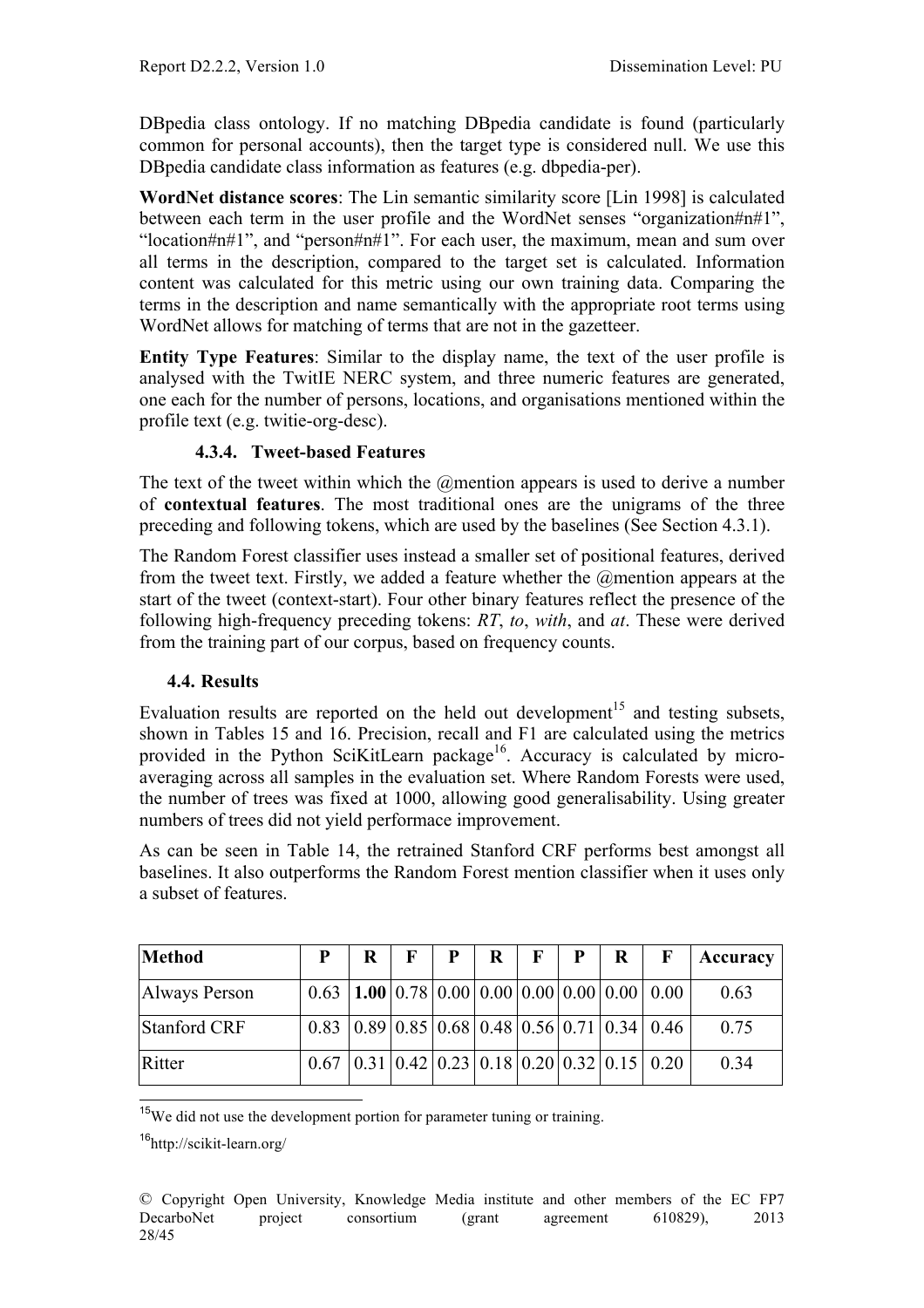| Bayes (Profile)                 | 0.87 |                     |                                 |             |      |                                           | $0.65 \mid 0.74 \mid 0.56 \mid 0.65 \mid 0.61 \mid 0.41 \mid 0.66 \mid 0.50$ | 0.65 |
|---------------------------------|------|---------------------|---------------------------------|-------------|------|-------------------------------------------|------------------------------------------------------------------------------|------|
| Bayes (Context)                 | 0.77 | 0.16 0.27           | 0.29                            |             |      | $0.33 \mid 0.31 \mid 0.26 \mid 0.82$      | 0.39                                                                         | 0.33 |
| Bayes (Features)                | 0.92 | $0.46 \,   \, 0.61$ | 0.25                            |             |      | $0.92 \mid 0.39 \mid 0.72 \mid 0.46 \mid$ | 0.56                                                                         | 0.53 |
| <b>RF</b> (Metrics<br>Features) | 0.81 | 0.86 0.84           | 0.52                            |             |      | $0.67$   0.59   0.71   0.45               | 0.55                                                                         | 0.74 |
| <b>RF</b> (Dictionaries)        | 0.73 |                     | $0.98 \mid 0.84 \mid 0.42 \mid$ |             |      | $0.10 \mid 0.16 \mid 0.75 \mid 0.39 \mid$ | 0.52                                                                         | 0.72 |
| <b>RF</b> (TwitIE<br>Features)  | 0.68 |                     | $0.94 \mid 0.79 \mid 0.40 \mid$ |             |      | $0.19 \mid 0.26 \mid 0.54 \mid 0.14 \mid$ | 0.22                                                                         | 0.65 |
| RF (WordNet)                    | 0.73 |                     | $0.88 \mid 0.80 \mid 0.40 \mid$ |             |      | $0.28 \mid 0.33 \mid 0.60 \mid 0.35$      | 0.45                                                                         | 0.68 |
| <b>RF</b> (Mention<br>Context)  | 0.68 |                     | $0.99 \mid 0.80 \mid 0.91$      |             |      | $0.10 \mid 0.18 \mid 0.68 \mid 0.17 \mid$ | 0.28                                                                         | 0.68 |
| All Features                    | 0.89 | 0.96 0.93           | 0.67                            | 0.73   0.69 | 0.87 | 0.63                                      | 0.73                                                                         | 0.85 |

#### **Table 15: Results on the development dataset**

The weakness of the Ritter tagger compared to Stanford CRF is due to the former being trained on a corpus where no mentions were classified by type. Similar to Stanford CRF, we expect that stronger performance would likely be achieved by retraining the Ritter models; however, the system distribution at present does not provide information on retraining. The reasons for the poor performance of the Naive Bayes classifiers on the training set results is discussed below.

Since some of the features detailed in Section 4.3.3 require additional resources (e.g. WordNet, DBpedia) and computation overhead (e.g. running TwitIE on the user profile texts), we investigated the impact on performance if only a subset is used by the Random Forest classifier. Later in this section we also report on the importance of individual features.

The last six rows of Table 15 show that there is a very significant increase in precision, recall, and accuracy scores when the complete set of features is used, which demonstrates that the Random Forest classifier is learning effectively from these diverse types of information. In addition, we observe that some feature sets demonstrate very high precision or recall for particular classes. For instance, dictionary-based features yield high precision for both person and organisation, and extremely high recall for person (0.98), but were not useful in discriminating locations. Likewise, the contextual features were useful for discovering person  $\omega$  mentions (0.80 F1) and yielded very high precision for location  $\omega$  mentions, thanks to the 'at' context term.

The strong performance of user account metadata features (e.g. followers, account age, post frequency) demonstrates that user profile metadata is beneficial. In particular, using these features on their own yields classification performance comparable to the Stanford NERC model, which is using much richer contextual features.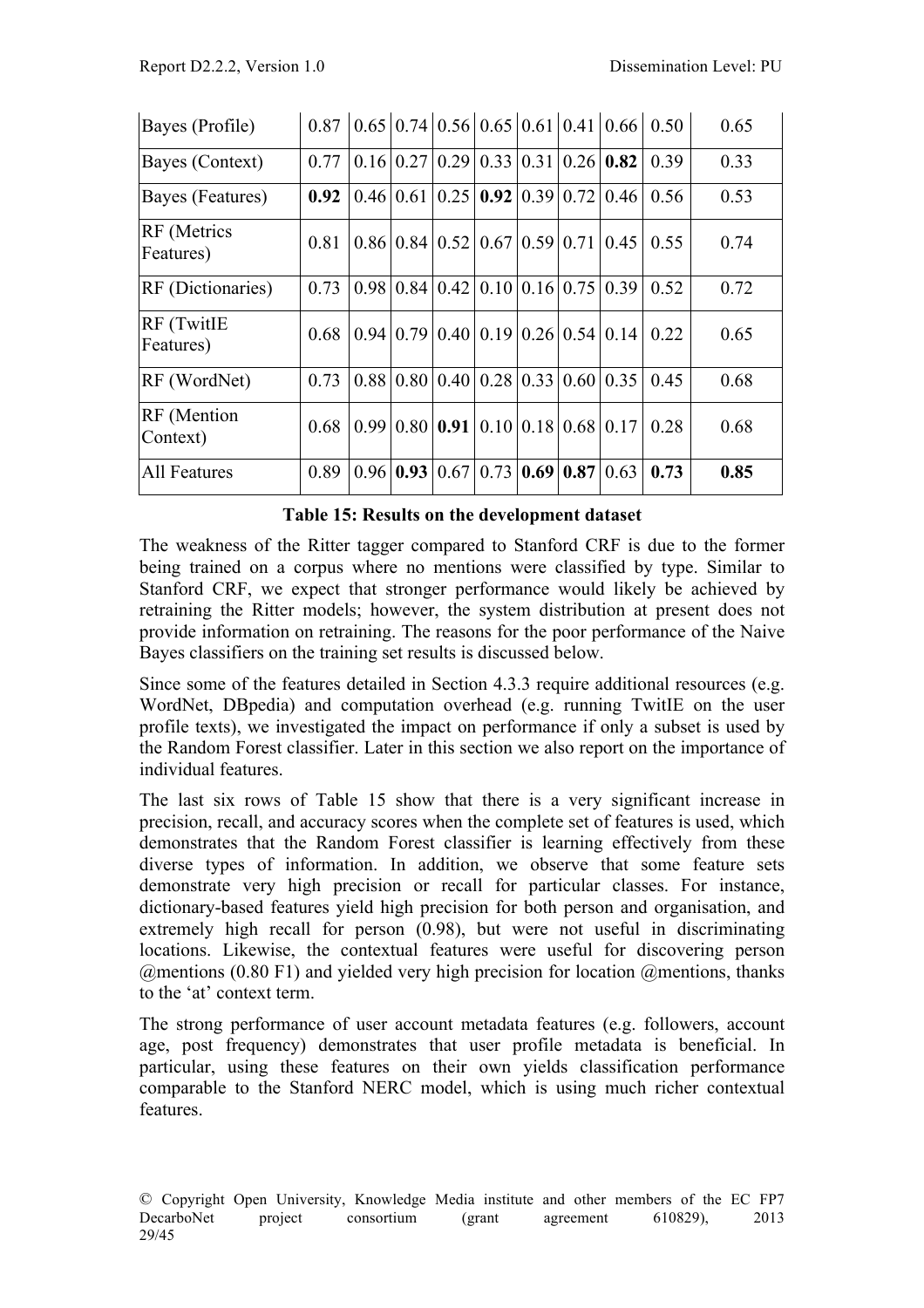Table 16 shows the most important features used by the Random Forest learning model, according to the average reduction for each feature in the Gini impurity score [Breiman 2001]. The most important features in the model are also the simplest, including presence of the user's full name in a list of person names, and the volume of their posts. The semantic relatedness features were also prioritised by the model, demonstrating that the text of the description itself adds important additional information. The context-start feature is the only one that is derived from the tweet itself, though the other context features are comparatively far more sparse, and as such they cannot split the data set sufficiently to be prioritised for inclusion by the Random Forest model.

Lastly, the results on the held out test data (Table 17) demonstrate the generalisability of the Random Forest @mention classifier and the baselines. RF with all features outperforms all baselines, including the retrained Stanford CRF model. It also has the highest F1 scores for all three classes. This clear improvement over the baselines demonstrates the advantage of using user profile data, in addition to the tweet text.

| <b>Feature</b>      | <b>Score</b> |
|---------------------|--------------|
| lookup-per-fullname | 0.115        |
| posts-per-day       | 0.100        |
| total-posts         | 0.096        |
| wordnet-org-max     | 0.056        |
| wordnet-per-sum     | 0.055        |
| wordnet-org-sum     | 0.053        |
| wordnet-org-mean    | 0.050        |
| wordnet-per-mean    | 0.048        |
| wordnet-per-max     | 0.047        |
| oov-count           | 0.045        |
| name-edit-distance  | 0.045        |
| context-start       | 0.038        |
| oov-ratio           | 0.035        |
| verified            | 0.020        |
| lookup-org-fullname | 0.018        |

**Table 16: Feature importance scores (RF model)**

| Method           | P    | $\bf R$ | F    | P                                                                  | $\bf R$ | F | P                                             | $\bf R$ | $\mathbf F$ | Accuracy |
|------------------|------|---------|------|--------------------------------------------------------------------|---------|---|-----------------------------------------------|---------|-------------|----------|
| Always<br>Person | 0.65 | 1.00    |      | $0.79 \mid 0.00 \mid 0.00 \mid 0.00 \mid 0.00 \mid 0.00 \mid 0.00$ |         |   |                                               |         |             | 0.65     |
| Stanford         | 0.79 | 0.81    | 0.80 | $0.65 \mid 0.37 \mid 0.47 \mid 0.77 \mid 0.30 \mid 0.44$           |         |   |                                               |         |             | 0.70     |
| Ritter           | 0.70 | 0.35    | 0.47 | $0.29 \mid 0.17 \mid$                                              |         |   | $\vert 0.21 \vert 0.37 \vert 0.18 \vert 0.24$ |         |             | 0.38     |
| <b>Bayes</b>     | 0.85 | 0.57    | 0.69 | $0.46 \mid 0.62 \mid 0.53 \mid 0.32 \mid 0.56 \mid 0.40$           |         |   |                                               |         |             | 0.58     |

© Copyright Open University, Knowledge Media institute and other members of the EC FP7 DecarboNet project consortium (grant agreement 610829), 2013 30/45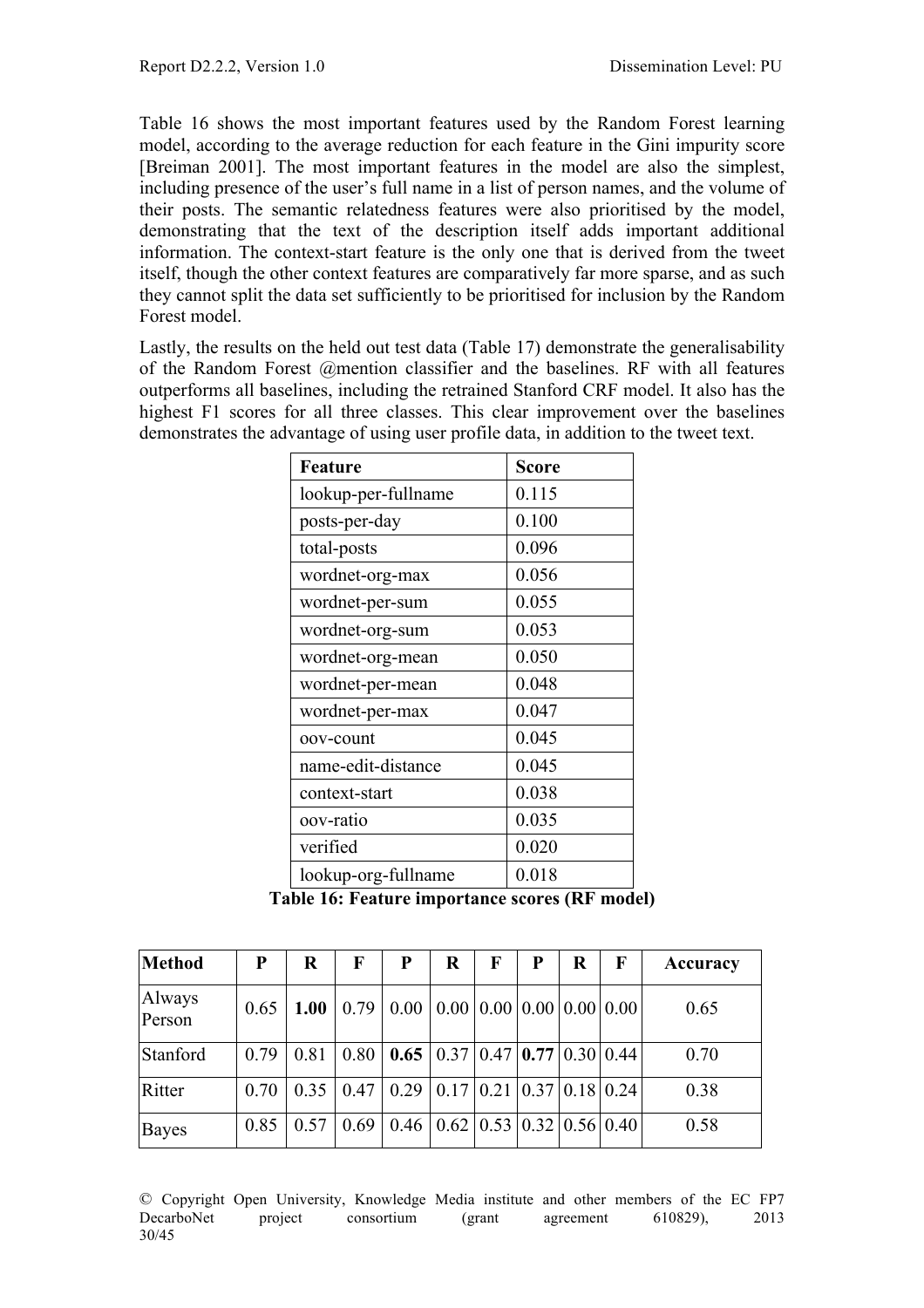| (Profile)                  |      |      |      |                                                          |                                                           |  |  |      |
|----------------------------|------|------|------|----------------------------------------------------------|-----------------------------------------------------------|--|--|------|
| Bayes<br>(Context)         | 0.79 | 0.19 | 0.31 | 0.31                                                     | $\vert 0.27 \vert 0.29 \vert 0.23 \vert 0.80 \vert 0.36$  |  |  | 0.33 |
| <b>Bayes</b><br>(Features) | 0.92 | 0.44 | 0.60 | 0.23                                                     | <b>0.88</b> $\vert 0.37 \vert 0.62 \vert 0.40 \vert 0.49$ |  |  | 0.50 |
| $RF$ (all<br>features)     | 0.88 | 0.95 | 0.91 | $0.64 \mid 0.62 \mid 0.63 \mid 0.75 \mid 0.57 \mid 0.65$ |                                                           |  |  | 0.82 |

**Table 17: Results on the held-out testing data**

The first two Naive Bayes models gave worse performance than the majority baseline. This is due to the the very high number of unigram features, which was higher than the number of training examples. This made the models susceptible both to noise in the training data, and to overfitting. The third Naive Bayes model (trained on the same features as the Random Forest classifier) also failed to outperform the most common class baseline. However, it achieved high precision for the person class, and high recall from the location class, suggesting that many person instances were being incorrectly classified as locations. The proportion of locations in the training set  $(24.5\%)$  is higher than that in the development set  $(14.6\%)$ . Additionally, the data as a whole is skewed towards the person class, so classification errors could stem from the learning of incorrect prior probabilities, a problem which did not affect Random Forest learning.

|     | loc | org | per                    |
|-----|-----|-----|------------------------|
| loc | 66  |     | $\cap$ $\subset$<br>ر∠ |
| org | 26  | ΩΩ  | 30                     |
| per |     |     |                        |

**Table 18: Confusion matrix for RF (all features)**

The confusion matrix (Table 18) shows the Random Forest classifier often mistook organisations for persons. Given that the data is unbalanced with person being the majority class, this is to be expected. In addition, none of the feature subsets yielded particularly high recall for organisations. Naive Bayes with context features, however, consistently achieves high recall on organisations, so future work will investigate the potential of combining the outputs of the two classifiers.

# **4.5. Summary**

This section has focused on the problem of classifying usernames mentioned in tweets as belonging to persons, locations, organisations, or other entities – a task largely similar to named entity recognition and classification. The first research contribution of the work is in introducing a new public, crowdsourced dataset for development and evaluation of @mention classification methods. The distribution of classes in this dataset demonstrates that users cannot be trivially assumed to be all persons. The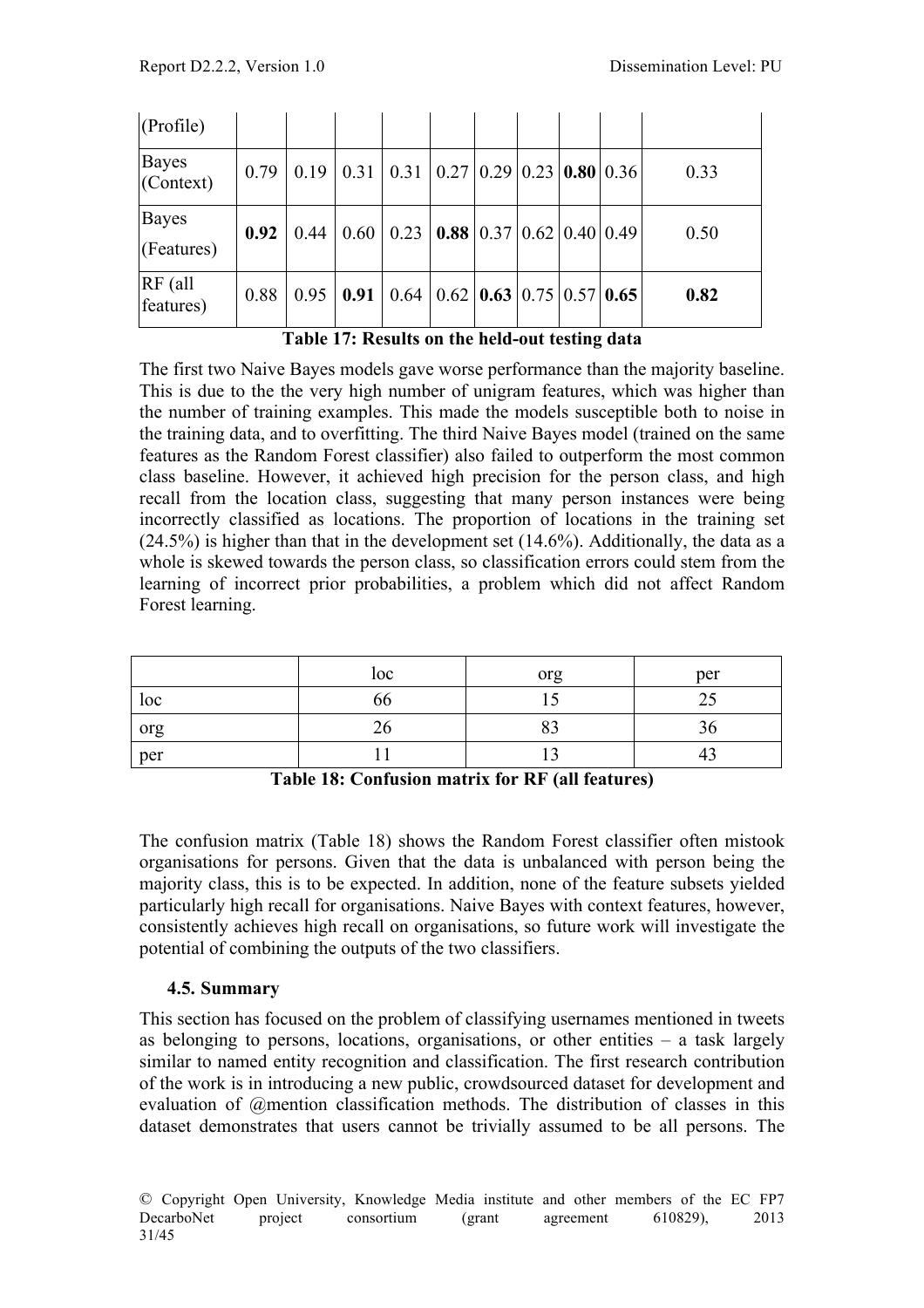second research contribution is the development of a tool for username identification, and a set of experiments comparing it with relevant baselines.

The best performing Random Forest model outperformed all state-of-the-art NERC baselines on the @mention classification task. It uses features derived not only from the @mention context within the tweet text, but also from the metadata and additional textual information in the Twitter profile belonging to this username. Since profile information is already included as standard within the JSON of each tweet, this does not impose additional data gathering overheads.

Through comparison to the best performing Stanford CRF model based purely on the tweet text surrounding the *@mention*, we have shown that effective *@mention* classification can be improved significantly through using the additional information from the associated user profile.

Future work will extend the entity classes into more fine grained sub-classes, such as celebrity, politician, company or NGO. We will also continue to enlarge the gold standard dataset. Additional experiments will be carried out using unsupervised learning and dimensionality reduction based on a larger, unlabelled collection of user profiles. We also plan to experiment with using also recent tweets authored by the user to improve @mention classification accuracy. However, this will come at the cost of needing to retrieve additional tweets and thus increase computation times.

# *5.* **Recognyze: a service for named entity recognition**

# **5.1. Software availability**

As described in D2.2.1, the Recognyze web service is available at http://triplestore.ai.wu.ac.at/. Given a text input, the Recognyze service returns a set of named entities, together with their start and end positions within the input text. Under the hood, Recognyze makes use of open data portals such as DBpedia and GeoNames for its queries, returning predefined subsets (property-wise) of respective entities. Note that service usage is limited to 100 requests per day (max. 1MB data transfer per request).

When querying, a search profile to search within must be provided. A search profile describes a domain from the real world; currently the following set of domains exists:

{en,de}.organization.ng

Organizations in English and German, taken from DBpedia. Returns type.

{en,de}.people.ng

Person names in English and German, taken from DBpedia. Returns type.

{en,de,fr}.geo.50000.ng

Geolocations (cities, countries) with a population larger than 50000, taken from GeoNames. Returns type.

Passing multiple profiles at once is also supported by the API.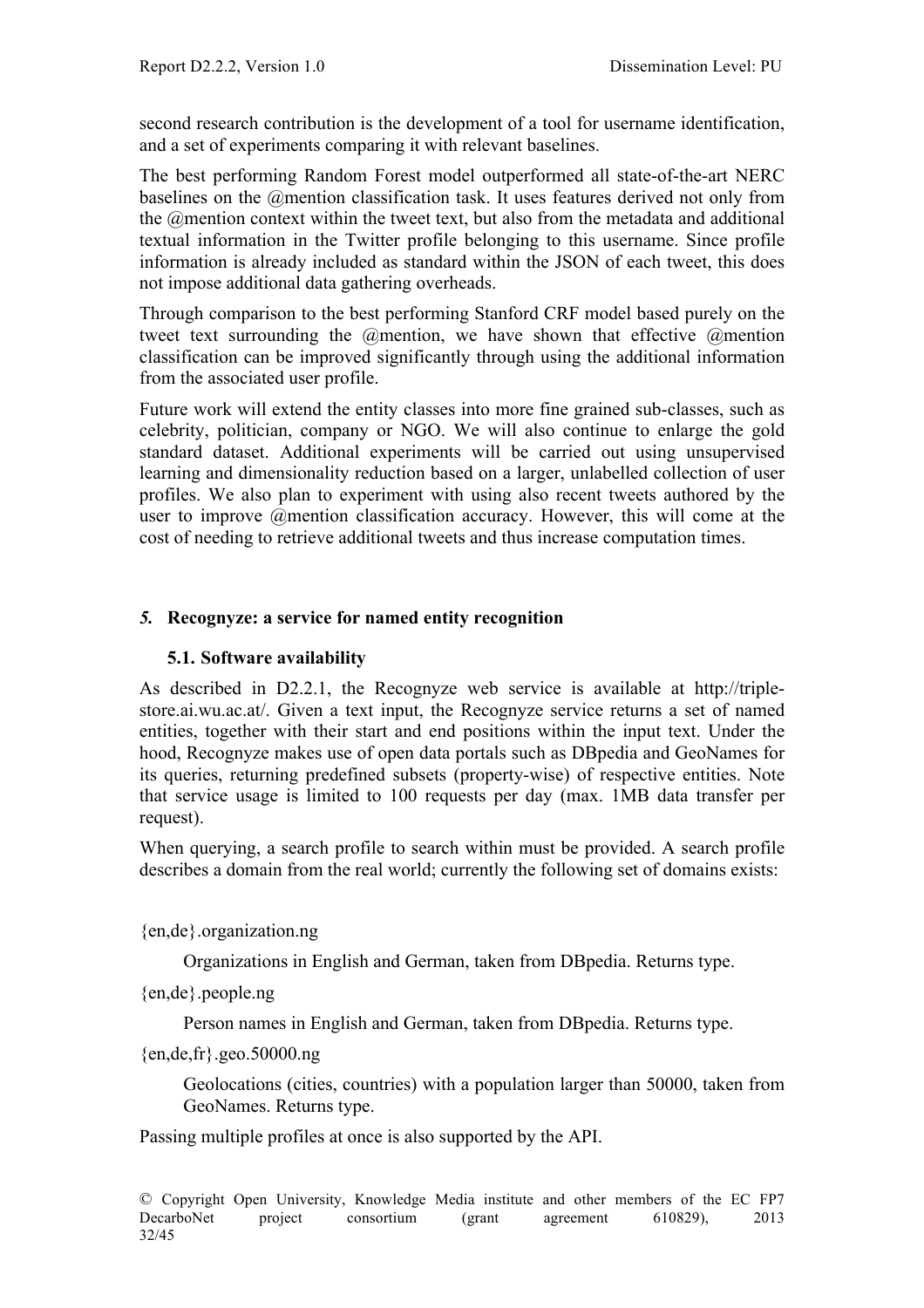The REST interface can easily be accessed via the open source webLyzard API at https://github.com/weblyzard/weblyzard api. For more information on the API, please consult the documentation at http://weblyzard-api.readthedocs.org/en/latest/.

Recognyze returns a JSON list object of all entities found. For each entity found, the service returns the entity type, the associated search profile (see above), the entity's occurrences within the given text (start, end, sentence, surface form), the confidence of the correctness of the entity, the public key where the entity links to (e.g. http://sws.geonames.org/4990729), as well as extra properties where available.

#### **5.2. Evaluation of Recognyze**

Recognyze was evaluated on several corpora using an evaluation framework designed to handle most of the current evaluation formats (NIF, TAC kbp, csv, etc.) and provide data about which entities various tools are not able to extract well (missed entities, hard to disambiguate entities, etc). In addition to custom scripts and converters between various formats, it is also possible to use third-party (e.g. Gerbil) tools together with the corpora and tools included in this framework. The evaluation framework is described in (Brașoveanu et. al., 2016) and is depicted in Figure 6.



Figure 6: Evaluation framework for Recognyze. Adapted from [Brasoveanu et al., 2016].

For the current evaluation we have selected two corpora:

**RBB150<sup>17</sup>** [Brasoveanu et al., 2016] corpus contains 150 annotated texts in German from domains like climate change (floods, rising temperatures, etc) politics (local elections, anniversaries) and sports (tennis, soccer). While there are several other

<sup>&</sup>lt;sup>17</sup> RBB150 corpus is available at: https://github.com/linkedtv/videocorpus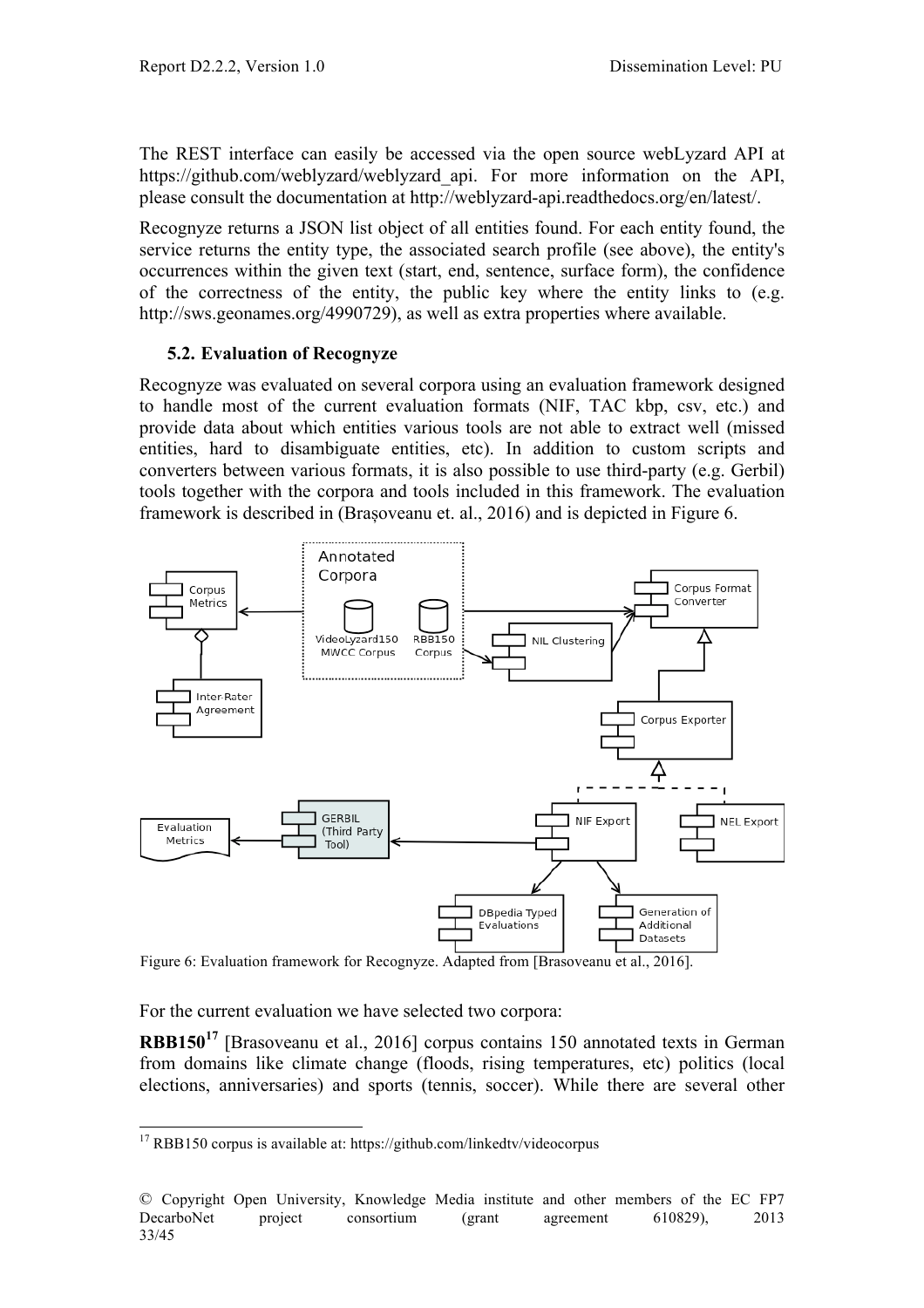German corpora for testing Named Entity Linking (NEL) (e.g. [Tiedemann 2010], [Guzman et al., 2013]), most of them were created for educational purposes and not extracted from real news media. This corpus being extracted from local news media contains localized geographical information (street names, neighborhoods, highways, etc.), person names that are not necessarily famous enough to be included in Wikipedia or in the large Knowledge Bases, local branches of national or international organizations, and events that are important to the local community. Also abbreviations tend to be used more often in television content than in the news media (news articles, blog posts, etc). The 150 transcripts received from RBB were manually annotated by human annotators following an annotation guideline similar to those from TAC KBP and NEEL challenges<sup>18</sup>. The quality of the agreement was judged by the main developers of the corpus and several quality metrics were computed (agreement, NIL clustering, etc.)[Brasoveanu et al., 2016]. The corpus was then made available in various formats for evaluation purposes: NIF, csv, etc. The DBpedia version used for annotation was German DBpedia 2015.

**VideoLyzard150 MWCC<sup>19</sup>** corpus contains 150 documents selected from youTube news and videos about Climate Change in English from domains like climate change (hurricanes, floods, etc.), politics (elections, incidents), and green tech (electric cars, green energy, etc.). This corpus contains international news, therefore most of the entities are present in English DBpedia. However, since the content is not regional, the surface forms of the entities generally point to the most widely known entity bearing the respective name as opposed to the RBB150 corpus. For example, a mention of Google will be linked to the Mountain View entity and not to Google Germany. The corpus contains fewer abbreviations, as some of the videos came from independent publishers as opposed to television broadcasters. The corpus was created through the same process as the RBB150 corpus, being manually annotated by human annotators, the results being judged by the developers of the corpus.

In both cases the evaluation was performed without taking into consideration NIL entities and only the *top DBpedia types* were considered for each type of entity (dbo:Person, dbo:Organisation, dbo:Place) in order to avoid confusion. By extending each type to all related types (e.g. by taking into account foaf:Person, schema.org/Person, yago:Person classes, in addition to dbo:Person), the results might differ (especially due to the fact that the coverage of the top DBpedia types is not as good as one would expect – in some cases even up to 1 million entities are not assigned to the right top type). Currently there is not enough available information about what types are included in the lexicons or builds of each tool, therefore we considered that restricting the evaluation to the best known types for these entities would be best. Both corpora were annotated w.r.t. the DBpedia 2015-04 Knowledge Base (German and English), therefore additional entities that might be available in the latest build (DBpedia 2015-10) were not included (this was due to the fact that the 2015-10 build was published after the gold standards were compiled).

<sup>&</sup>lt;sup>18</sup>The annotation guideline used for RBB150 corpus is also available on GitHub: https://github.com/linkedtv/videocorpus/blob/master/rbb150/guideline/annotation-guide.pdf

<sup>&</sup>lt;sup>19</sup> This corpora was extracted from MWCC video indexes. It will be made available at the same address like RBB150 corpus once the paper that describes its annotation process is published.

<sup>©</sup> Copyright Open University, Knowledge Media institute and other members of the EC FP7 DecarboNet project consortium (grant agreement 610829), 2013 34/45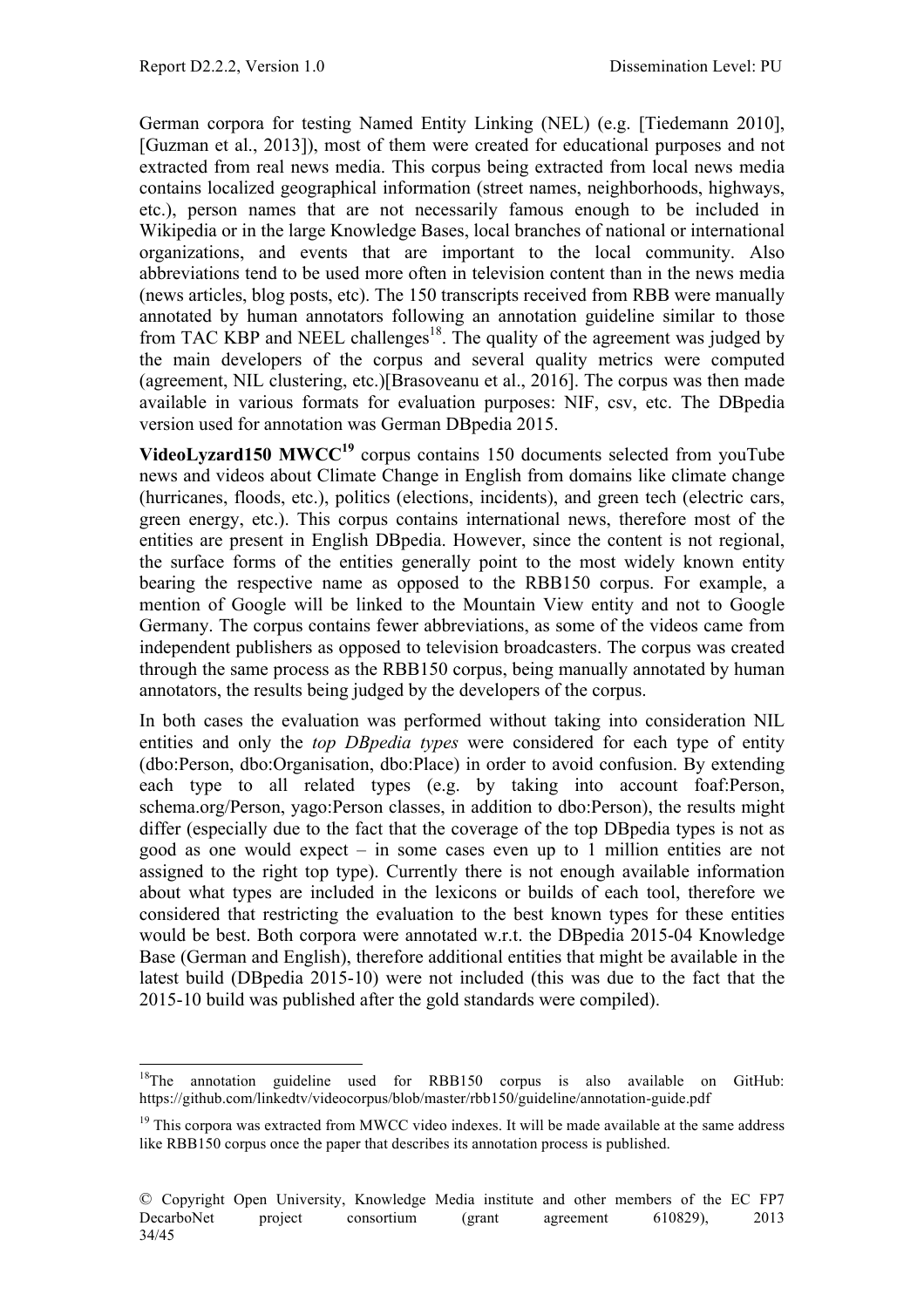It has to be noted that, regardless of how the evaluation is performed w.r.t to the *evaluation scripts* (with Gerbil [Usbeck et al., 2015], with our scripts, and with other scripts), *DBpedia version*, *type coverage* or *language coverage*, most of the tools have not published their best settings, therefore we only considered the tools that had their best settings advertised through their public endpoints or publications. For the RBB150 corpus, a choice was made to select only those annotation tools that return German results through their online endpoints or whose results had good conversion scores (close to 100%) from English to German DBpedia. For the VideoLyzard150 MWCC corpus, English DBpedia links were used.

The evaluation draws upon the following three named entity linking systems: Babelfy [Moro et al., 2014], Spotlight [Daiber et al., 2013], and Recognyze [Weichselbraun et al., 2015]. Gerbil [Usbeck et. al., 2015] includes more annotation services (annotators), but it does not provide us with the possibility to access the evaluation results or create typed evaluations (i.e. different evaluation for each type of entity: Person, Organization, Location).

**DBpedia Spotlight** is well-known within the Semantic Web and NLP communities for being one of the first tools to use DBpedia and offer semantic approaches to the named entity recognition and disambiguation problems. It was built around a vector space model and is available through a public endpoint.

**Babelfy** was one of the first graph disambiguation tools that worked in a multilingual setting and it was built around the idea of word sense disambiguation. It offers a free webservice with a limited number of requests and the possibility to evaluate it for research purposes.

**Recognyze** was built using a lexicon-based NLP approach and later updated to include a wide-array of disambiguation methods.

As can be seen from the results, no tool managed to correctly assign more than half of the entities of the three main entity types (Person, Organisation, Location) on the RBB150 corpus (as predicted due to the fact that the content was regional), while on the second corpus each tool managed to extract more than half of the entities for at least one of the types. Recognyze Location results were not included as the tool used Geonames instead of DBpedia and due to the lack of links between many of the entities from the two Knowledge Bases, the results were very hard to compare.

| Corpus           | <b>Type</b>  | <b>Tool</b> | P    | R    | F1   |
|------------------|--------------|-------------|------|------|------|
| <b>RBB150</b>    | Person       | Babelfy     | 0.61 | 0.40 | 0.48 |
| (German)         |              | Recognyze   | 0.64 | 0.40 | 0.49 |
| Regional content |              | Spotlight   | 0.25 | 0.35 | 0.29 |
|                  | Organization | Babelfy     | 0.43 | 0.39 | 0.23 |
|                  |              | Recognyze   | 0.26 | 0.16 | 0.20 |
|                  |              | Spotlight   | 0.32 | 0.29 | 0.30 |
|                  | Location     | Babelfy     | 0.45 | 0.24 | 0.31 |
|                  |              | Spotlight   | 0.31 | 0.42 | 0.36 |
| VideoLyzard150   | Person       | Babelfy     | 0.61 | 0.39 | 0.48 |
| MWCC (English)   |              | Recognyze   | 0.84 | 0.39 | 0.54 |
| International    |              | Spotlight   | 0.52 | 0.54 | 0.53 |
| content          | Organization | Babelfy     | 0.40 | 0.24 | 0.30 |

© Copyright Open University, Knowledge Media institute and other members of the EC FP7 DecarboNet project consortium (grant agreement 610829), 2013 35/45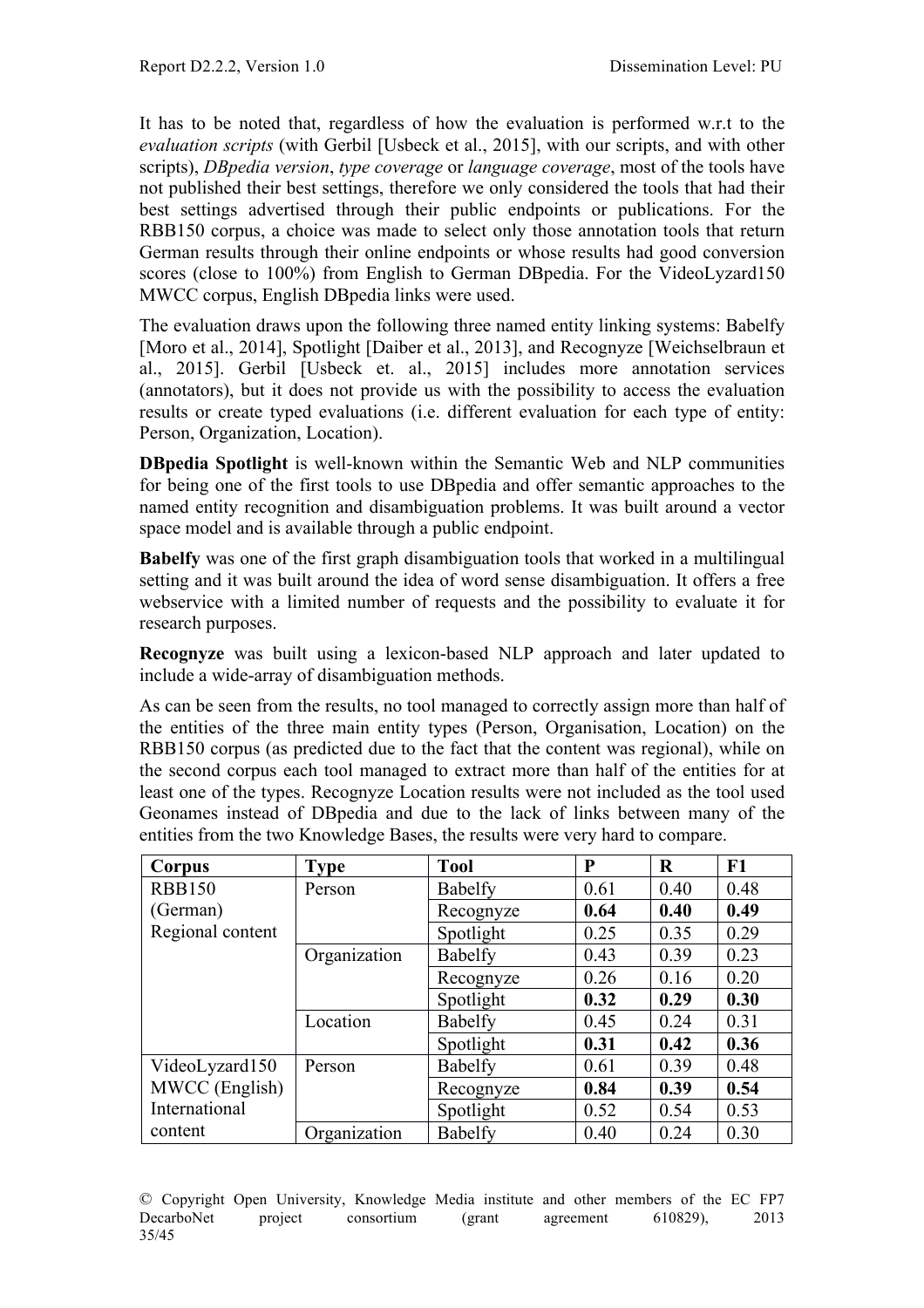|          | Recognyze | 0.25 | 0.21 | 0.23 |
|----------|-----------|------|------|------|
|          | Spotlight | 0.54 | 0.37 | 0.44 |
| Location | Babelfy   | 0.70 | 0.50 | 0.59 |
|          | Spotlight | 0.67 | 0.67 | 0.67 |

**Table 19. Evaluation results per type: Person, Location and Organization**

As opposed to evaluations that use the full datasets (with or without NILs), evaluations of performance on single types provide better insight into the tool's performance. It has to be noted that it is not uncommon to see differences of several percent after running the experiments again several days later with the same annotation tools due to the fact that some tools use machine learning (therefore current results should be taken as reflecting state-of-the-art in early March 2016). As outlined in the results, all the top tools for a particular entity type are relatively close in terms of F1 measure, although the differences between the types (Person, Organization and Location) are quite significant. Tools that draw upon advanced disambiguation techniques (Babelfy and Recognyze) tend to show higher precision than recall values. These results underline that NEL is a very dynamic field, where most of the evaluated tools outperform their competitors in at least one of the evaluations. As it can be seen, Recognyze consistently wins the Person category, but tends to perform worse than or on a par with Babelfy for the Organization category. We have identified and we are currently in the process of fixing most of the issues that caused this difference in performance for the two profiles: lack of abbreviations, multiple annotations of the same entity due to the different name variants or URIs present in the Knowledge Base (e.g. Google, Inc. and Google), etc. Some of these changes are described in the next section.

#### 5.3. **Ongoing Work**

The evaluations were performed using the current production version of Recognyze. While not included in this evaluation, we have added new features in the next version of Recognyze (some of them based on improvements suggested by the evaluation results). We predict that the changes that would impact the performance the most are the following: extending type coverage to include the types related to the top types; special abbreviation handlers that take abbreviations from abstracts and from various DBpedia fields (especially for people and organizations); new rules for highly ambiguous entities (especially for organizations); support for recent annotation formats; and new profiles (e.g. working towards a DBpedia location profile, etc.).

It has to be noted that by far the feature that impacts the performance the most is the extension of type coverage. As can be seen in Table 19, we were able to add almost 1 million (more than 900,000) additional persons, and more than 150,000 organizations to our Recognyze builds for the next version. These were not taken into account during the current evaluations due to the fact that it is currently not clear how these additional types are used (if they are used) by each tool.

| <b>Entity Type</b> | <b>DBpedia Types</b> | <b>Count of</b><br><b>DB</b> pedia entities |
|--------------------|----------------------|---------------------------------------------|
| Person             | dbo:Person           | 1842134                                     |
|                    | schema.org/Person    | 1730055                                     |

© Copyright Open University, Knowledge Media institute and other members of the EC FP7 DecarboNet project consortium (grant agreement 610829), 2013 36/45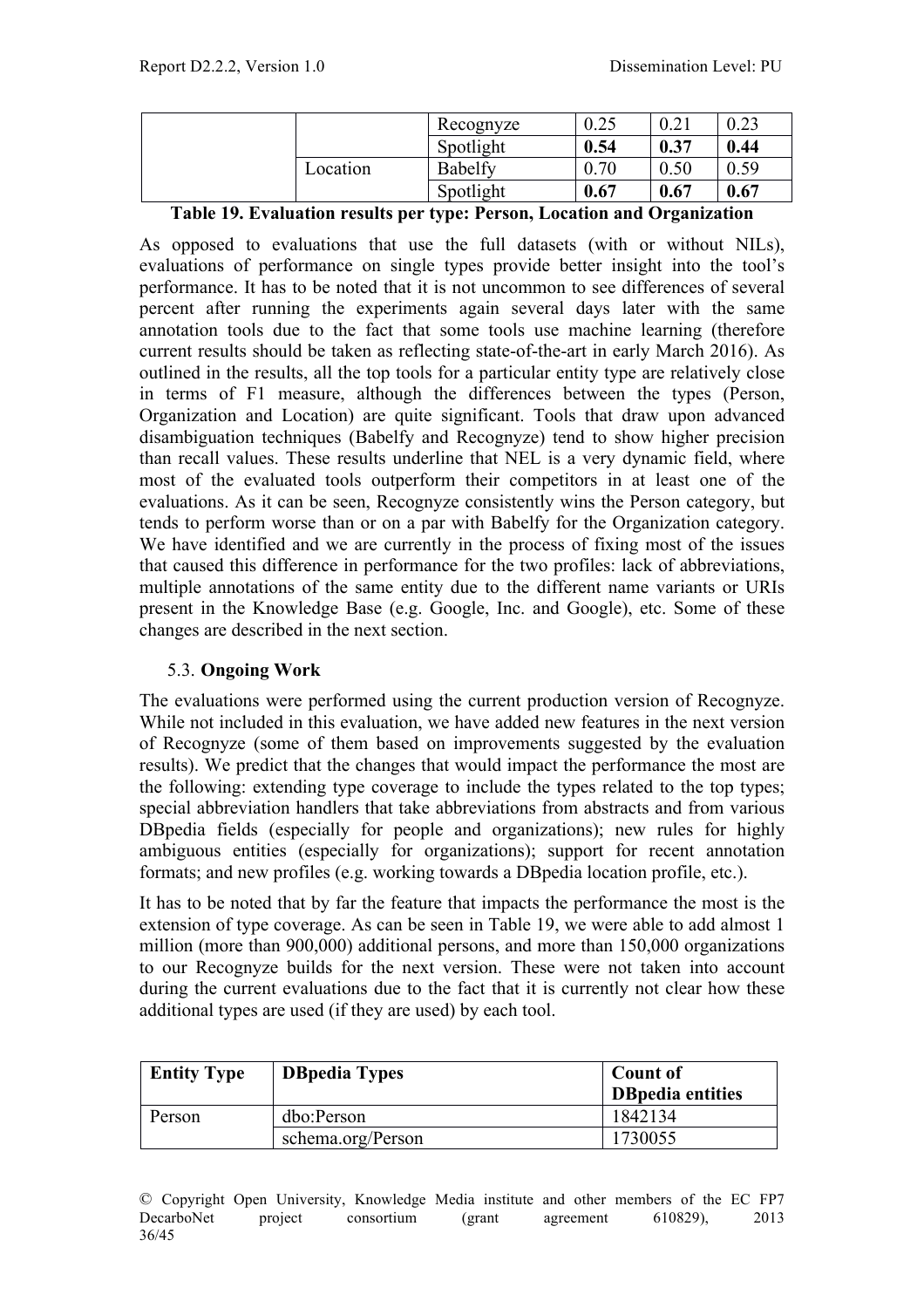|              | yago:Person100007846       | 724089  |
|--------------|----------------------------|---------|
|              | foaf:Person                | 2753520 |
| Organization | dbo:Organisation           | 86466   |
|              | schema.org/Organization    | 86457   |
|              | yago:Organization108008335 | 245192  |
|              | yago:Organization101136519 | 92      |

**Table 20. Number of entities contained in DBpedia if type coverage is extended to multiple classes (with overlapping).**

We have also implemented several abbreviation handlers that extract abbreviations from different DBpedia fields (dbo:abstract, dbo:wikiPageRedirects, dbp:acronyms, dbp:abbreviations, Abbreviation107091587, etc.) and used these in the disambiguation process. This is another feature that is hard to compare across multiple tools, as most of them only detect the abbreviations that are very famous and also available as such (e.g., the name itself is available as a resource name in DBpedia builds, as is often the case with names of sports organizations).

Shifting the timeline beyond the next release, we plan to also include multiple new profiles, including events, even though we are still working towards the Knowledge Base builds that will make some of these available (e.g., while DBpedia offers an Event dataset, it mostly contains changes added daily instead of lots of references to current or past events, therefore we created a separate dataset that extracts events directly from Wikipedia pages).

# **5.4. Summary**

Based on the results of the current evaluations, we can also conclude that the German language still poses some challenges for the current generation of annotation tools. The results of the evaluation provided us not only with a clear understanding of our current performance, but also with data regarding which entities are hard to disambiguate. The two corpora used for the evaluations contained many examples from the environmental domain (e.g. Climate Change, ecology, green technology, politics); therefore the evaluations provided us with some insights on what needed to be fixed in order to improve our environmental extraction pipeline. We have categorized these problematic entities (e.g. abbreviations – NCAR, IPO; crosscategory entities – Lawton Chiles could be a former Senator, but also a short name for many organizations created by him), and already started working on improvements to fix them in the next version of Recognyze. Future evaluations will also be focused on getting all associated types for the top types, while including more tools, different types of content (social media, videos, news media, etc.) and multiple approaches towards the NEL process (lexicon-based, graph-based, machine learning, etc.).

#### 6. **Conclusions and further wor**k

In this deliverable, we have described the second version of the tools we have developed for environmental information extraction. This includes tools to perform entity disambiguation, recognition of environmental terms, and extraction of actors and events. We have made a number of improvements on the first version of the tools: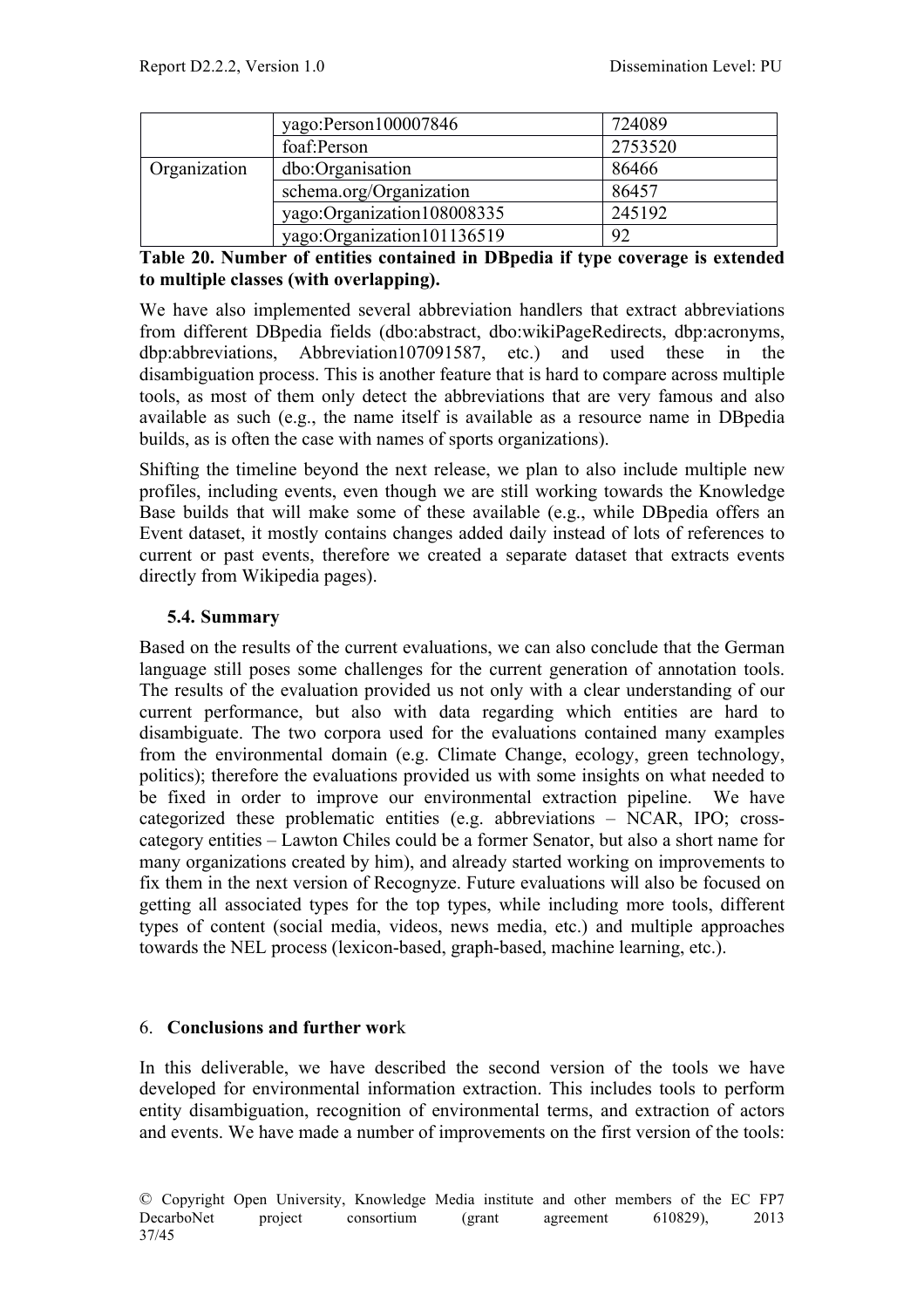improving performance, adding a German version of the term recognition tool, and adding new tools for the event and actor recognition, and a number of evaluations have been carried out. The tools are being actively used in the project, in particular in the use cases in WP4 for analysing user engagement around various social media campaigns (Earth Hour and COP21), and in correlating online behaviour with stages of user engagement according to behavioural theories [Fernandez 2016]. The tools have been made available both as web services and as a standalone processing tool that can easily be run from the command line over large datasets by project partners. The evaluation datasets have also been made freely available for public use.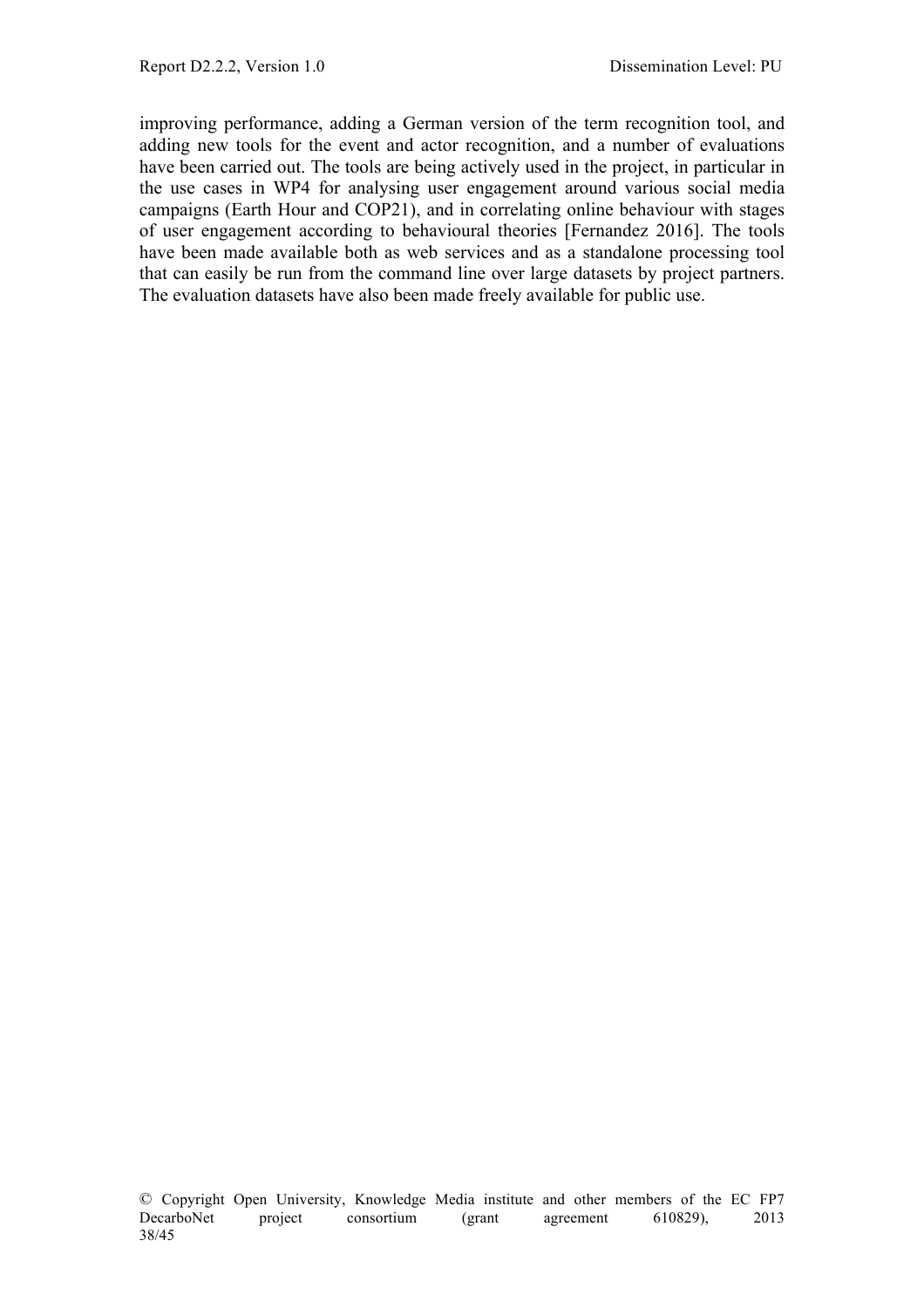#### B. List of Tables

| Table 3: Comparison of ANNIE and TwitIE as pre-processor on the climate corpus. 10 |  |
|------------------------------------------------------------------------------------|--|
| Table 4: Evaluation against high- and medium-ranked terms in climate corpus 11     |  |
|                                                                                    |  |
|                                                                                    |  |
|                                                                                    |  |
|                                                                                    |  |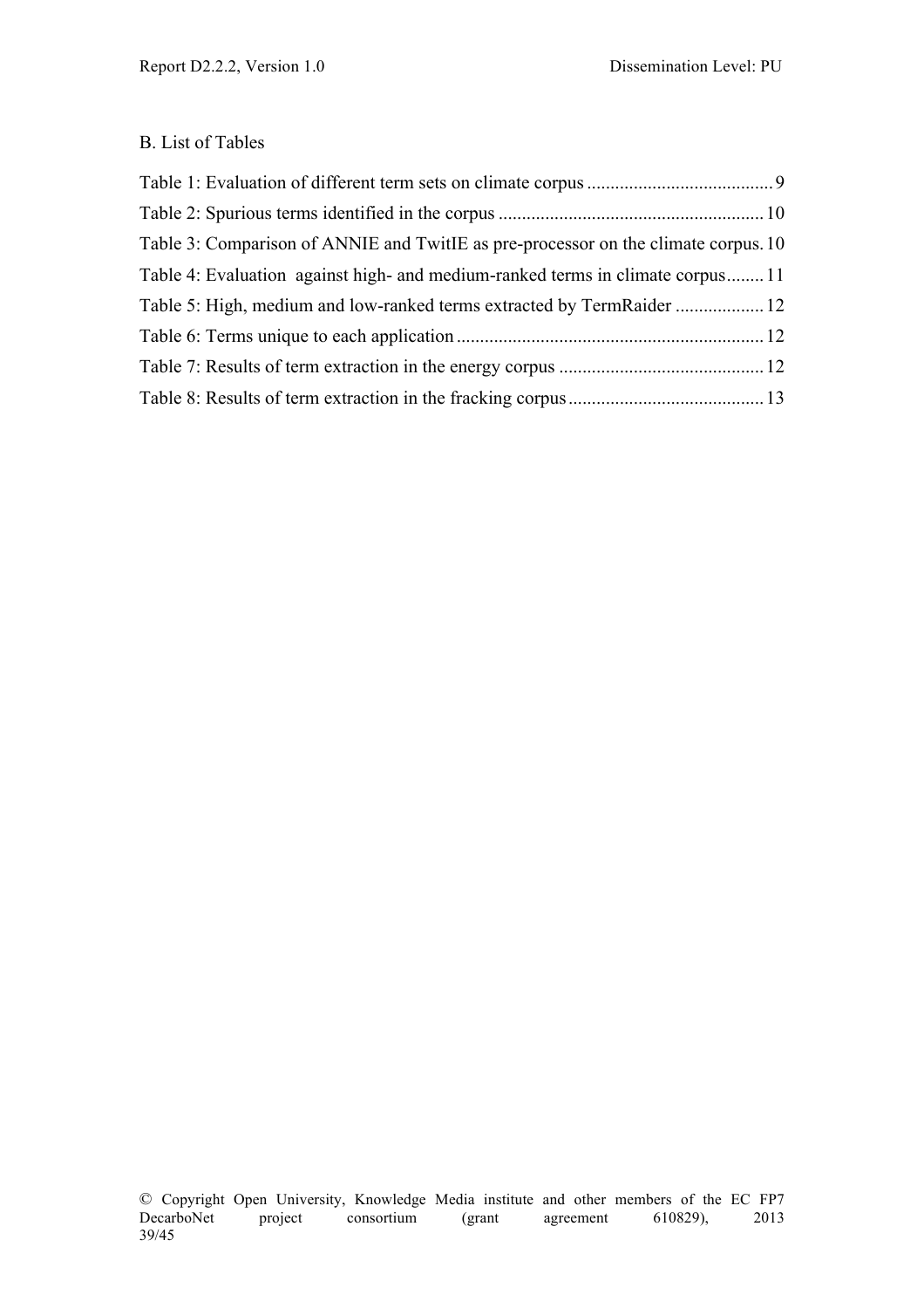|  |  |  | C. List of Abbreviations |  |  |
|--|--|--|--------------------------|--|--|
|--|--|--|--------------------------|--|--|

| <b>Abbreviation</b> | <b>Explanation</b>                           |  |  |
|---------------------|----------------------------------------------|--|--|
| <b>CA</b>           | Consortium agreement                         |  |  |
| <b>DoW</b>          | Decription of work, <i>i.e.</i> GA - Annex I |  |  |
| EC                  | European commission                          |  |  |
| <b>GA</b>           | Grant agreement                              |  |  |
| IP                  | Intellectual property                        |  |  |
| <b>IPR</b>          | Intellectual property rights                 |  |  |
| PC                  | Project coordinator                          |  |  |
| <b>PMB</b>          | Project management board                     |  |  |
| <b>SC</b>           | Scientific Coordinator                       |  |  |
| PO                  | Project officer                              |  |  |
| <b>PSB</b>          | Project steering board                       |  |  |
| DM                  | Data Manager                                 |  |  |
| AB                  | Advisory board                               |  |  |
| WP                  | Work package                                 |  |  |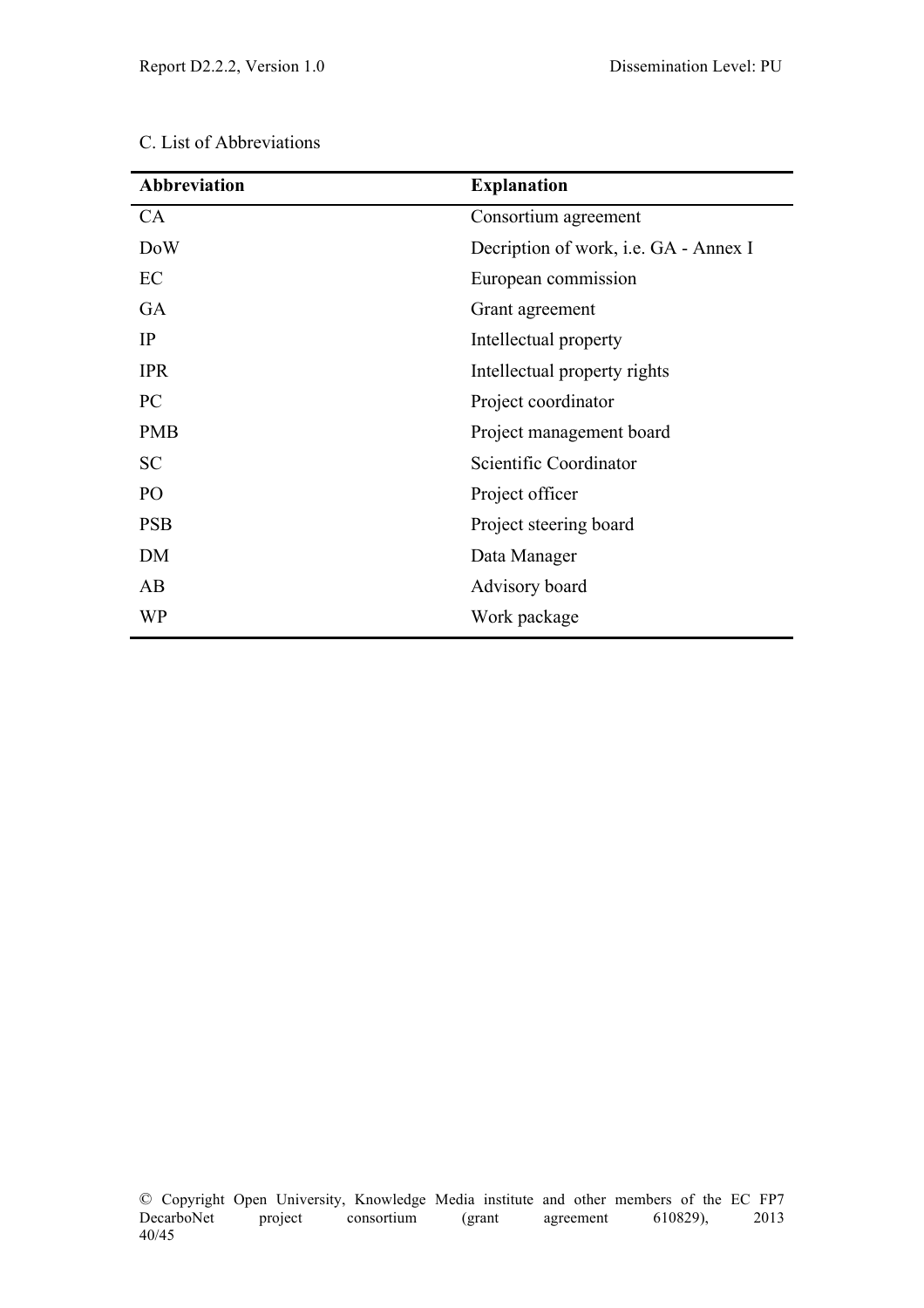#### D. References

[Azar 1989] S. Azar. Understanding and Using English Grammar. Prentice Hall Regents, 1989.

[Baldwin 2915] Timothy Baldwin, Young-Bum Kim, Marie Catherine de Marneffe, Alan Ritter, Bo Han, and Wei Xu. 2015. Shared Tasks of the 2015 Workshop on Noisy User-generated Text: Twitter Lexical Normalization and Named Entity Recognition. In Wei Xu, Bo Han, and Alan Ritter, editors, Proceedings of the Workshop on Noisy User-generated Text, pages 126–135, Beijing, China. Association for Computational Linguistics.

[Bizer 2009] Christian Bizer, Jens Lehmann, Georgi Kobilarov, Soren Auer, Christian Becker, Richard Cyganiak, and Sebastian Hellmann. 2009. DBpedia – a crystallization point for the web of data. Journal of Web Semantics: Science, Services and Agents on the World Wide Web, 7:154–165.

[Bontcheva et al. 2013] K. Bontcheva, L. Derczynski, A. Funk, M.A. Greenwood, D. Maynard, N. Aswani. TwitIE: An Open-Source Information Extraction Pipeline for Microblog Text. Proceedings of the International Conference on Recent Advances in Natural Language Processing (RANLP 2013).

[Bontcheva 2014] K. Bontcheva, I. Roberts, L. Derczynski, D. Rout. The GATE Crowdsourcing Plugin: Crowdsourcing Annotated Corpora Made Easy. Proceedings of the meeting of the European chapter of the Association for Computation Linguistics (EACL).

Leo Breiman. 2001. Random forests. Machine Learn- 798 ing, 45(1):5–32. A.E. Cano Basave, A. Varga, M. Rowe, M. Stankovic, and A.-S. Dadzie. 2013. Making sense of microposts (#msm2013) concept extraction challenge. CEUR Workshop Proceedings, 1019:1–15.

[Brasoveanu 2016] Brasoveanu, A.M.P., Nixon, L.J.B., Weichselbraun, A. and Scharl, A. (2016) A Regional News Corpora for Contextualized Entity Discovery and Linking, LREC 2016, ELRA.

[Cherry 2015] Colin Cherry and Hongyu Guo. 2015. The Unreasonable Effectiveness of Word Representations for Twitter Named Entity Recognition. In Rada Mihalcea, Joyce Chai, and Anoop Sarkar, editors, Proceedings of the 2015 Conference of the North American Chapter of the Association for Computational Linguistics: Human Language Technologies, pages 735–745, Denver, Colorado. Association for Computational Linguistics.

[Cobuild 1999] Collins Cobuild, editor. English Grammar. Harper Collins, 1999.

[Cunningham et al. 2002] H. Cunningham, D. Maynard, K. Bontcheva, V. Tablan. GATE: A Framework and Graphical Development Environment for Robust NLP Tools and Applications. Proceedings of the 40th Anniversary Meeting of the Association for Computational Linguistics (ACL'02). Philadelphia, July 2002.

[Cunningham et al. 2011] H. Cunningham, V. Tablan, I. Roberts, M. A. Greenwood, & N. Aswani (2011). Information extraction and semantic annotation for multi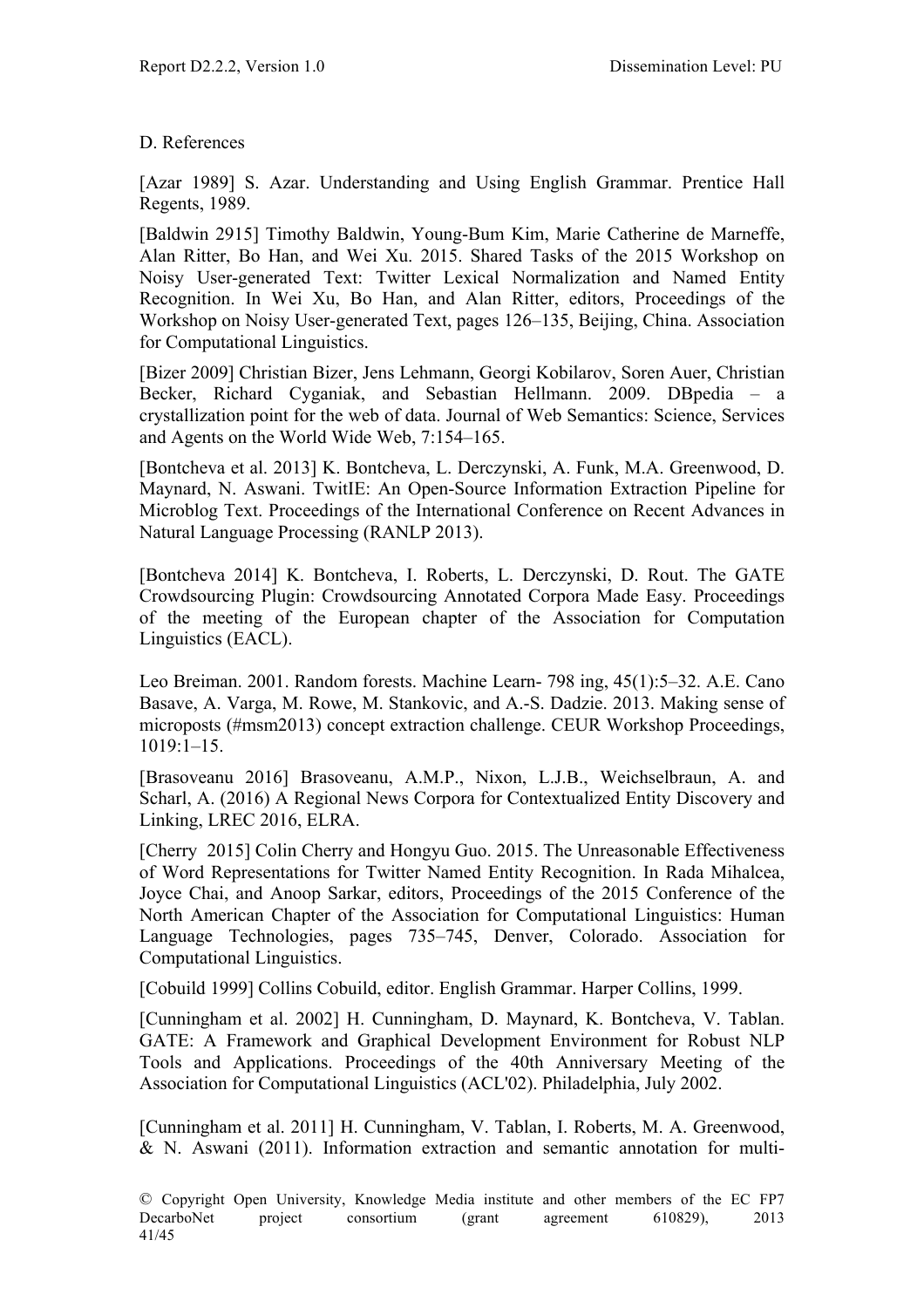paradigm information management. In Current Challenges in Patent Information Retrieval(pp. 307-327). Springer Berlin Heidelberg.

[Daiber 2013] Daiber, J., Jakob, M., Hokamp, C., and Mendes, P. N. (2013). Improving Efficiency and Accuracy in Multilingual Entity Extraction. In Marta Sabou, et al., editors, I-SEMANTICS 2013 - 9th International Conference on Semantic Systems, ISEM '13, Graz, Austria, September4-6, 2013, pages 121–124. ACM.

[Derczynski 2015] Leon Derczynski, Diana Maynard, Giuseppe Rizzo, Marieke van Erp, Genevieve Gorrell, Raphael Troncy, and Kalina Bontcheva. 2015. Analysis of named entity recognition and linking for tweets. Information Processing and Management, 51:32–49.

[Fernandez 2016] Miriam Fernandez, Harith Alani, Lara Piccolo, Christoph Meili, Diana Maynard and Meia Wippoo. Talking Climate Change via Social Media: Communication, Engagement and Behaviour. Proc. of WebSci, May 22-25 2016, Hannover, Germany.

[Finin 2010] T. Finin, W. Murnane, A. Karandikar, N. Keller, J. Martineau, and M. Dredze. 2010. Annotating named entities in Twitter data with crowdsourcing. In Proceedings of the NAACL HLT 2010 Workshop on Creating Speech and Language Data with Amazon's Mechanical Turk, pages 80–88.

[Finkel 2005] J.R. Finkel, T. Grenager, and C. Manning. 2005. Incorporating nonlocal information into information extraction systems by Gibbs sampling. In Proceedings of the 43rd Annual Meeting of the Association for Computational Linguistics, pages 363–370. Association for Computational Linguistics.

[Fromreide 2014] Hege Fromreide, Dirk Hovy, and Anders Søgaard. Crowdsourcing and annotating NER for Twitter #drift. In Nicoletta Calzolari, Khalid Choukri, Thierry Declerck, Hrafn Loftsson, Bente Maegaard, Joseph Mariani, Asuncio ́n Moreno, Jan Odijk, and Stelios Piperidis, editors, Proceedings of LREC, pages 2544– 2547. European Language Resources Association, 2014.

[Harris 1954] Harris, Z. (1954). "Distributional structure". Word 10 23): 146–162.

[Hellmann 2013] Hellmann, S., Lehmann, J., Auer, S., and Brummer, M. (2013). Integrating NLP using Linked Data. In Harith Alani, et al., editors, The Semantic Web - ISWC 2013- 12th International Semantic Web Conference, Sydney, NSW, Australia, October 21-25, 2013, Proceedings, PartII, volume 8219 of Lecture Notes in Computer Science, pages 98–113. Springer.

[Levenshtein 1966] I. Levenshtein. 1966. Binary Codes capable of cor- recting deletions, insertions and reversals. Soviet Phys. Dokl., 10:707–710.

[Lin 1998] Dekang Lin. 1998. An information-theoretic definition of similarity. In Proceedings of the Fifteenth International Conference on Machine Learning, ICML '98, pages 296–304, San Francisco, CA, USA. Morgan Kaufmann Publishers Inc.

[Liu 2011] X. Liu, S. Zhang, F. Wei, and M. Zhou. 2011. Recognizing named entities in tweets. In Proceedings of the 49th Annual Meeting of the Association for Computational Linguistics: Human Language Technologies, pages 359–367.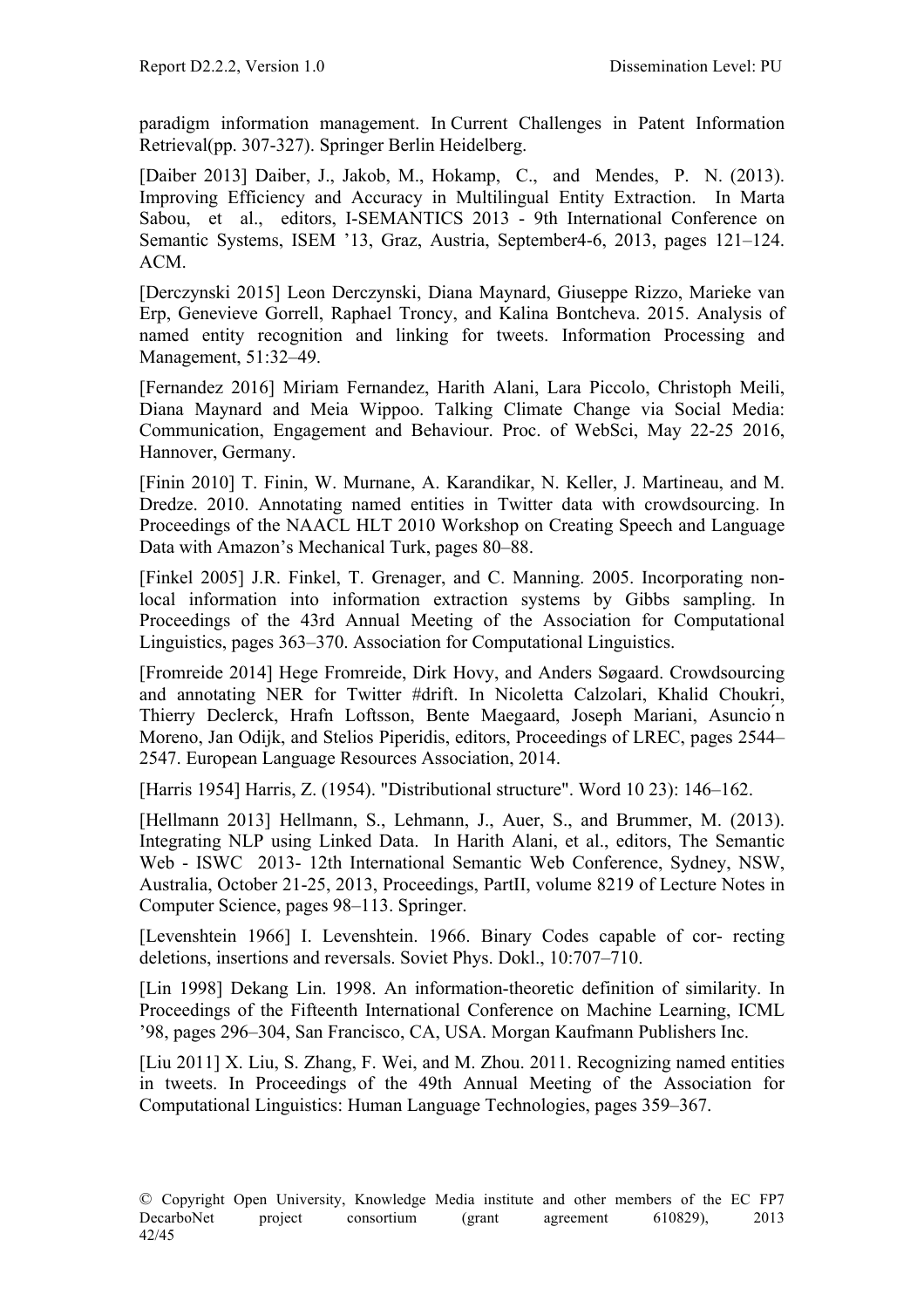[Maynard 2014] Diana Maynard. Challenges in Analysing Social Media. In Adrian Duşa, Dietrich Nelle, Günter Stock and Gert G. Wagner (eds.) (2014): Facing the Future: European Research Infrastructures for the Humanities and Social Sciences. SCIVERO Verlag, Berlin, 2014.

[Mikholov 2013] Mikolov, Tomas; Sutskever, Ilya; Chen, Kai; Corrado, Greg S.; Dean, Jeff (2013). Distributed representations of words and phrases and their compositionality. Advances in Neural Information Processing Systems.

[Moro 2014] Moro, A., Raganato, A., and Navigli, R. (2014). Entity Linking Meets Word Sense Disambiguation: A Unified Approach. Transactions of the Association for Computational Linguistics, 2:231–244. ACL.

[Naaman 2010] Mor Naaman, Jeffrey Boase, and Chih-Hui Lai. 2010. Is it really about me?: message content in social awareness streams. In Proceedings of the 2010 ACM conference on Computer supported cooperative work, CSCW '10, pages 189– 192, New York, NY, USA. ACM.

[Plank 2014] Barbara Plank, Dirk Hovy, Ryan McDonald, and Anders Søgaard. 2014. Adapting taggers to Twitter with not-so-distant supervision. In Junichi Tsujii and Jan Hajic, editors, Proceedings of COLING: Technical Papers, pages 1783–1792, Dublin, Ireland. Dublin City University and Association for Computational Linguistics.

[Ritter 2011] A. Ritter, S. Clark, Mausam, and O. Etzioni. 2011. Named entity recognition in tweets: An experimental study. In Proc. of Empirical Methods for Natural Language Processing (EMNLP), Edinburgh, UK.

[Rowe 2015] Matthew Rowe, Milan Stankovic, and Aba-Sah Dadzie. 2015. #Microposts2015 – 5th Workshop on 'Making Sense of Microposts': Big things come in small packages. In Proceedings of the 24th International Conference on World Wide Web Companion, pages 1551–1552.

[Scharl et al. 2013] Arno Scharl, Alexander Hubmann-Haidvogel, Albert Weichselbraun, Heinz-Peter Lang, Marta Sabou (2013). Media Watch on Climate Change -- Visual Analytics for Aggregating and Managing Environmental Knowledge from Online Sources, 46th Hawaii International Conference on System Sciences, pp. 955-964.

[Scharl et al. 2014] Scharl, A., Kamolov, R., Fischl, D., Rafelsberger, W. and Jones, A. (2014). Visualizing Contextual Information in Aggregated Web Content Repositories. 9th Latin American Web Congress (LA-WEB 2014). Ouro Preto, Brazil: Forthcoming.

[Searle 1975] Searle, John R. (1975), "A Taxonomy of Illocutionary Acts", in: Günderson, K. (ed.), Language, Mind, and Knowledge, (Minneapolis Studies in the Philosophy of Science, vol. 7), University of Minneapolis Press, p. 344-369.

[Usbeck 2015] Usbeck, R., Roder, M., Ngomo, A. N., Baron, C., Both, A., Brummer, M., Ceccarelli, D., Cornolti, M., Cherix,D., Eickmann, B., Ferragina, P., Lemke, C., Moro, A., Navigli, R., Piccinno, F., Rizzo, G., Sack, H., Speck, R., Troncy, R., Waitelonis, J., and Wesemann, L. (2015). GERBIL: General Entity Annotator Benchmarking Framework. In Aldo Gangemi, et al., editors, Proceedings

<sup>©</sup> Copyright Open University, Knowledge Media institute and other members of the EC FP7 DecarboNet project consortium (grant agreement 610829), 2013 43/45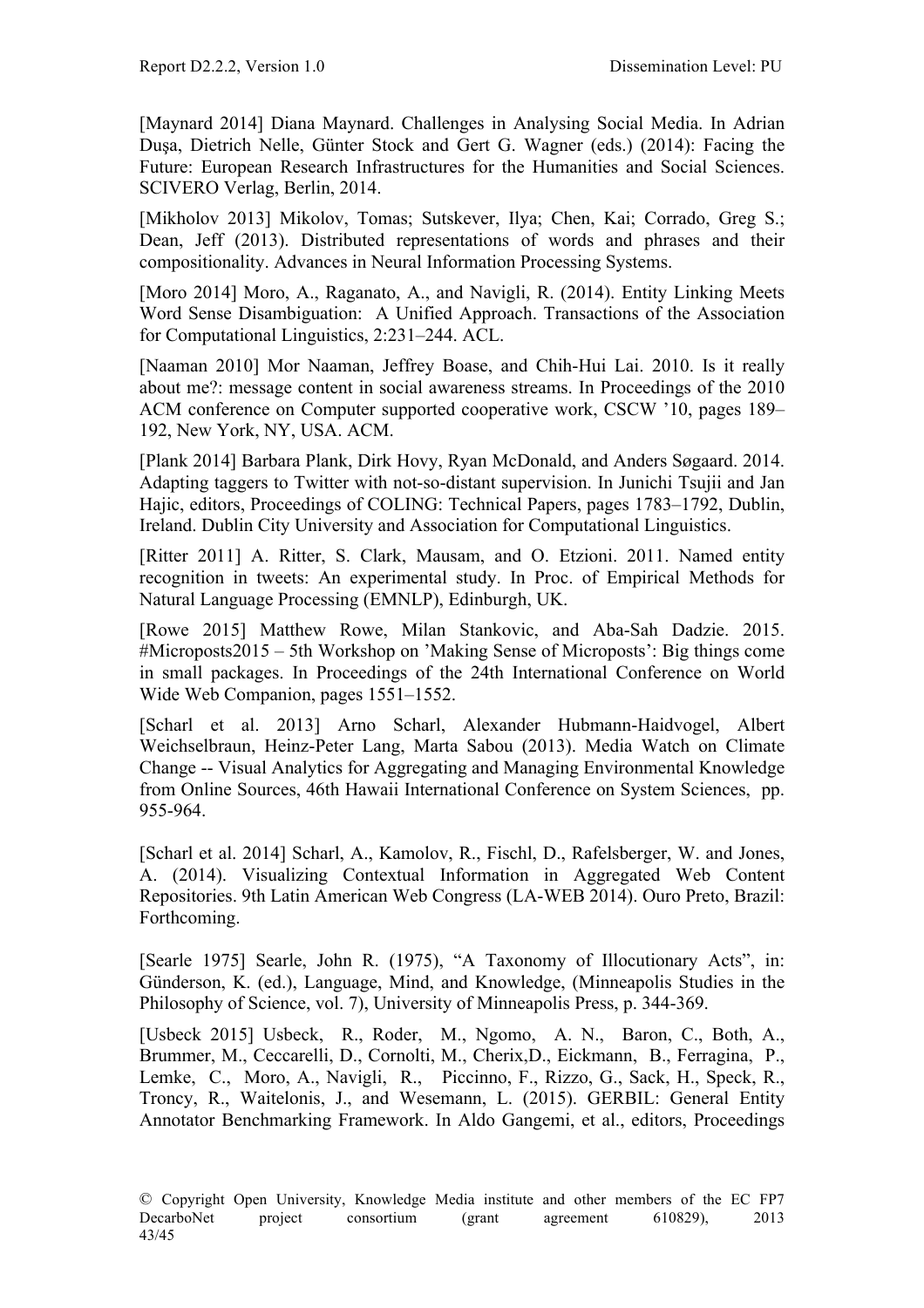of the 24th International Conference on World Wide Web, WWW 2015, Florence, Italy, May 18-22, 2015, pages 1133–1143. ACM.

[Weichselbraun et al. 2014] Weichselbraun, A., Streiff, D. and Scharl, A. (2014). Linked Enterprise Data for Fine Grained Named Entity Linking and Web Intelligence. 4th International Conference on Web Intelligence, Mining and Semantics (WIMS-2014). Thessaloniki, Greece: ACM Press.

[Weichselbraun 2015] Weichselbraun, A., Streiff, D., and Scharl, A. (2015). Consolidating Heterogeneous Enterprise Data for Named Entity Linking and Web Intelligence. International Journal on Artificial Intelligence Tools, 24(2):1–31.